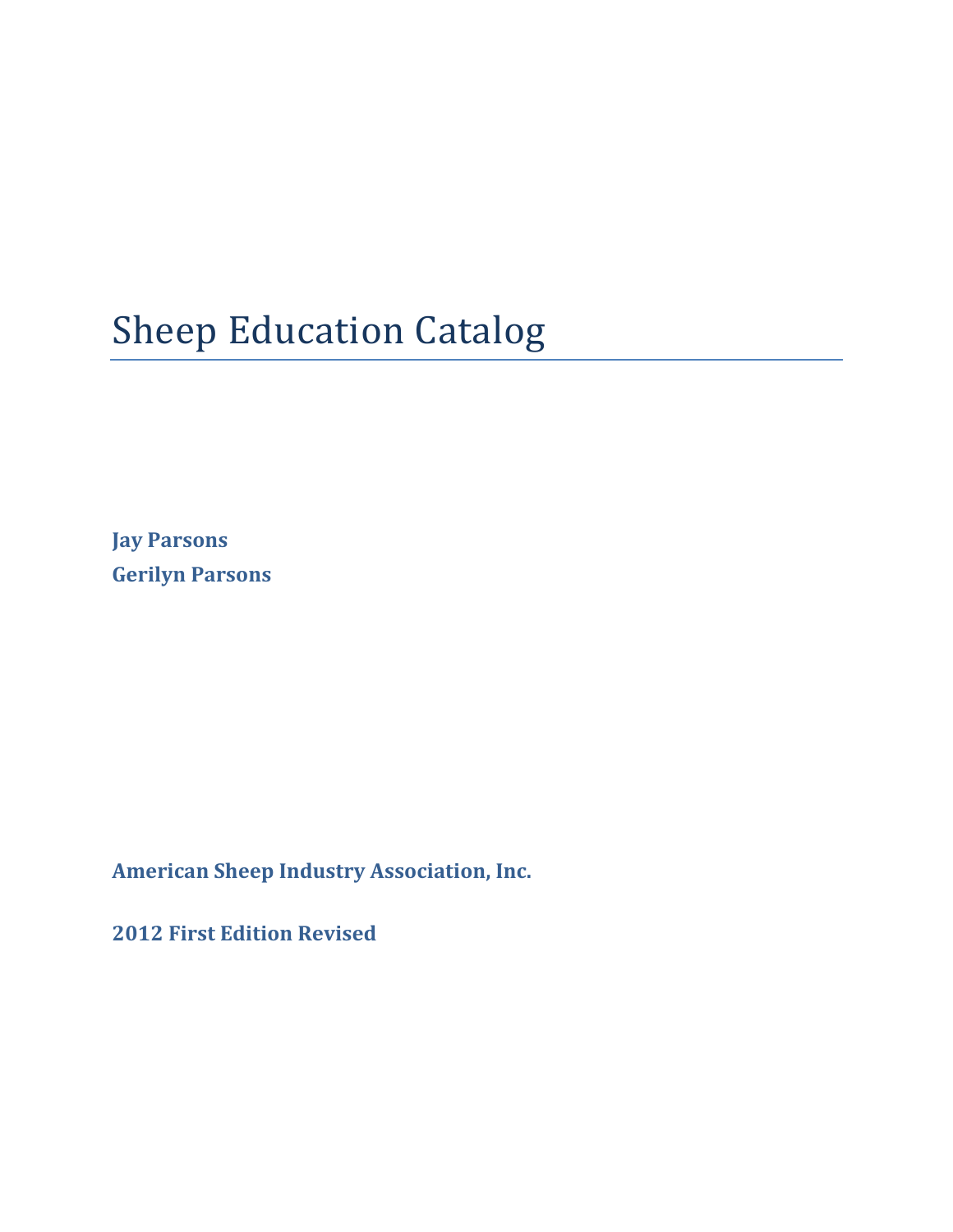# *Sheep Education Catalog First Edition Revised*

# *Prepared by Jay Parsons and Gerilyn Parsons Optimal Ag Consulting, Inc. for the American Sheep Industry Association, Inc.*

#### *Author contact:* parsons@OptimalAg.com

Readers are encouraged to contact the authors with new listings and updates for the next edition.

This work was supported by the National Sheep Industry Improvement Center under a 2011 Sheep and Goat Industry Grant Initiative project with the American Sheep Industry Association, Inc.

Copyright © 2012 by the American Sheep Industry Association, Inc., 6911 South Yosemite Street, Centennial, Colorado 80112. All Rights Reserved.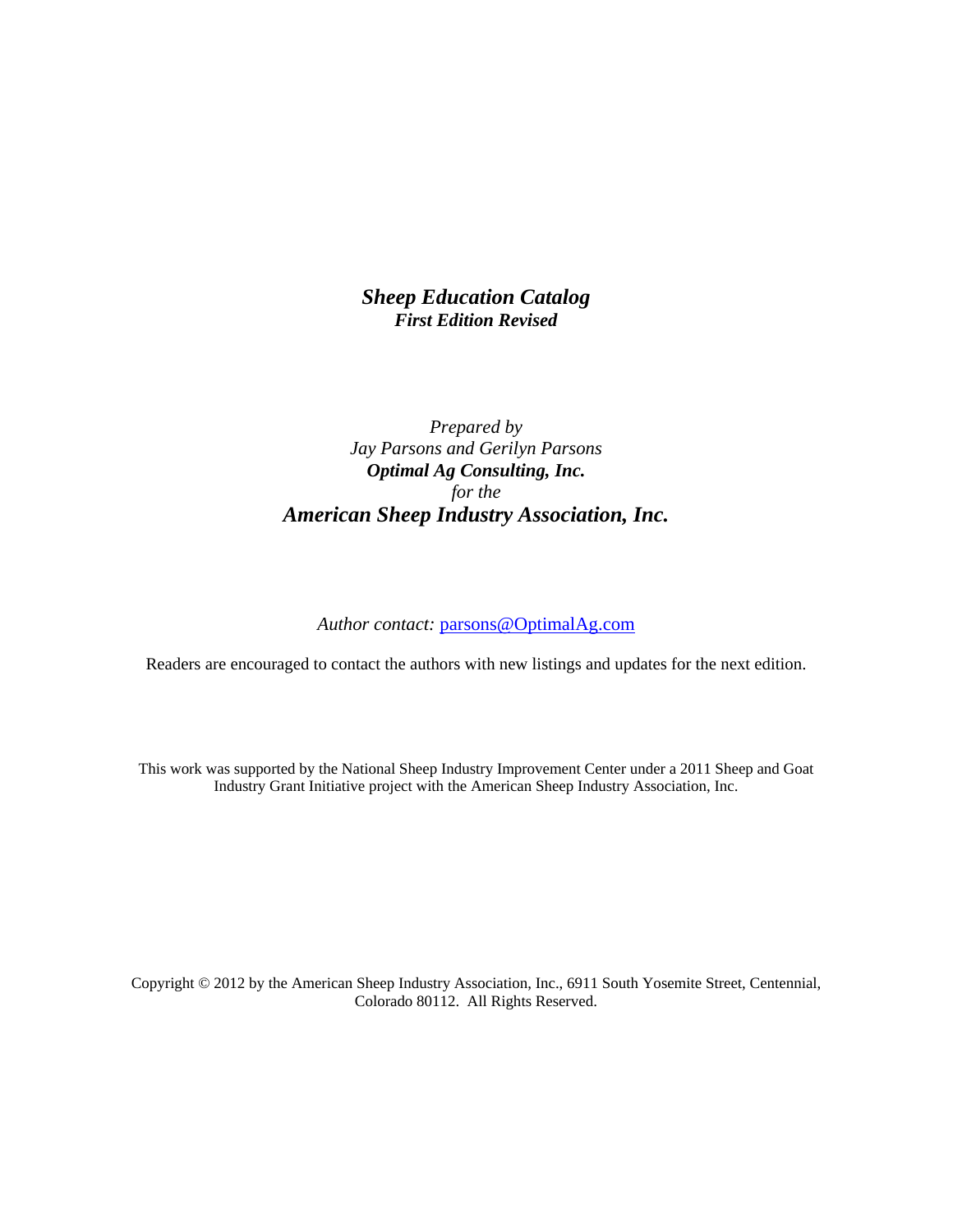# **Table of Contents**

*Sheep Education Catalog First Edition Revised*

|     | <b>Section 1: Online / Distance Learning</b>                  |                |
|-----|---------------------------------------------------------------|----------------|
| 1.1 | <b>Domestic Distance Learning Course Offerings</b>            | $\overline{2}$ |
| 1.2 | <b>International Distance Learning Course Offerings</b>       | 12             |
|     | <b>Section 2: Onsite Learning Courses</b>                     | 16             |
| 2.1 | Domestic Onsite Learning Courses and Field Day Offerings      | 17             |
| 2.2 | International Onsite Learning Courses and Field Day Offerings | 29             |
|     | <b>Section 3: Other Educational Materials</b>                 | 36             |
| 3.1 | <b>Books</b>                                                  | 37             |
| 3.2 | <b>Sheep Extension Service Websites</b>                       | 54             |
| 3.3 | <b>Other Information Portals</b>                              | 60             |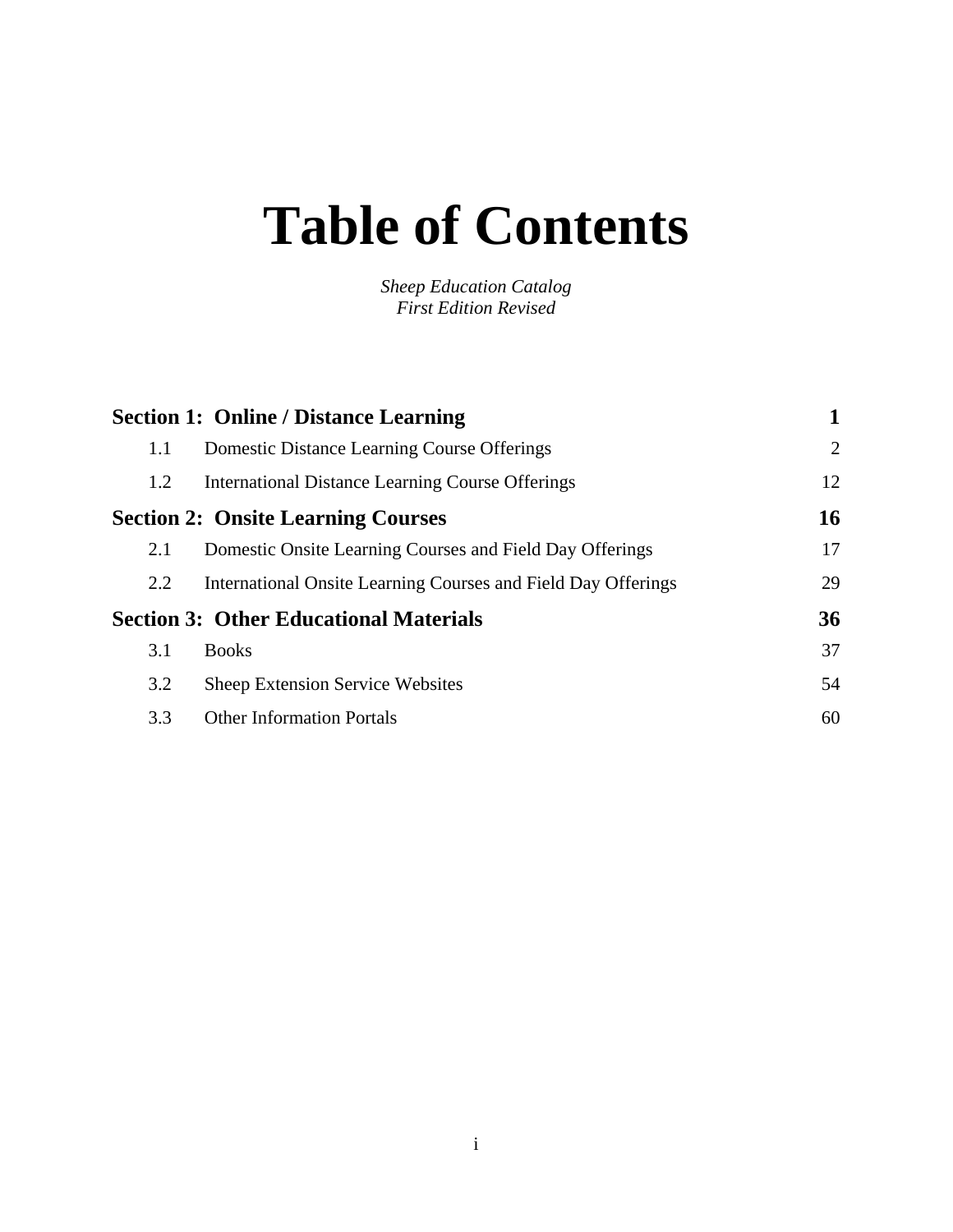# **Section 1**

# **Online / Distance Learning**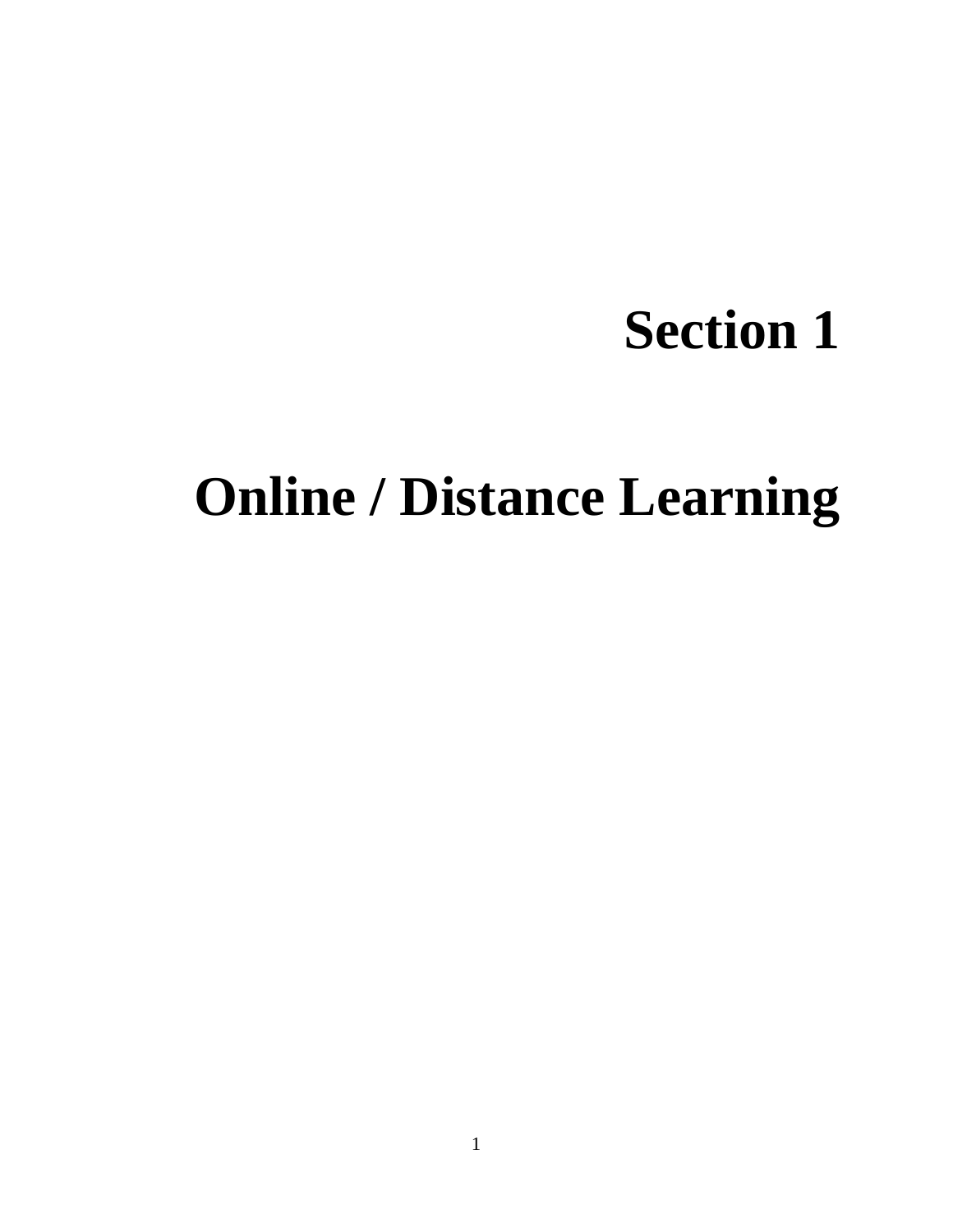# **1.1 Domestic Distance Learning Course Offerings**

Following are the U.S. based distance learning course offerings that can be completed online. Many of these courses are free non-credit courses. However, credit is available for several of the courses offered by colleges and universities.

**Sheep Safety and Quality Assurance American Sheep Industry**  http://sheepindustrynews.org/sheep\_safety/

Description: The sheep industry is dependent on providing safe, high-quality products to each and every customer. The Sheep Safety and Quality Assurance program (SSQA) is designed to generate safe, high-quality sheep products by improving management practices during production.

**Livestock Risk Protection – Lamb American Sheep Industry**  http://sheepindustrynews.org/LRP\_LAMB/

Description: Livestock Risk Protection – Lamb is an insurance product that is designed to insure against unexpected declines in market prices. This course is designed to educate you about the general features of this product.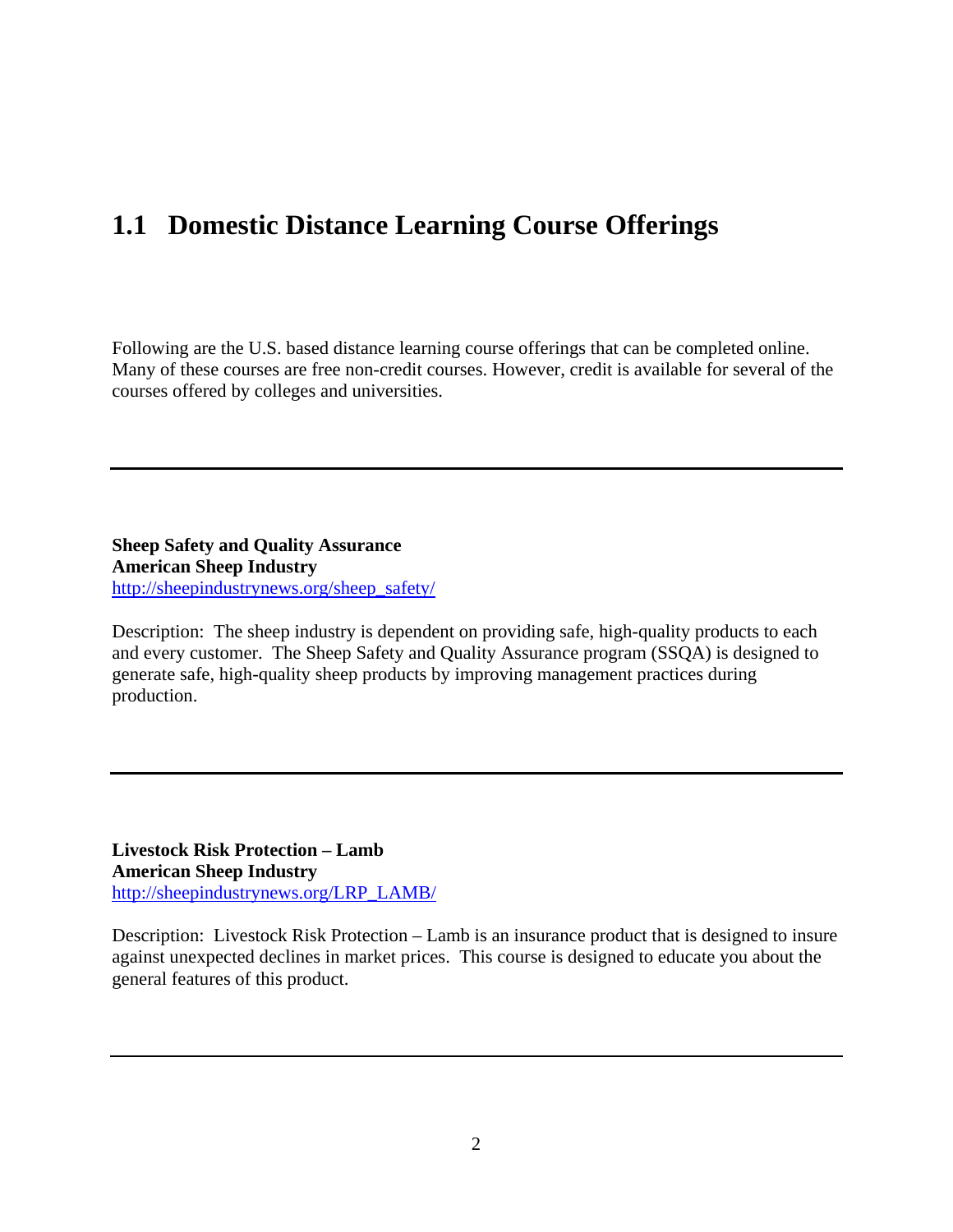### **A Producer's Guide to Scrapie American Sheep Industry**  http://sheepindustrynews.org/scrapie\_guide/

Description: This course is specifically designed to educate you, as a sheep producer about scrapie, the National Scrapie Eradication Program and your role within that program.

# **Targeted Grazing: A Natural Approach to Landscape Enhancement American Sheep Industry**

http://sheepindustrynews.org/Targeted-Grazing/

Description:This course is an interactive guide for land managers.Research and on the ground experiences have clearly demonstrated the effectiveness of utilizing sheep and goats as a weed management tool. Targeted sheep and goat grazing rivals traditional chemical and mechanical control methods for the management of deleterious invasive plants including, but not limited to:

- 1. Leafy spurge
- 2. Spotted knapweed
- 3. Yellow starthistle
- 4. Cheatgrass
- 5. Saltcedar
- 6. Kudzu

Viewed as environmentally friendly alternative, land managers often achieve better results using targeted grazing, especially in the vast road less areas. Like any other tool when misapplied, livestock grazing can cause harm instead of repair. Well implemented, targeted grazing removes weeds, leaves no chemical residue, and increases biodiversity.

#### **Cornell University Sheep Program**

Dr. Michael L. Thonney T: 607-592-2541 / 607-255-7712 E: mlt2@cornell.edu http://www.sheep.cornell.edu/index.html

Description: The Cornell Sheep Program evaluates and disseminates information on management, nutrition, health, selection, and marketing strategies for highly productive sheep systems. Purebred Dorset and Finnsheep flocks and a commercial Finnsheep ´ Dorset flock are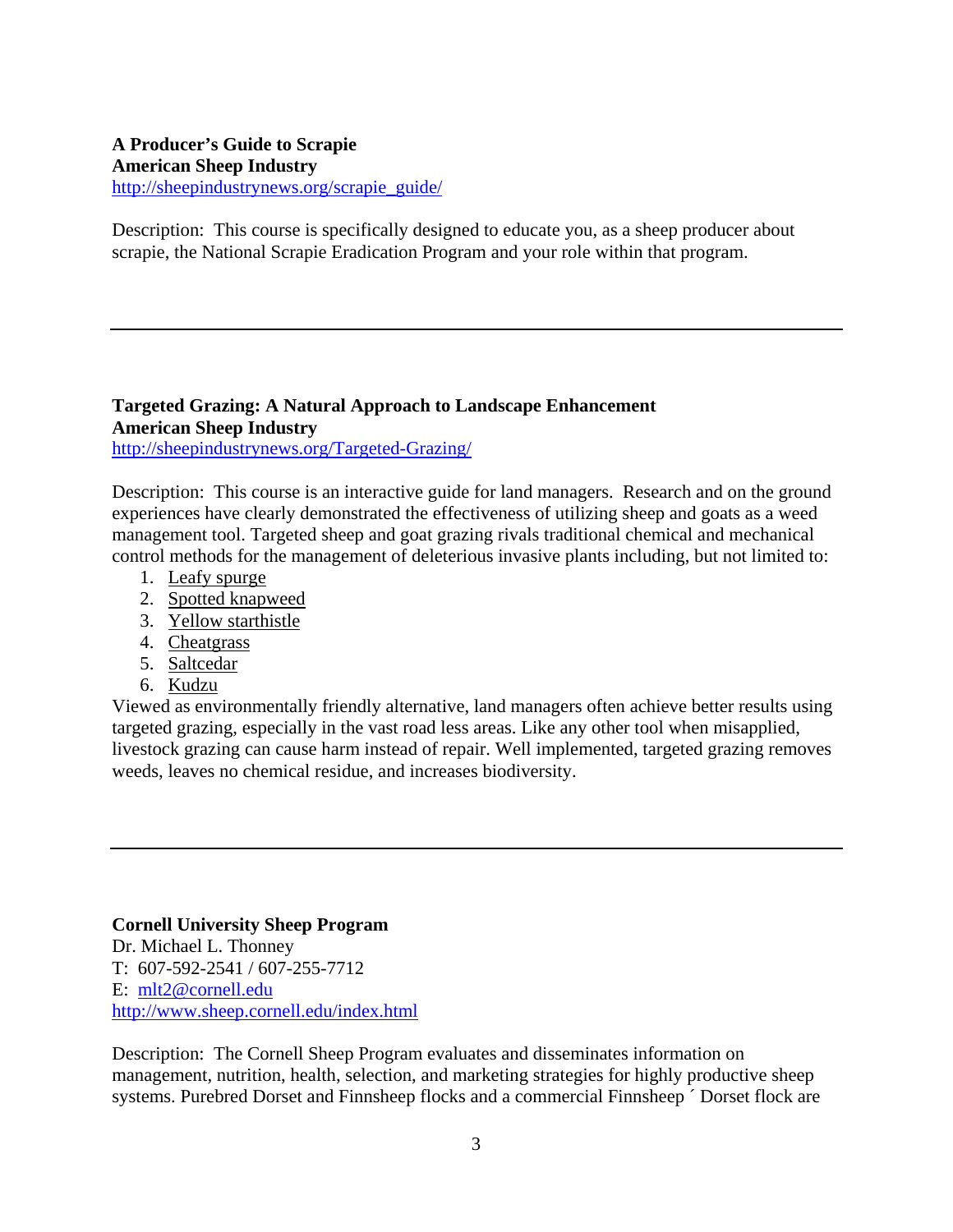managed under the Cornell STAR management system. Selection in the Dorset and Finnsheep flocks is for aseasonality and fertility. Strategies to make efficient use of labor and to better control health problems are evaluated in the commercial flock. Growing lambs are used to evaluate dietary ingredients such as grain by-products as sources of fermentable fiber and protein. Search site for up to date courses.

**Kansas State University Sheep Courses** 

Kansas State University College of Agriculture Instructors/Contact: Brian Faris brfaris@k-state.edu Timothy Rozell trozell@k-state.edu http://www.asi.ksu.edu/p.aspx?tabid=258

Description: A number of educational opportunities are available in the sheep program at K-State. Undergraduate courses are offered that expand the students' knowledge of sheep production and that include work with sheep provided by the Sheep Teaching Unit. The educational offerings capitalize on a close working relationship with Veterinary Medicine faculty and shared responsibilities in various classes such as Production/Medicine of Small Ruminants. Extracurricular activities, such as the Little American Royal and Intercollegiate Wool Judging Contests, also are enjoyed by students. The extension outreach program focus is toward traditional production and management related information. This program not only directly benefits Kansas' sheep producers, but also facilitates the activities of the literally thousands of 4- H youth involved in sheep projects in Kansas.

This list of sheep-related courses includes both distance and on-campus offerings and the semester they are offered.

| Course No:      | Course                                                           | Semester Credits         |   | Delivery<br>Method |  |
|-----------------|------------------------------------------------------------------|--------------------------|---|--------------------|--|
| <b>ASI 102D</b> | <b>Principles of Animal Science</b><br><b>Course Form</b>        | Fall<br>Spring<br>Summer | 3 | <b>Distance</b>    |  |
| <b>ASI</b> 105  | <b>Animal Sciences and Industry Lab</b><br><b>Course Form</b>    | Spring<br>Fall           | 1 | On Campus          |  |
| <b>ASI</b> 303  | <b>History and Attitudes of Animal Use</b><br><b>Course Form</b> | Spring                   | 3 | On Campus          |  |
| <b>ASI</b> 315  | <b>Livestock and Meat Evaluation</b><br>Course Form              | Spring                   | 3 | On Campus          |  |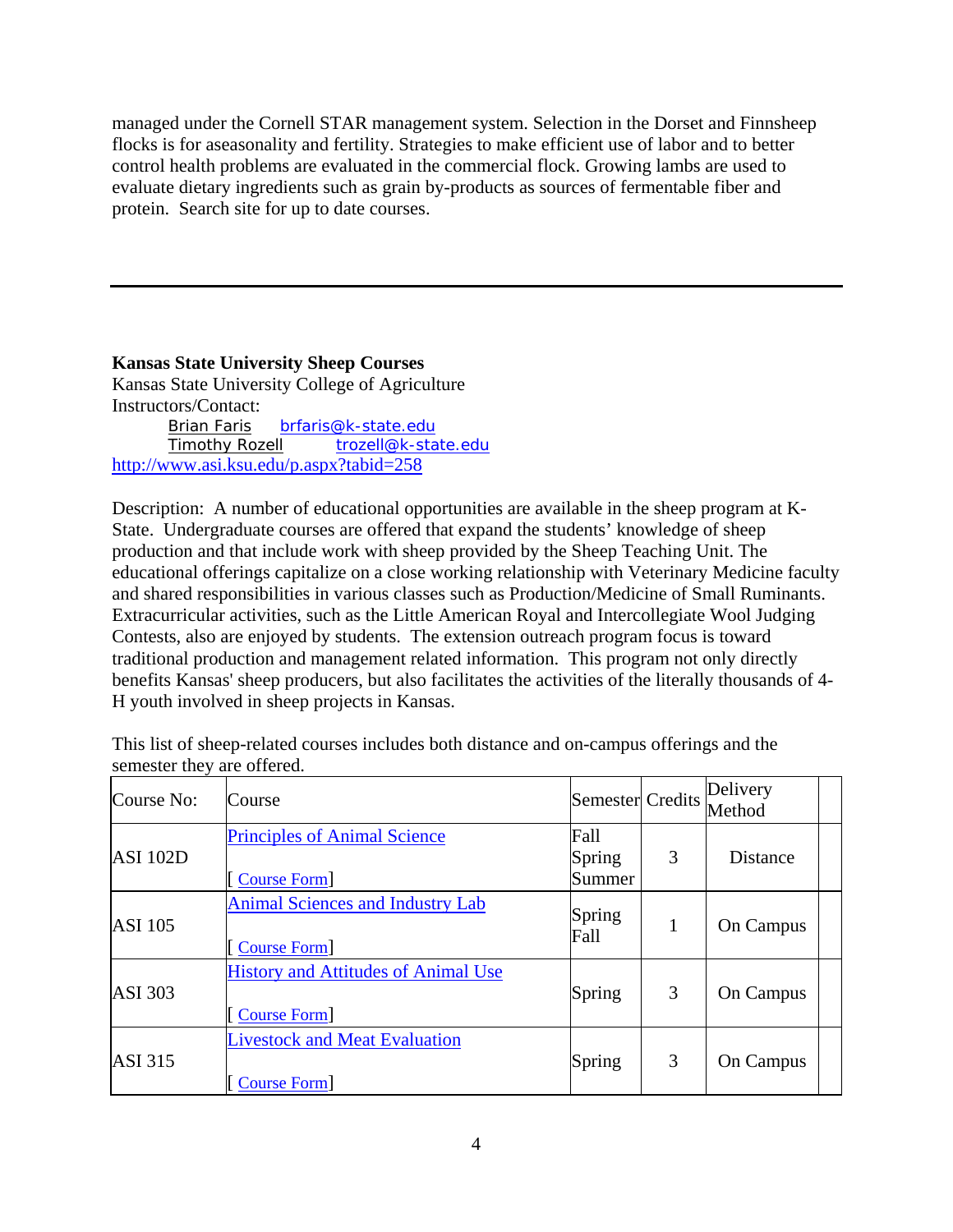|                 | <b>Fundamentals of Nutrition</b>            |                |                |                  |
|-----------------|---------------------------------------------|----------------|----------------|------------------|
| <b>ASI 318</b>  |                                             | Fall           | 3              | On Campus        |
|                 | [Course Form]                               |                |                |                  |
|                 | <b>Fundamentals of Nutrition</b>            | Spring<br>Fall | 3              | Distance         |
| <b>ASI 318D</b> | [Course Form]                               | Summer         |                |                  |
|                 | <b>Principles of Meat Science</b>           | Spring         |                |                  |
| <b>ASI 340</b>  | [Course Form]                               | Fall           | $\overline{2}$ | <b>Distance</b>  |
|                 | <b>Meat Science</b>                         | Spring         |                |                  |
| <b>ASI 350</b>  |                                             | Fall           | 3              | On Campus        |
|                 | [Course Form]                               |                |                |                  |
|                 | <b>Meat Animal Processing</b>               |                |                |                  |
| <b>ASI 361</b>  |                                             | Spring         | $\overline{2}$ | On Campus        |
|                 | [Course Form]                               |                |                |                  |
| <b>ASI 370</b>  | <b>Principles of Meat Evaluation</b>        | Fall           | $\overline{2}$ | On Campus        |
|                 | [Course Form]                               |                |                |                  |
|                 | <b>Wool Grading and Evaluation</b>          |                |                |                  |
| <b>ASI 385</b>  |                                             | Fall           | $\mathbf{1}$   | On Campus        |
|                 | [Course Form]                               |                |                |                  |
|                 | <b>ASI</b> Quadrathalon                     |                |                |                  |
| <b>ASI 399</b>  |                                             | Spring         | $\mathbf{1}$   | On Campus        |
|                 | [Course Form]                               |                |                |                  |
| <b>ASI 400</b>  | <b>Farm Animal Reproduction</b>             | Spring         | $\overline{4}$ | On Campus        |
| <b>ASI 404</b>  | Lambing                                     | Spring         | $\mathbf{1}$   | On Campus        |
| <b>ASI 450</b>  | <b>Principles of Livestock Selection</b>    | Fall           | $\overline{2}$ | On Campus        |
| <b>ASI 470</b>  | Form and Function in Livestock              | Fall           | $\overline{2}$ | On Campus        |
|                 | <b>Advanced Meats Evaluation</b>            |                |                |                  |
| <b>ASI 495</b>  |                                             | Fall           | $\overline{2}$ | On Campus        |
|                 | [Course Form]                               |                |                |                  |
| <b>ASI 500</b>  | <b>Genetics</b>                             | Spring<br>Fall | 3              | On Campus        |
| <b>ASI 510</b>  | <b>Animal Breeding Principles</b>           | Fall<br>Spring | 3              | On Campus        |
| <b>ASI 524</b>  | <b>Sheep Science</b>                        | Fall           | 3              | On Campus        |
|                 |                                             | Spring         |                |                  |
| <b>ASI 533</b>  | <b>Anatomy and Physiology</b>               | Fall           | $\overline{4}$ | On Campus        |
| <b>ASI 540</b>  | <b>Principles of Animal Disease Control</b> | Spring         | 3              | <b>On Campus</b> |
| ASI 600         | <b>Applied Animal Biotechnology</b>         | Spring         | $\overline{2}$ | On Campus        |
| ASI 610         | <b>Processed Meat Operations</b>            | Spring         | $\overline{2}$ | On Campus        |
| ASI 655         | <b>Behavior of Domestic Animals</b>         | Fall           | 3              | On Campus        |
| ASI 661         | M.A.E.T.                                    | Spring         | $\mathbf{1}$   | On Campus        |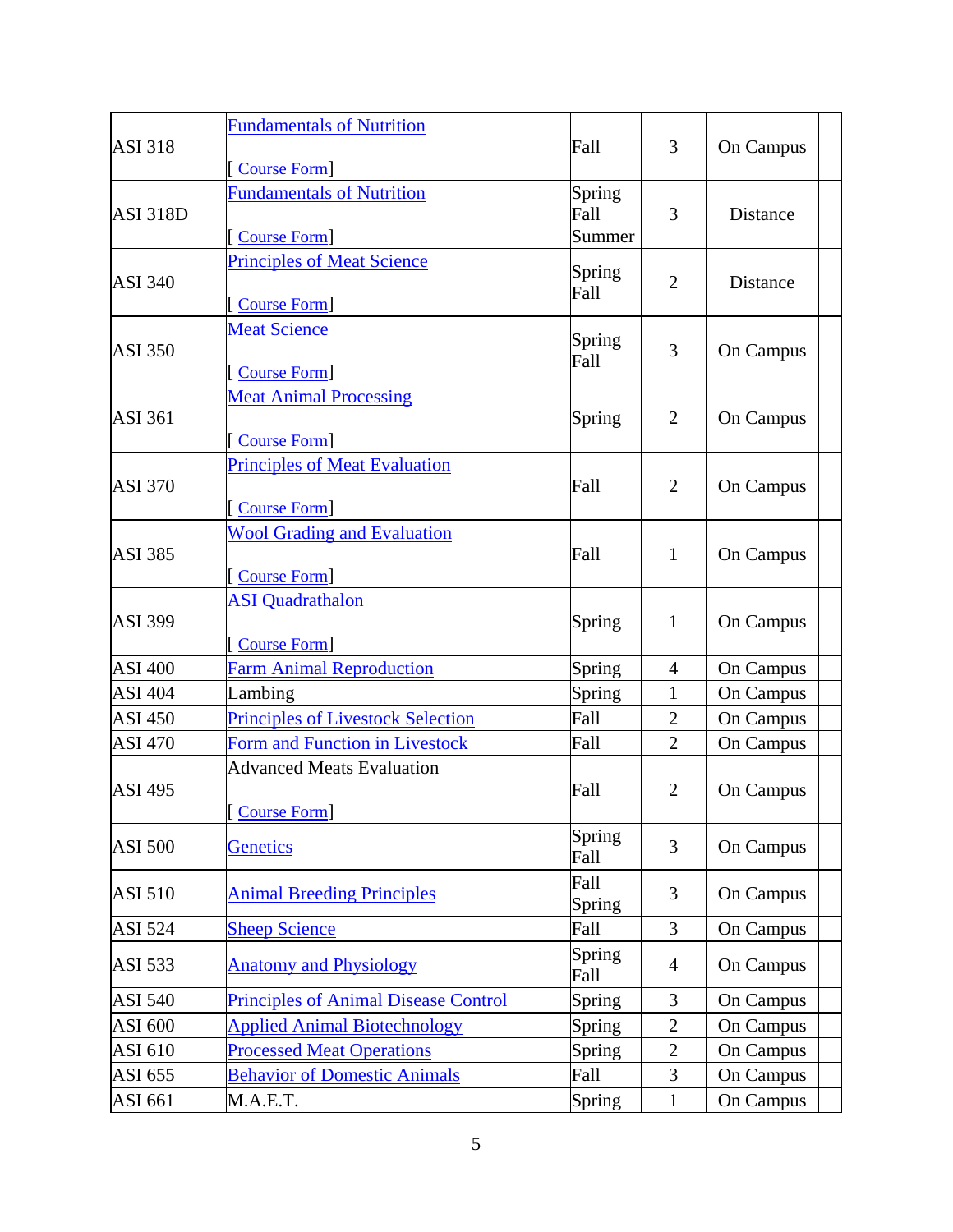| <b>ASI 661</b>  | <b>ASI Problem/Meat Fab</b>                                            | Fall                     | $\overline{2}$ | On Campus        |
|-----------------|------------------------------------------------------------------------|--------------------------|----------------|------------------|
| ASI 661         | <b>Meat Study Tour</b>                                                 | Spring                   | 1              | On Campus        |
| <b>ASI 671D</b> | <b>Meat Selection and Utilization</b>                                  | Spring<br>Fall<br>Summer | $\overline{2}$ | <b>Distance</b>  |
| <b>ASI 680</b>  | <b>Ruminant Nutrition</b><br><b>Course Form</b>                        | Spring                   | $\mathbf{1}$   | <b>On Campus</b> |
| <b>ASI 682</b>  | Formulation of Livestock and Poultry Diets                             | Fall                     | $\mathbf{1}$   | On Campus        |
| ASI 683         | <b>Grazing Livestock Nutrition</b><br>Course Form                      | Spring                   | $\mathbf{1}$   | On Campus        |
| <b>ASI 710</b>  | Physiology of Reproduction in Farm Animals Fall*                       |                          | 3              | On Campus        |
| <b>ASI 799</b>  | Graduate Internship in Animal Sciences and<br><b>Industry</b>          | Spring<br>Fall           | 1              | <b>On Campus</b> |
| <b>ASI 820</b>  | <b>Rumen Metabolism</b>                                                | Spring                   | 3              | On Campus        |
| <b>ASI 860</b>  | <b>Analytical Techniques--Sample Preparation</b><br>and Beginning Anal | Fall                     | 1              | <b>On Campus</b> |
| <b>ASI 861</b>  | <b>Analytical Techniques--Mineral Analyses</b>                         | Fall                     | 1              | On Campus        |
| <b>ASI 862</b>  | Analytical Techniques--Carbohydrate and<br><b>Lipid Analyses</b>       | Fall                     | 1              | On Campus        |
| <b>ASI 863</b>  | Analytical Techniques--Radiosotyope Use                                | Fall                     | $\mathbf{1}$   | On Campus        |
| <b>ASI 920</b>  | <b>Energy Utilization in Domestic Livestock</b><br><b>Course Form</b>  | Fall                     | $\mathbf{1}$   | On Campus        |
| <b>ASI 921</b>  | Protein and Amino Acid Utilization in<br><b>Domestic Livestock</b>     | Fall                     | $\mathbf{1}$   | On Campus        |
| <b>ASI 925</b>  | <b>Rumen Microbiology</b>                                              | Spring                   | $\mathbf{1}$   | <b>On Campus</b> |

**Small Ruminant Foot Health Webinar Series The University of Maine Cooperative Extension**  T: 207-581-3188 E: extension@maine.edu http://umaine.edu/livestock/blog/2012/01/18/small-ruminant-foot-health-webinars/

Description: February 21 and 28, 2012 7:30 to 8:30 PM Two one-hour webinars (parts 1 and 2) will teach beginner and experienced sheep and goat producers the cause of foot rot in sheep and goats, the conditions that promote the disease, how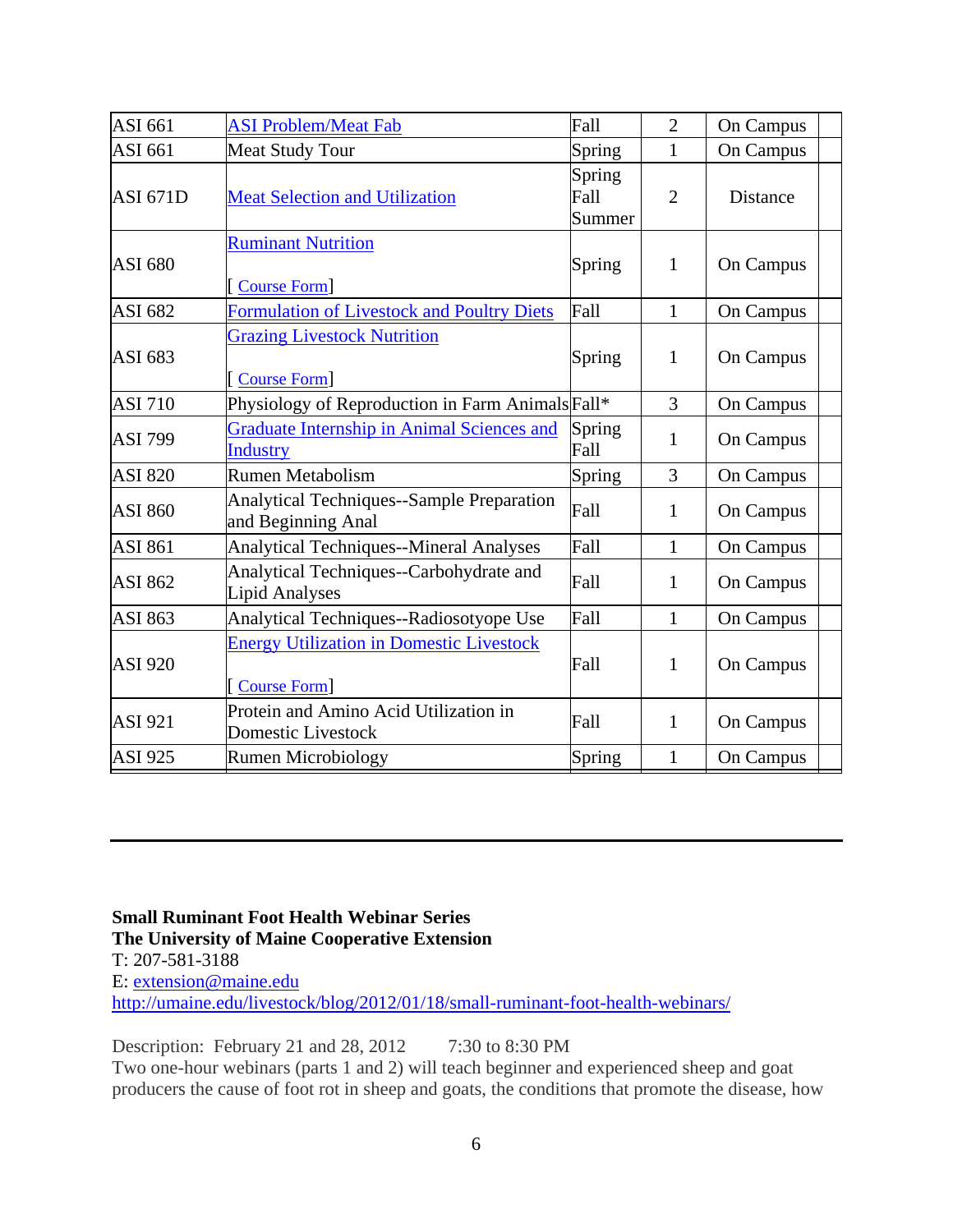to prevent foot diseases with effective biosecurity, how to treat foot rot, how to effectively trim hooves, and the specific protocol to eliminate the disease from farms. The webinars will also explain genetic markers that could identify sheep that are naturally resistant to the disease. Registration required. Both webinars are free. Presenters: Susan Schoenian, University of Maryland and Richard Brzozowski, University of Maine

- Register now for Small Ruminant Foot Health Webinar Part 1
- Register now for Small Ruminant Foot Health Webinar Part 2

**Sheep and Goats: A Weapon Against Weeds – Controlling Invasive Plants with Grazing University of Maryland Extension Forest Stewardship Education**  Webinar recording: https://connect.moo.umd.edu/p73266133/ http://www.naturalresources.umd.edu/ResourcesWebinars.html (Search site for the following recorded seminar)

**Lamb & Wool Management Program Minnesota West Community & Technical College**  Contact: Sue Lovell T: 507-847-7929 E: Sue.lovell@mnwest.edu http://www.mnwest.edu/index.php/management/lamb-and-wool

# Description: **ONLINE COURSE OFFERINGS**

# **Introduction to Sheep Management LWMP 1001**

*Course (offered each Semester)* 

This course introduces basic sheep management principles. Students will study the year round management and production cycle for a sheep enterprise and understand how each production stage influences enterprise profitability. This course also studies the philosophy of sheep management and its relationship to business goals. (1 credit)

**Equipment and Facilities LWMP 1202** 

*Course (offered Spring and Fall Semester)*

This course will cover planning for sheep facilities; barn design; lot layout and sheep feeding equipment. Students will become aware of housing and feeding requirements and how to effectively plan for them. (2 credit)

**Introduction to Sheep Diseases LWMP 1300**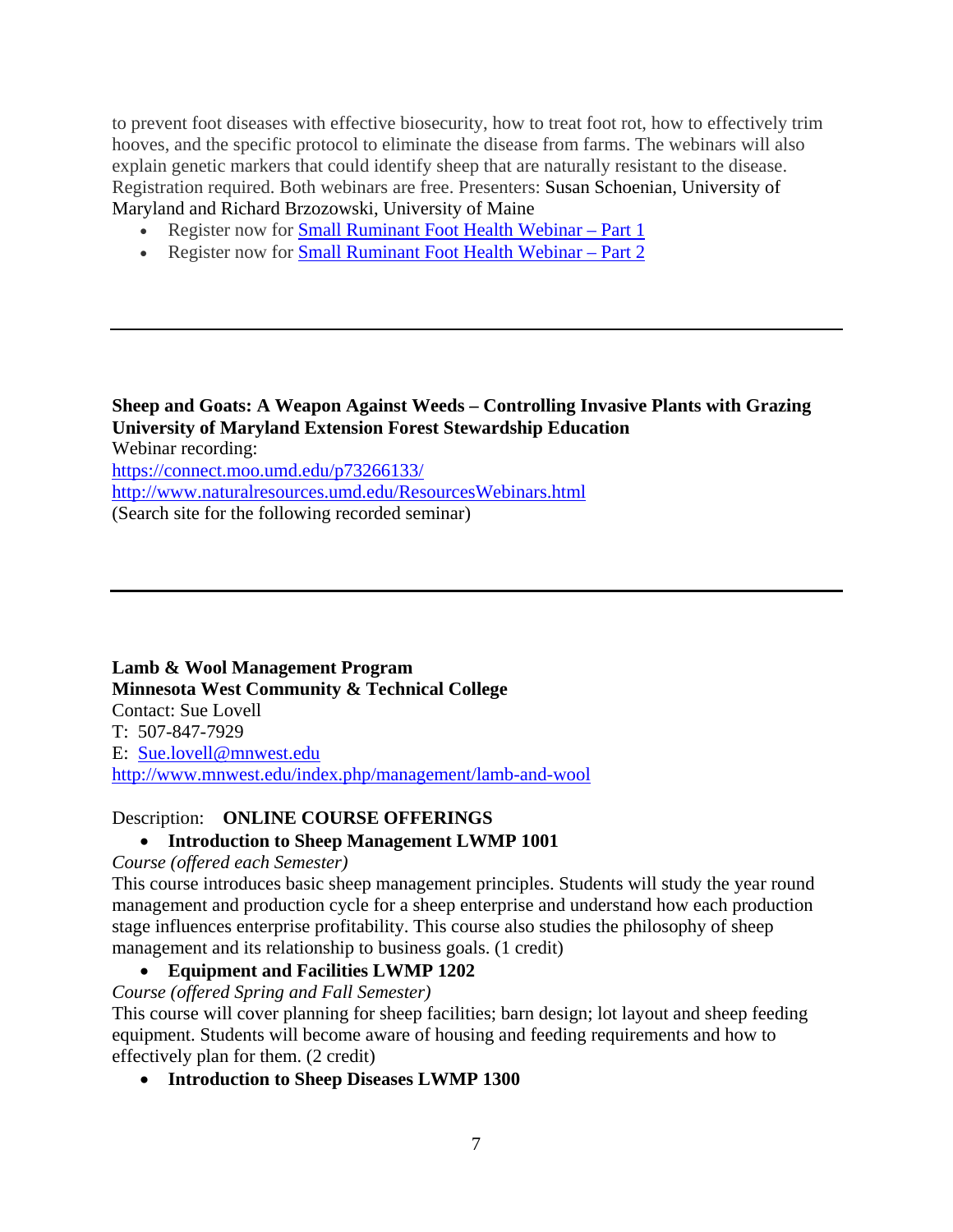# *Course (offered Spring and Fall Semester)*

This course helps students become familiar with sheep diseases that need to be managed in a successful sheep enterprise. Topics discussed will be Animal Husbandry, Quality Assurance, Young Lamb Diseases/Health Issues, Metabolic Diseases, Diseases causing Abortion, Diseases causing lameness, Diseases Affecting Reproductive Performance in Rams, Parasite Diseases, Diseases of the Eye and more. (2 credit)

# **Ewe Ration Formulation LWMP 1502**

*Course (offered Spring and Fall Semester)* 

This course will make students aware of the methods used to balance rations to meet the sheep nutrient needs for each specific stage of production. The course will also cover least cost ration balancing. (1 credit)

# **Wool Characteristics and Properties LWMP 1701**

*Course (offered spring and Fall Semester)* 

This course will provide an in-depth look at the biological development of wool fiber and the properties that make it a unique clothing fiber. In addition this course will study the factors that determine the value of wool, how these can be improved and methods to measure these qualities. (2 credit)

# **SHORT COURSE & TOURS**

- Lambing Time Short Course & Tour (Feb. 3rd & 4th, 2012)
- Sheep for Profit School (July, 2013)
- Facility Tour (June 4, 2012)

# **PIPESTONE HOME STUDY SHEEP COURSE**

• Successful 14 Lesson Course Offered by Mail

# **RECORDED LAMBING TIME MANAGEMENT SERIES**

The Lambing Time Management Series consists of recorded video presentations and electronically-delivered fact sheets. This is an option for those who are unable to attend the Lambing Time Short Course and Bus Tour due to distance from Pipestone or have a conflict with the program dates. This Lambing Time Management web-based seminar consists of multiplerecorded presentations that you can access at your convenience.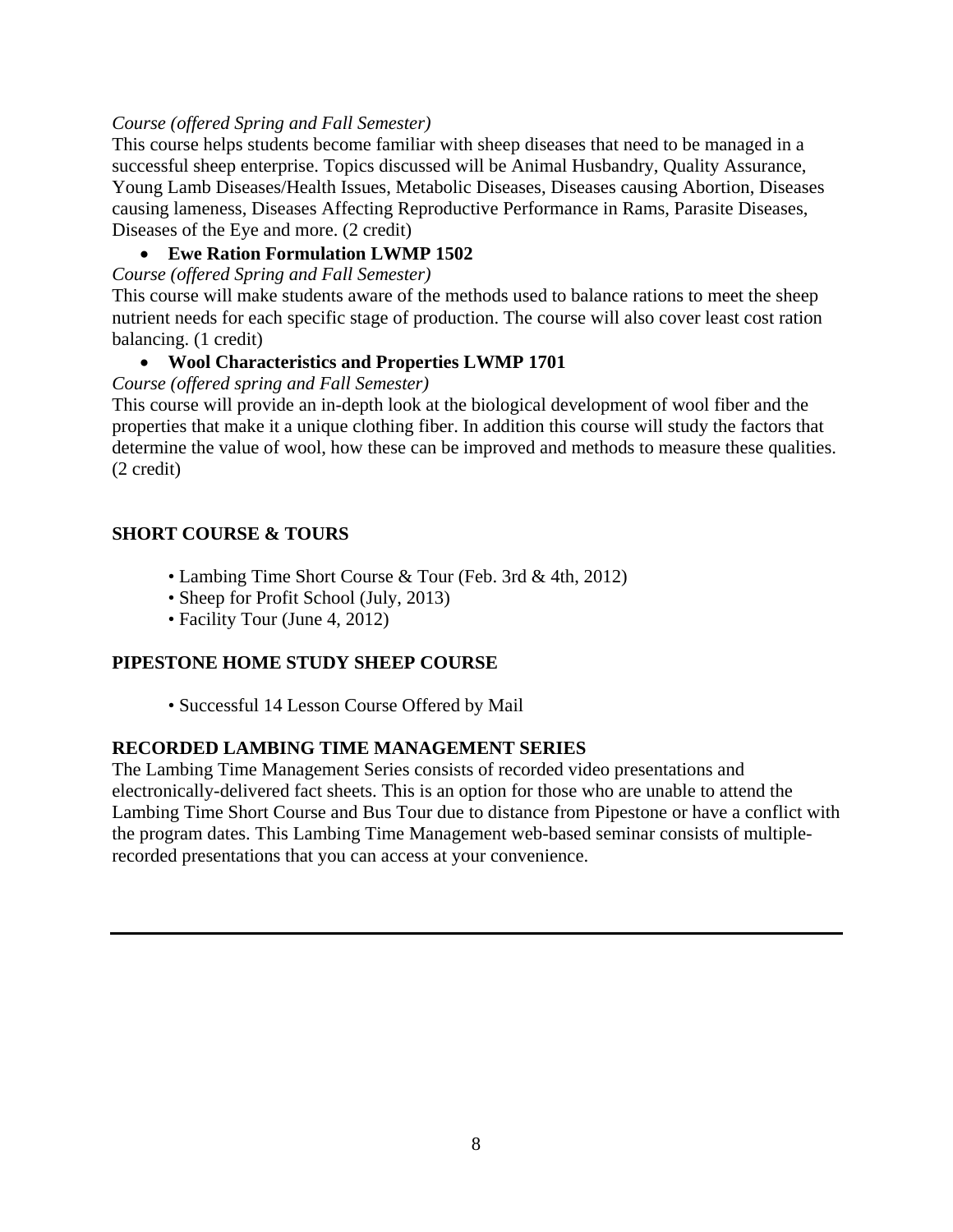**Montana Sheep Institute Montana State University**  Dr. Rodney Kott 406-994-3415 rkott@montana.edu http://www.sheepinstitute.montana.edu/

Description: The Montana Sheep Institute is a cooperative project between Montana Wool Growers Association and Montana State University. The goals of the Montana Sheep institute are to:

- Improve the profitability and competitiveness of the Montana Sheep Industry.
- Explore opportunities to increase utilization of sheep in weed management programs.

The main goal of the Montana Sheep Institute is to develop and implement methods to facilitate Montana (U.S.) lamb and wool producers to increase their competitiveness in world markets. This will be accomplished by focusing Montana Sheep Institute efforts primarily utilizing sheep grazing as a tool in natural resource management, but includes efforts in animal husbandry, management and marketing system areas necessary for a sustained sheep industry. This is a cooperative program between Montana State University and Montana Wool Growers Association. Utilize this website to view online presentations.

**MSU Sheep Ration Montana State University**  http://www.msusheepration.montana.edu/login.aspx?ReturnUrl=%2fdefault.aspx

Description: Montana State University's Sheep Ration Program, designed to help producers meet the nutritional needs of their sheep with available forages and feeds. Use this FREE online program to:

- View sheep nutritional requirements
- View the standard nutrient content of more than 300 feeds
- Enter and save custom feed values based on laboratory results
- Balance and save rations for sheep at various lifecycles stages
- Find answers to frequently asked nutritional questions
- Balance feedlot rations
- Determine quantities of feed for a flock
- Determine supplement needs for ewes grazing winter range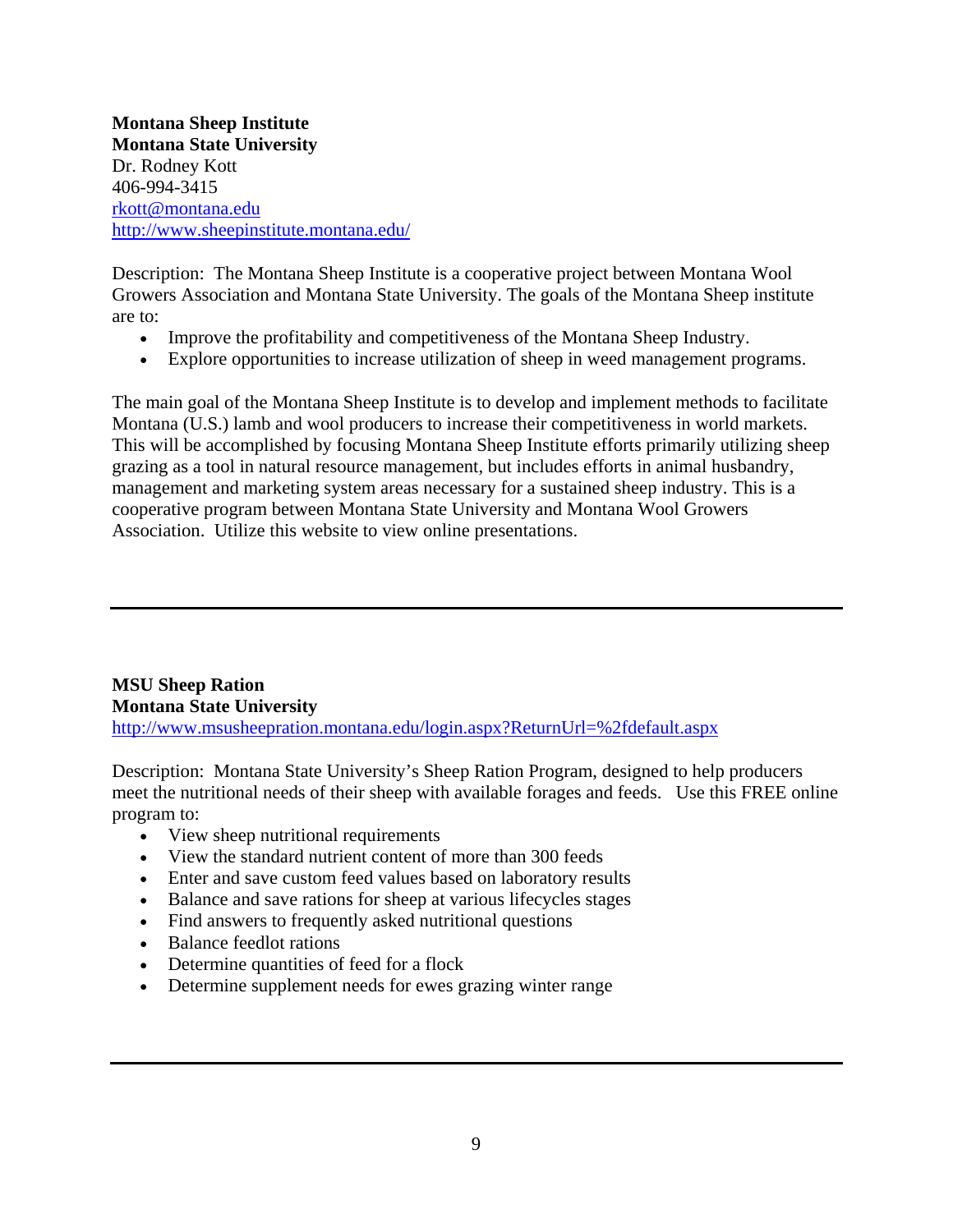**Buckeye Shepherds" Symposium Ohio Sheep Improvement Association**  Contact: Roger A. High T: 614-246-8299 E: rhigh@ofbf.org http://www.ohiosheep.org/OSIA/BSS.html

Description: Annual symposium put on by the Ohio Sheep Improvement Association. The program is designed for sheep and goat farmers that are involved in every segment of the industry. See website for current date and location.

Many of the presentations available via web: http://sheep.osu.edu/2012/01/04/sheep-nutrition-sessions-available/

**Dried Distillers Grains and Sheep Nutrition** by Dr. Steve Loerch (http://go.osu.edu/DDGSandSheepNutrition)

**Storing Forages** by Dr. Bill Weiss (http://go.osu.edu/storingforages )

**Basic Parasite Biology and Control Concepts**  (http://go.osu.edu/parasitebiology)

**Sheep Home Study Course Penn State Extension**  Author/Contact: Melanie Barkley T: 814-623-4800 E: meh7@psu.edu http://extension.psu.edu/courses/sheep Next Course Date: February 1, 2012

Description: The Extension Sheep Home Study Course is a six lesson course for sheep producers interested in improving their production practices and ultimately profitability of their operation. The course covers topics in basic production, reproduction, nutrition, health, marketing and financial issues.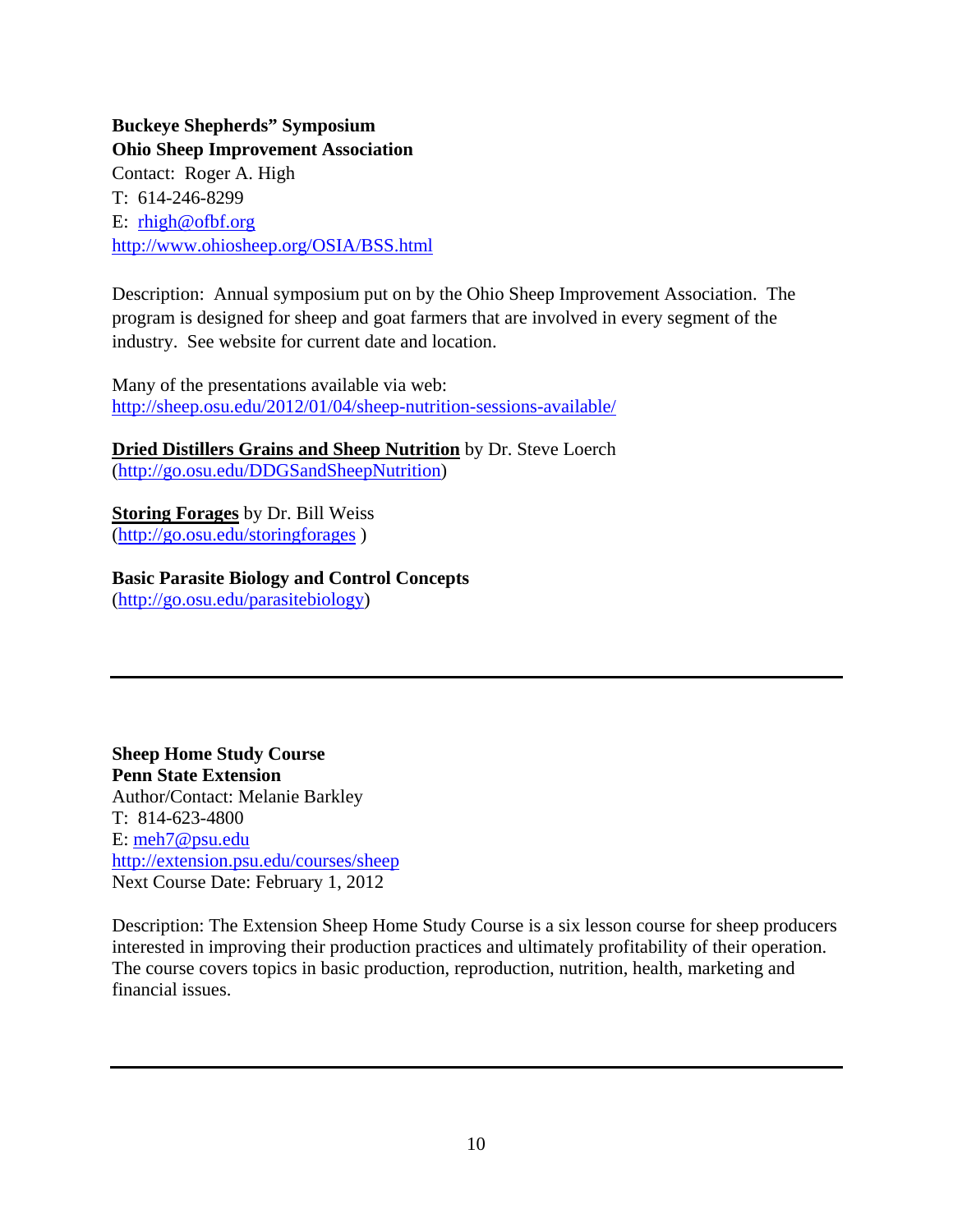### **EXT LSM – Lambing and Sheep Management Utah State University**  http://ocw.usu.edu/University\_Extension/sheep-and-lambing-management/index.html

Course Description:

This course covers lamb survival, sheep on the range, and disease control in lambing.

**Sheep Production Home Study Course University of Wyoming Extension Laramie County Office**  T: (307) 633-4383 E: larcntex@uwyo.edu http://www.uwyo.edu/ces/county/laramie/sheep\_production.html

Description: This introductory course on sheep production is designed to give producers a good knowledge base that will assist them in making improved management decisions for increased profitability. This home study course offers the opportunity for students to participate in educational programs without a large time commitment away from home and family. This livestock production course allows the producer to strengthen his/her management prowess in the comfort of his/her own home.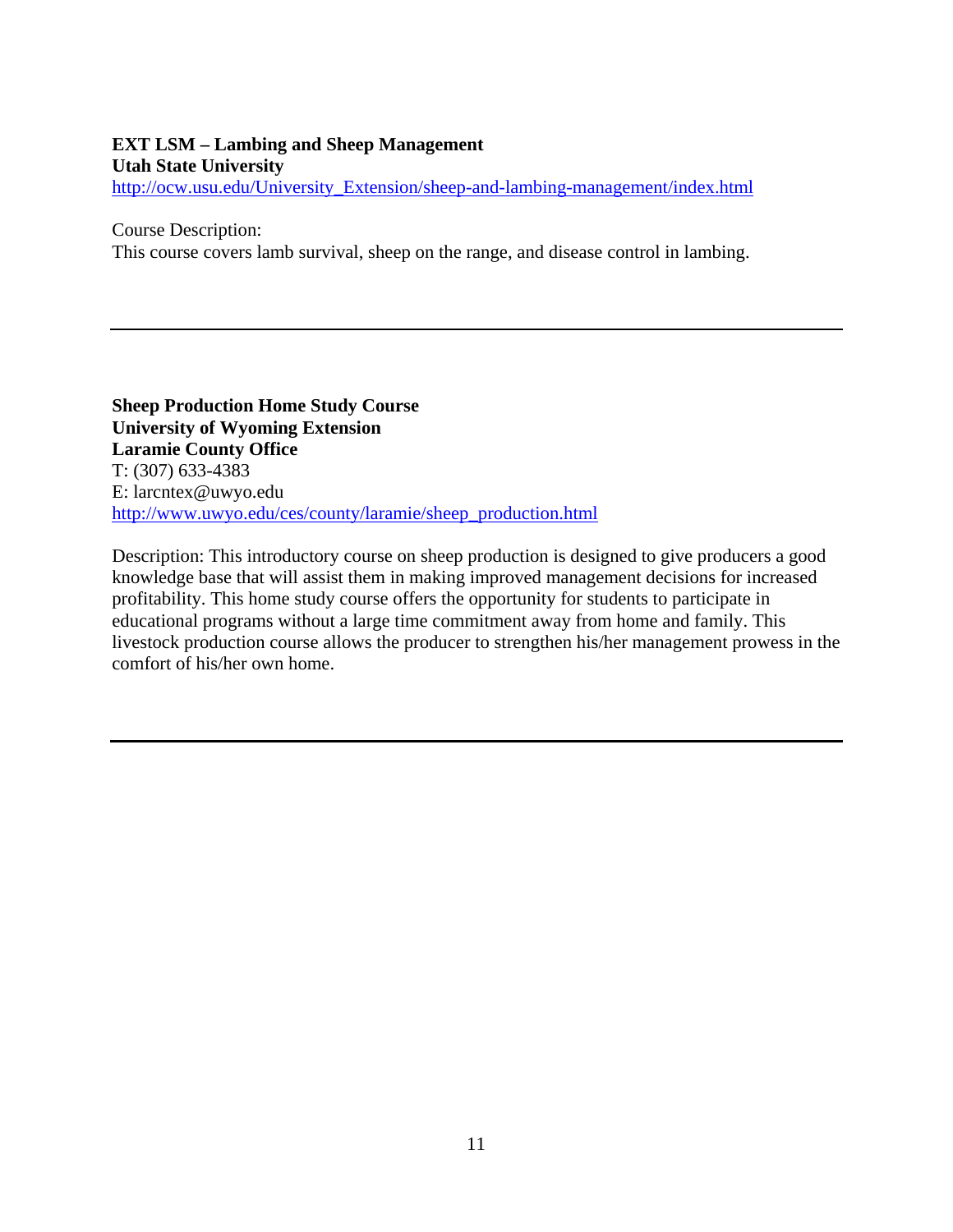# **1.2 International Distance Learning Course Offerings**

Many good online courses pertaining to sheep production have been developed by various organizations throughout the world. Following are the distance learning course offerings that can be completed online that are of non-U.S. origin. Check each offering for the specific fees and accreditation attached to it, if any.

**Sheep Courses ACS Distance Education**   $T: +61755621088$ Australia http://www.acs.edu.au/courses/sheep-178.aspx

Description: Improve production by increasing your knowledge and skills. This course examines:

- Selection and breeding of sheep
- Improving Nutrition
- Sheep health
- Management of the commercial flock
- Wool
- Lamb and much more

**SHEEP BAG210 ACS Distance Education (UK)**  T: +44(0) 384 442752 E: info@acsedu.co.uk http://www.acsedu.co.uk/Courses/Agriculture/SHEEPBAG210-233.aspx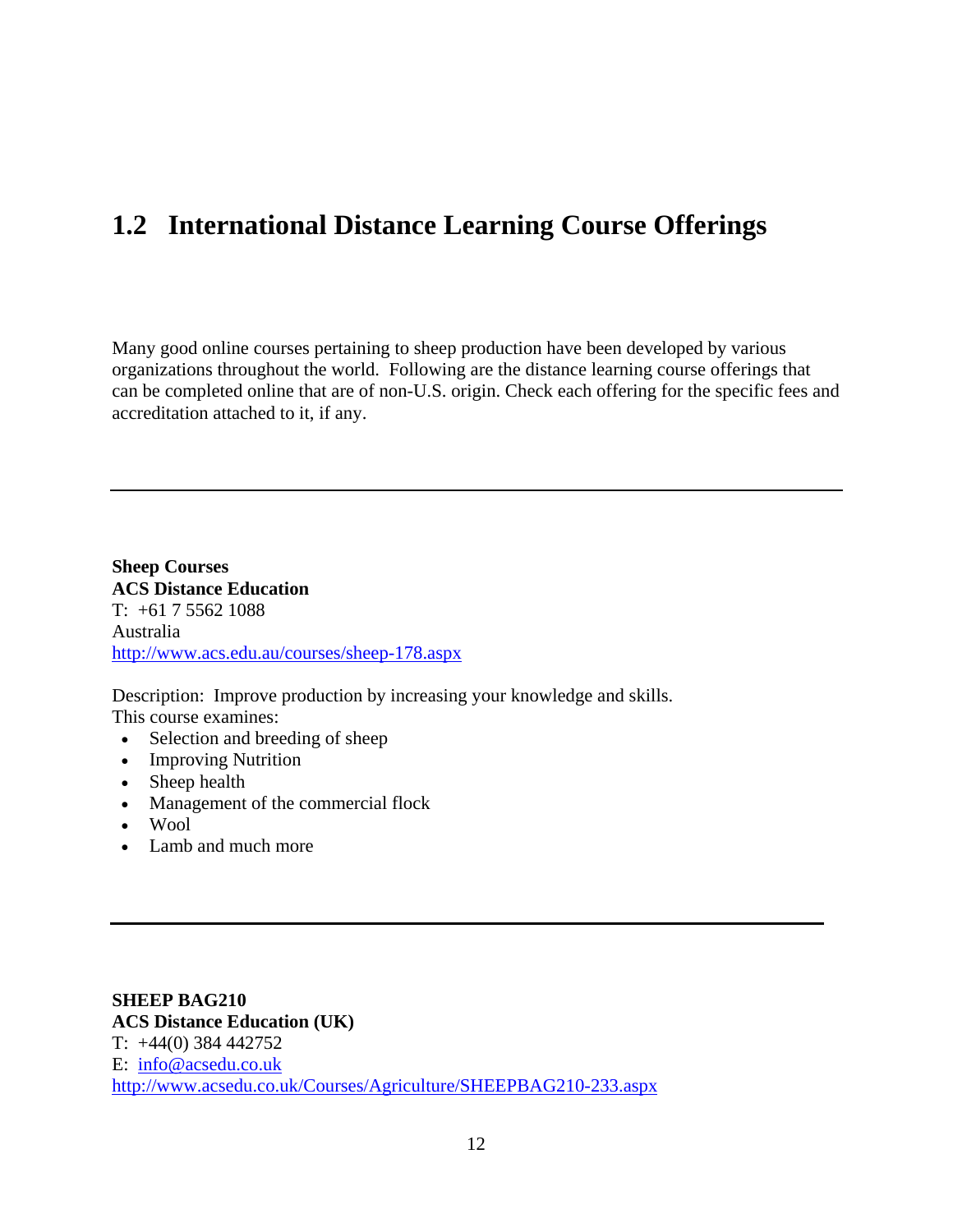Description:Correspondence Course Sheep

*Learn sheep care and management*

- Improve your knowledge of sheep care and management.
- Improve your job prospects working with sheep.
- Learn from our knowledgeable and experienced agriculture tutors.
- Specially developed course to improve your knowledge of sheep.

Sheep are an important agricultural livestock that are bred for meat and wool worldwide. Careful and informed management of your flock will ensure increased productivity and efficiency. Aimed at professional and amateur graziers, the course provides you with the knowledge to run your sheep effectively and productively and will help you to develop your ability to independently analyze and make decisions about the management requirements of sheep.

**SHEEP BAG210 Careerline Courses**  Australia – Online T: +617 55368783 E: info@careerlinecourses.com http://www.careerlinecourses.com/sheep-courses-online-distance-learning.htm

Description: Improve production by increasing your knowledge and skills. This course examines:

- Selection and breeding of sheep
- Improving Nutrition
- Sheep health
- Management of the commercial flock
- Wool
- Lamb and much more.

Learn about the following issues and much more: There are fewer marketing problems associated with wool of good-high quality. Pure mutton breeds require less management than pure wool breeds. The lamb market is strong in many countries. A dual purpose breed can provide the farmer with two products (meat and wool), and spreads the farmer's source of income should there be an overproduction one of the two products. Sheep can also be farmed for dairy (e.g. sheep cheese can be as popular as cow's cheese in some parts of the world).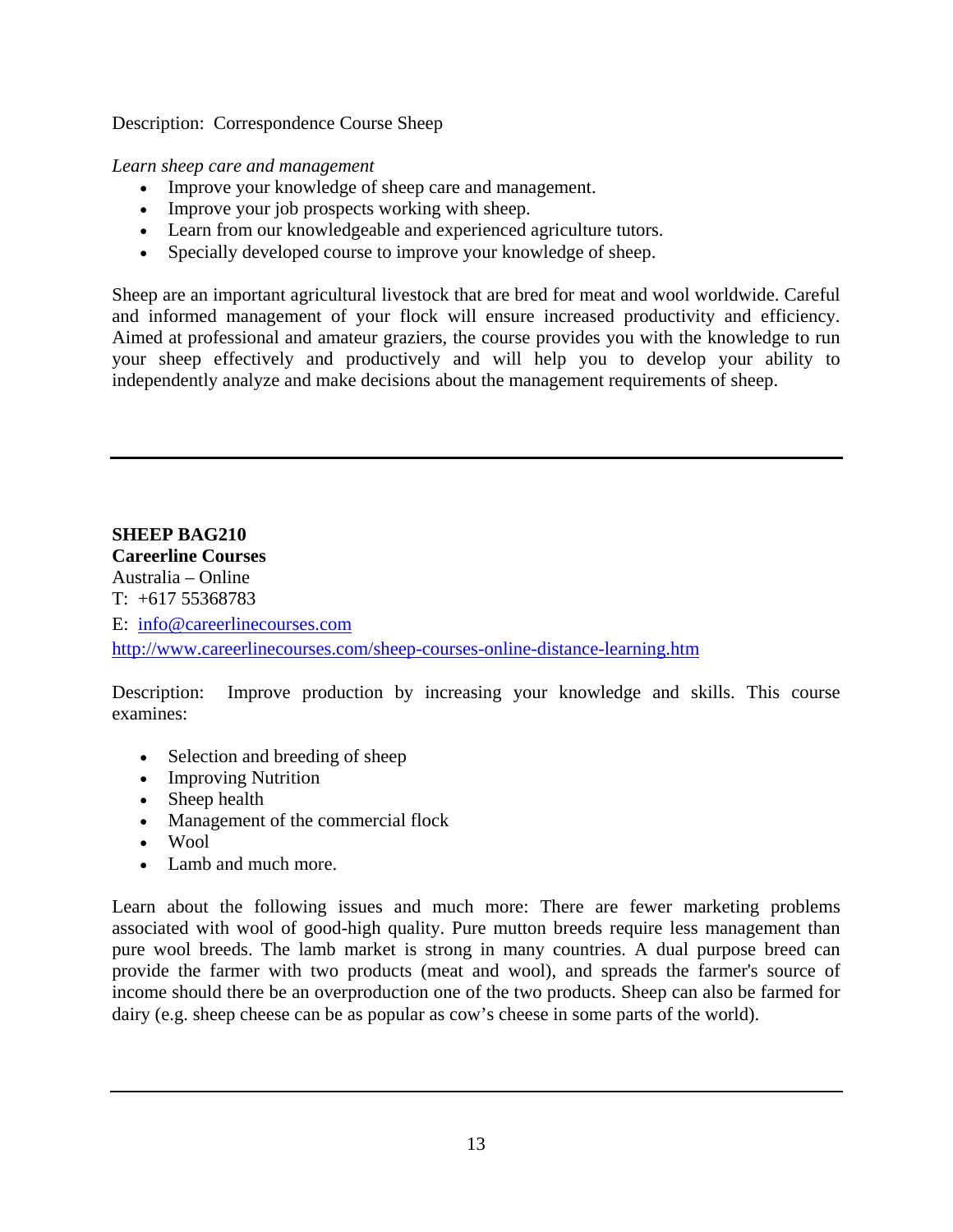### **Making More From Sheep Meat & Livestock Australia**

Contact Information: http://www.makingmorefromsheep.com.au/contact.htm Learning Modules: http://www.makingmorefromsheep.com.au/module-index.htm http://www.makingmorefromsheep.com.au/index.htm

Description: Australian Wool Innovation (AWI) and Meat and Livestock Australia (MLA) have joined forces to develop Making More From Sheep, a best practice package of information, tools and learning opportunities for Australian sheep producers.

Almost 250 leading sheep producers and technical experts helped develop the 11 linked modules in the manual, which cover subjects ranging from soils and pasture to wool and meat marketing, animal health, genetics and farm sustainability.

This website contains all the content within the Making More From Sheep manual and cd-rom, and also gives you information about upcoming Making More From Sheep forums, workshops and other learning activities.

View the modules online or take the 'Quick Quiz' and start identifying areas of your enterprise needing attention.

**SHEEP CRC Teaching Units University of New England**  Armidale, New South Wales Professor James Rowe T: 02 6773 1317 E: sheepcrc@sheepcrc.org.au http://www.sheepcrc.org.au/education/training-resources.php

|                | <b>Item Reference Title</b> |                                                      |
|----------------|-----------------------------|------------------------------------------------------|
|                |                             | <b>WOOL412</b> Sheep Production                      |
| $\overline{2}$ |                             | <b>ANUT300</b> Applied Animal Nutrition              |
| 3              |                             | RSNR421 Sustainable Farming and Catchment Management |
| 4              |                             | WOOL472 Wool Biology and Metrology                   |
| 5              |                             | MEAT418 Meat Technology                              |
| 6              |                             | WOOL422 Wool Marketing                               |
|                |                             | WOOL482 Wool Processing                              |

Description: *The following Sheep & Wool Education Modules are available from the Australian Wool Education Trust (AWET).*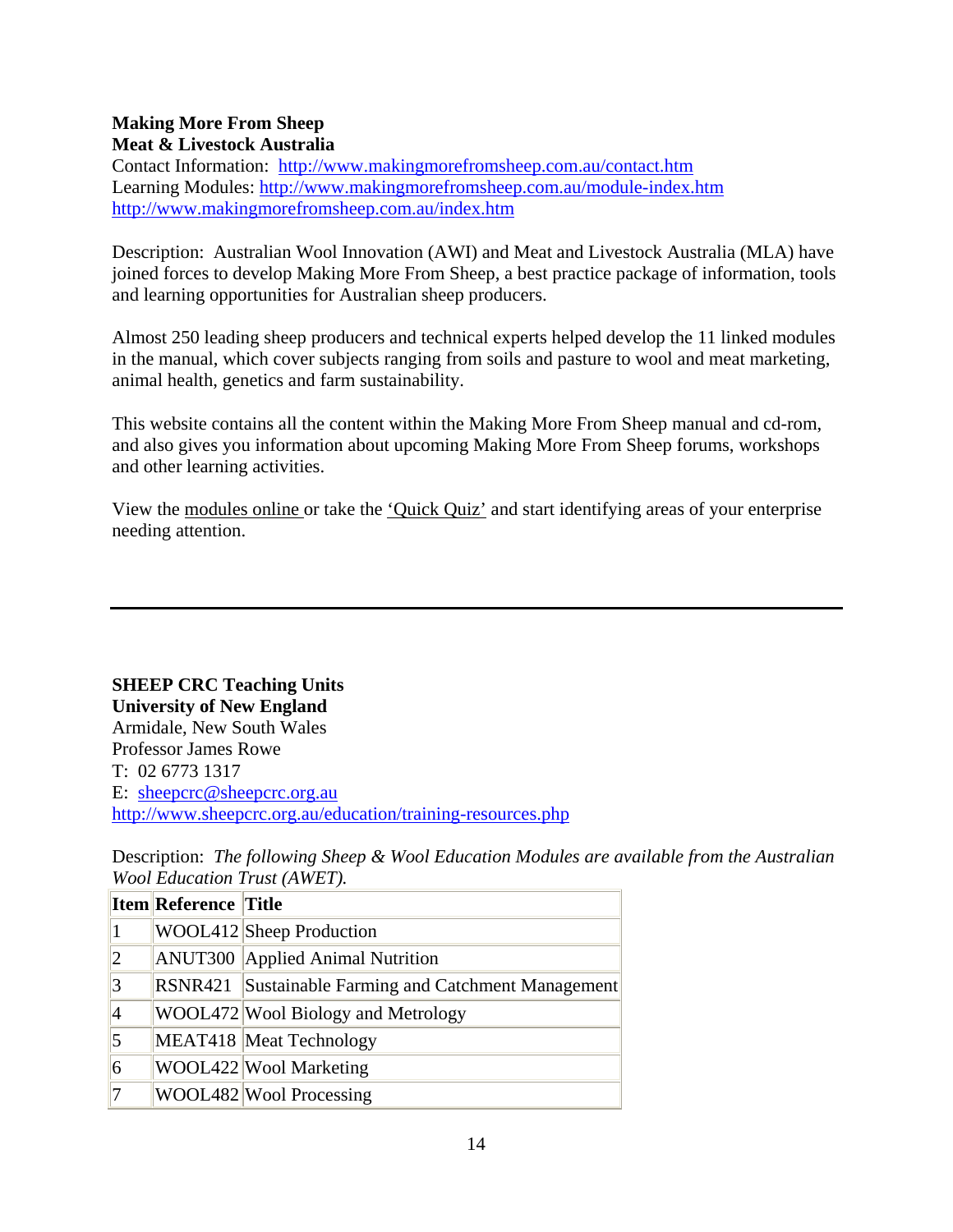| $\vert 8$    | <b>GENE412</b> Genetic Evaluation and Breeding |
|--------------|------------------------------------------------|
| $\vert$ 9    | ANPR420 Sheepmeat Production and Marketing     |
| $ 10\rangle$ | ANPR450 Managing Sheep Enterprises             |

Also made available via:

**woolwise: Australian Wool Education Trust**

http://www.woolwise.com/Education\_Modules/Education\_Modules.html

**Northern Melbourne Institute of TAFE NMIT** on-campus and distance learning T: +61 3 9269 1666 international@nmit.vic.edu.au

Description / Course Name:

#### Certificate II in Agriculture

Beef and Sheep

NMIT offers the Certificate II in Agriculture as a general introduction to agriculture techniques, but also allows you to specialize in an area such as sheep and wool production or beef production. NMIT's excellent facilities include the 600 ha working commercial farm, Northern Lodge, at Yan Yean (25 km north of Melbourne).

#### Certificate IV in Agriculture

This course prepares you for a career in agricultural production, from livestock breeding and feeding, to machinery and equipment operation. Develop knowledge of areas such as animal health, livestock competitions and tractors. NMIT's excellent facilities include the 600 ha working commercial farm Northern Lodge at Yan Yean, which runs registered cattle and is cattle care accredited.

#### Diploma of Agriculture

This is a general course that will give you a wide range of skills in agricultural production. Gain experience in: financial management, trading strategies, quality management, research trials, marketing, operation of farm equipment, website design, livestock husbandry and livestock and pasture management.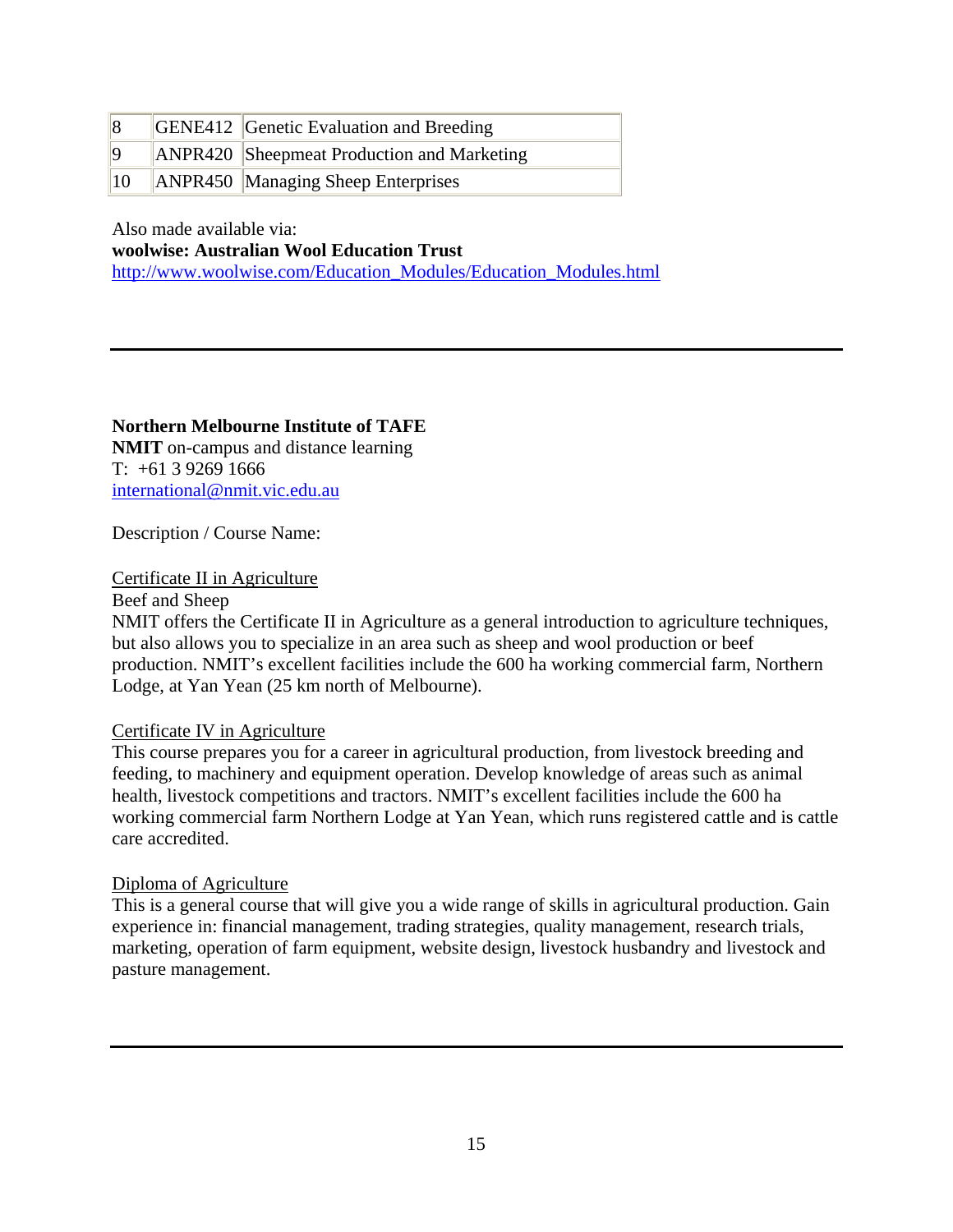# **Section 2**

# **Onsite Learning Courses**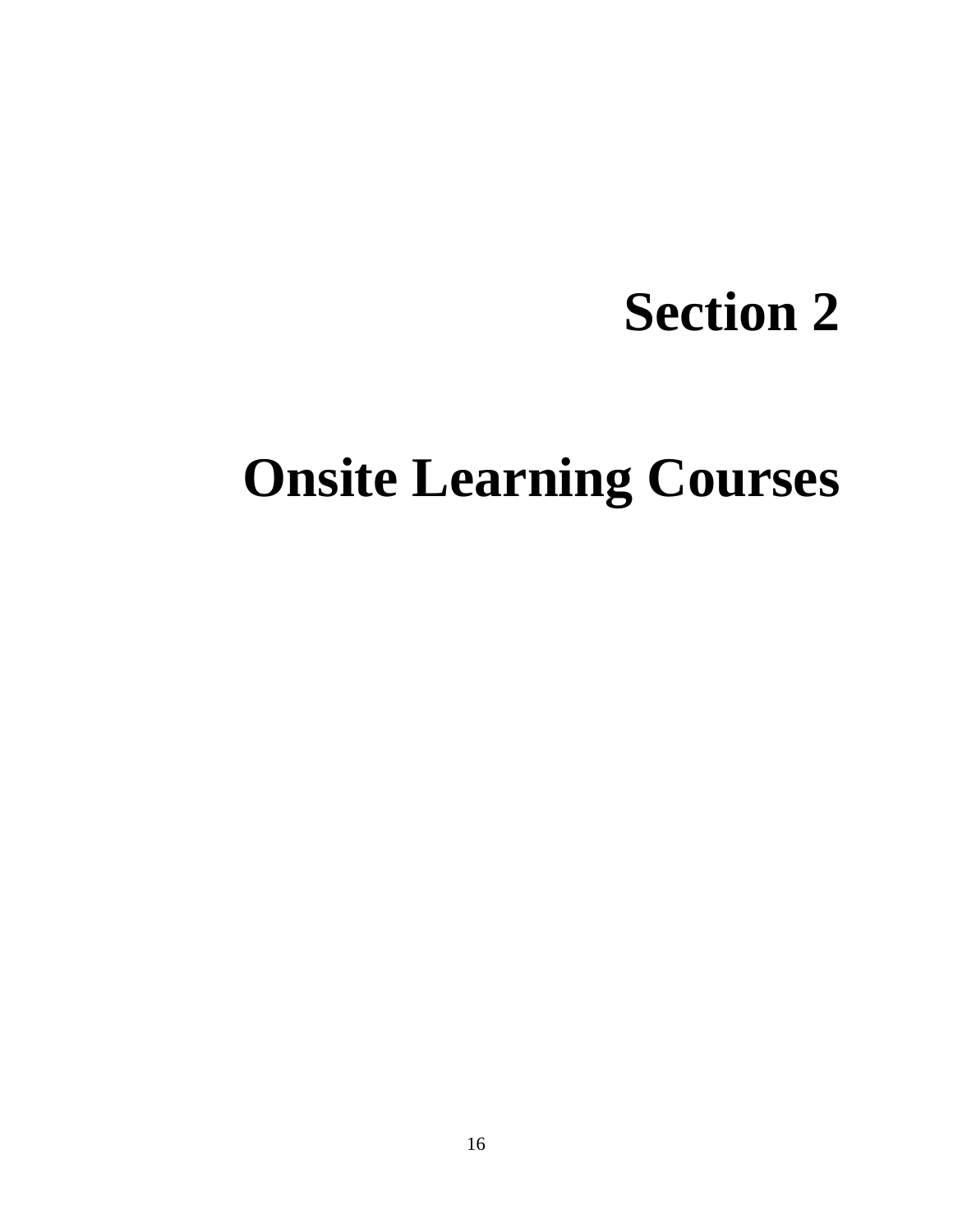# **2.1 Domestic Onsite Learning Courses and Field Day Offerings**

Following are U.S. – based onsite learning courses and field day offerings. Several of the college and university based courses are campus-based classes that require regular enrollment. However, several of these onsite courses and/or field days are offered at a nominal fee by local U.S. organizations. Check each offering for the specific fees and accreditation attached to it, if any.

Where possible, we listed the last known course offering date. Many of these onsite events are offered at the same time each year. If an event you'd like to attend has already come and gone this year, it still may be worth your while to contact the event organizers to make sure you are a recipient of next year's promotional efforts for the event.

**Wool Handling & Sorting Class American Sheep Industry**  Contact: Zahrah T: 303-771-3500 ext. 54 E: zahrah@sheepusa.org Contact: Ron Cole, ASI Wool Education Consultant T: 970-302-4117 E: ihrcole@comcast.net http://www.sheepusa.org

Description: This unique opportunity offers students a full range of wool handling, from live sheep sorting prior to shearing to wool packaging, following ASI's wool quality program guidelines. Other topics of discussion include wool price factors, which determine wool value, an introduction to wool classing systems, reducing contamination and packing and labeling of wool bags and packs. Wool samples from a variety of grades will be available for handling, as well as finished fabrics and garments, including new military fabrics.

The wide range of information represented in this class will be of interest to growers, shearers, hand spinners and processors interested in learning more about the diverse wool industry.

See website for dates, locations and cost.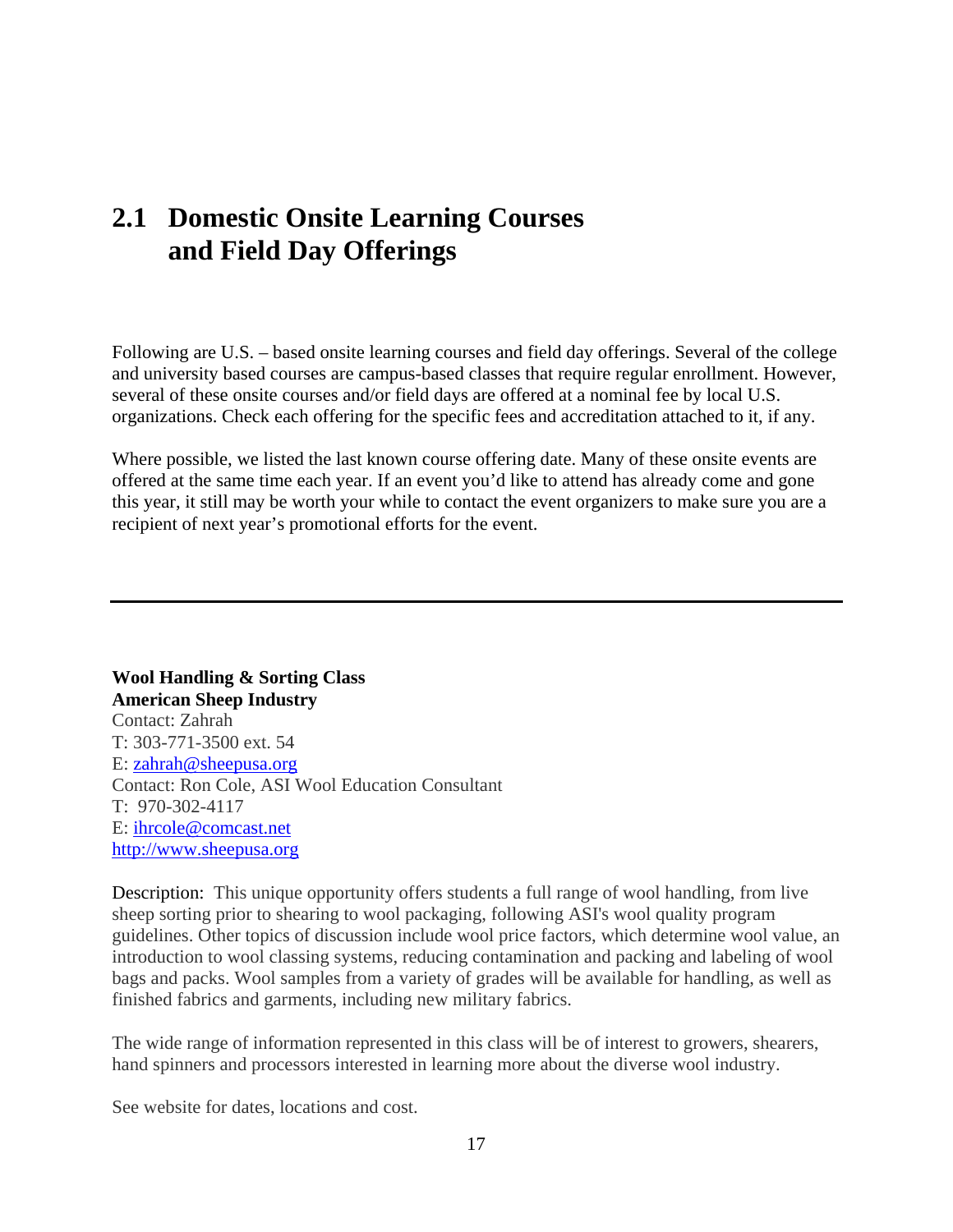**Sheep and Goat Day California State University – Chico**  Most Recent Offering: Saturday, February 11, 2012 Location: University Farm Pavilion Contact: Dr. Celina Johnson T: 530-898-4147 E: crjohnson@csuchico.edu http://www.csuchico.edu/ag/events/sheep-goatday.shtml

Description: Rotational workshops beginning every 30 minutes. Participants are able to pick 4 workshops to attend. Workshops will include (but are not limited to) nutrition, showmanship, selection, and fitting and grooming for both sheep and meat goats.

#### **Colorado State University Sheep Courses**

Colorado State University College of Agriculture

#### **Primary Contact:**

Dr. Steve LeValley, Extension Sheep and Wool Specialist, steve.levalley@colostate.edu

Description: Educational opportunities for sheep are available across a number of departments at Colorado State University. Undergraduate courses are offered to expand the knowledge base of sheep production, live and carcass evaluation, wool evaluation and livestock judging. The Little National Western and the exhibition sheep flock, along with internship opportunities, round out the undergraduate experience. Graduate study sheep related research projects are numerous and span across many decades within several departments.

| Course #        | <b>Course Name</b>                          |
|-----------------|---------------------------------------------|
| <b>ANEQ 101</b> | <b>Food Animal Science</b>                  |
| <b>ANEQ 230</b> | Farm Animal Anatomy and Physiology          |
| <b>ANEQ 250</b> | Live Animal and Carcass Evaluation          |
| <b>ANEQ 280</b> | Livestock Practicum                         |
| <b>RS 300</b>   | Range and Forage Management                 |
| MIP 315         | Human and Animal Disease                    |
| VS 300          | Prevention and Control of Livestock Disease |
| <b>ANEQ 310</b> | <b>Animal Reproduction</b>                  |
| <b>ANEQ 320</b> | Principles of Animal Nutrition              |
| <b>ANEQ 330</b> | Principles of Animal Breeding               |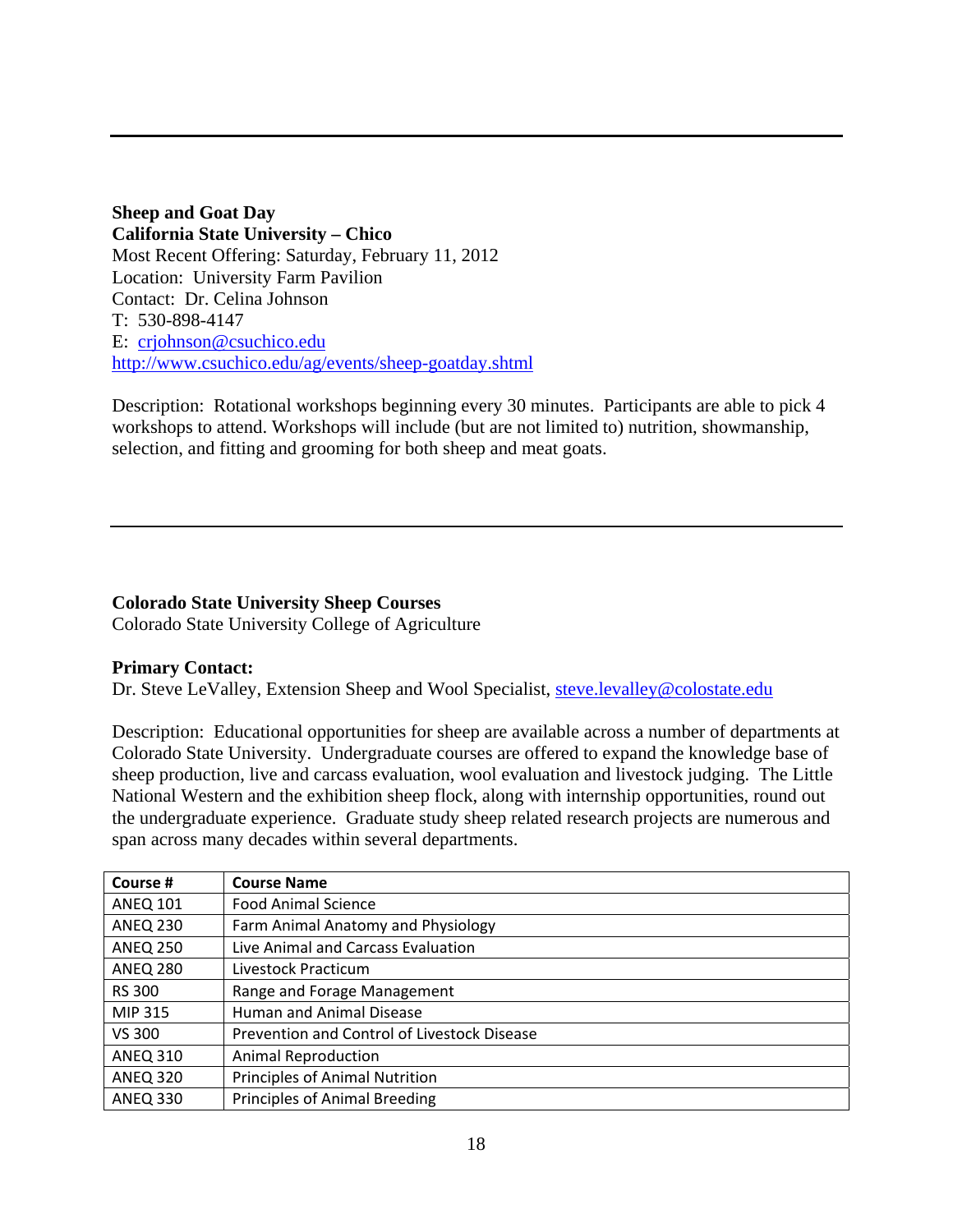| <b>ANEQ 360</b> | Principles of Meat Science     |
|-----------------|--------------------------------|
| <b>ANEQ 472</b> | Sheep Systems                  |
| <b>ANEQ 312</b> | Animal Ultrasound              |
| <b>ANEQ 354</b> | Livestock Evaluation           |
| <b>ANEQ 361</b> | <b>Meat Product Evaluation</b> |
| <b>ANEQ 363</b> | Wool and Fiber Evaluation      |
| <b>ANEQ 487</b> | Internship                     |
| <b>ANEQ 400</b> | <b>Meat Safety</b>             |
| <b>ANEQ 470</b> | <b>Meat Systems</b>            |
| <b>ANEQ 522</b> | Metabolism                     |
| <b>ANEQ 551</b> | Necropsy                       |
| <b>ANEQ 567</b> | <b>HACCP Meat Safety</b>       |

#### **Other Colorado State University Resources:**

| Mr. Rod Sharp:           | Regional Extension Economist; rod.sharp@colostate.edu |
|--------------------------|-------------------------------------------------------|
| Dr. Tony Knight:         | Extension Veterinarian; Anthony.knight@colostate.edu  |
| Dr. Dave Van Meter:      | Extension Veterinarian; dave.vanmeter@colostate.edu   |
| Dr. Brett Kirch:         | Extension Youth Specialist; brett.kirch@colostate.edu |
| <b>Extension Agents:</b> | Marlin Eisenach; marlin.eisenach@colostate.edu        |
|                          | Ray Hinton; ray.hinton@colostate.edu                  |
|                          | Robbie LeValley; Robbie.levalley@colostate.edu        |
|                          | Bruce Fickenscher; bruce.fickenscher@colostate.edu    |
|                          | Michael Fisher; mj.fisher@colostate.edu               |
|                          | Mick Livingston; mick.livingston@colostate.edu        |
|                          | Keith Maxey; keith.maxey@colostate.edu                |
|                          |                                                       |

**Animal Science 3800 Cornell University**  Contact: Dr. Michael L. Thonney T: 607-592-2541 E: mlt2@cornell.edu http://www.ansci.cornell.edu/courses/as380/organization/info.html

Description: This is a course about sheep farming and management. The course material covers the primary areas of pasture management, sheep products, farm management, sheep management, sheep growth and development, sheep genetics, and sheep industry issues. Lecture material is reinforced through practice in the laboratory in which students run a genetic and economic simulation of a sheep farm, and a hands-on approach is used to teach how to manage sheep, including feeding and care of ewes and their newborn lambs in a small on-campus flock.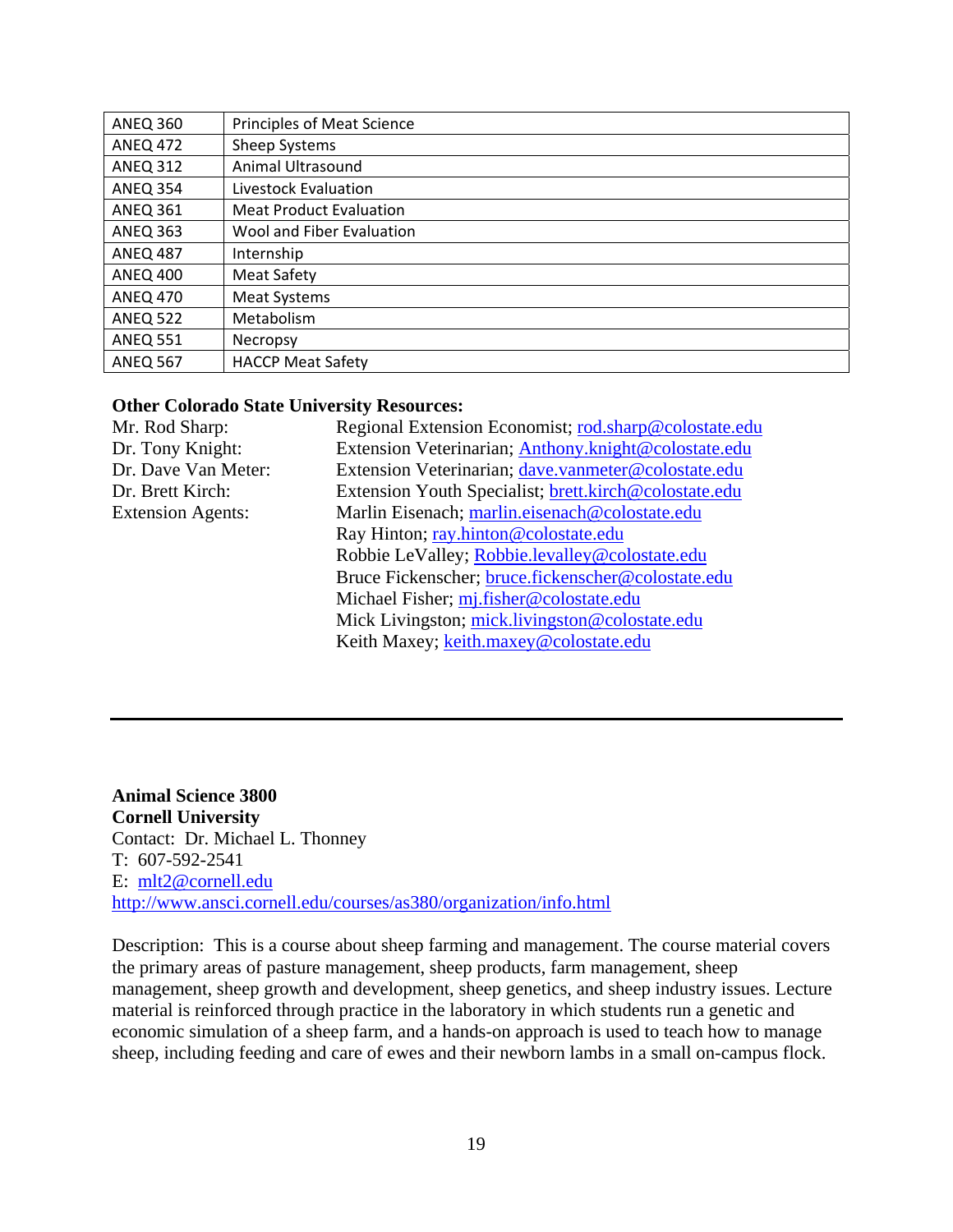**Master Goat and Sheep Program Florida A&M University – Small Ruminant Program**  Contact: Angela McKenzie T: 850-875-8557 E: angela.mckenziejakes@famu.edu Location: Quincy, Florida http://www.famu.edu/cesta/main/index.cfm/cooperative-extension-program/agriculture/smallruminant/master-goat-and-sheep-program/about-the-master-goat-and-sheep-program/

Description: This program is for beginning and advanced goat and sheep producers. To become certified as a Master Goat or Sheep Producer you must attend every class, take the pre-test, take the post test and pass with a score of 70% or above and pass an on-farm inspection. To become eligible for certification as an Advanced Master Goat Producer (only available for goat producers), you must pass a second on-farm inspection and pass the web-based goat certification course hosted on Langston University's website. We also offer a non-certification track for those producers, students or agricultural professionals who want to participate in the training activities, but are not interested in becoming certified. Individuals that take the non-certification track will not be required to have an on-farm inspection. The Master Goat and Sheep Producer's Certification Program is a comprehensive training program which offers classes in the following areas:

- The Goat and Sheep Industry
- Marketing
- Establishing a Facility (i.e., fencing, shelters, holding pens)
- Herd Health Management
- Dead Animal Disposal
- Bio-security and Food Safety
- Nutrition and Pasture Management
- Silvo-Pasture Production Systems
- Predator Control
- Reproduction and Breeding Management
- Disaster Preparedness
- Bioterrorism Awareness
- Developing Enterprise Budgets
- Business Management and Development
- Risk Management (i.e., Financial, Production and Marketing)
- Selecting and Evaluating Breeding Stock
- Hands-on Training (FAMACHA, hoof trimming, microscopic fecal examinations etc.)

The Master Goat and Sheep Producer's Certification Program is a joint initiative between the Cooperative Extension Program at Florida A&M University, Florida Department of Agriculture and Consumer Services, University of Florida and the Southeastern Small Farmer's Network.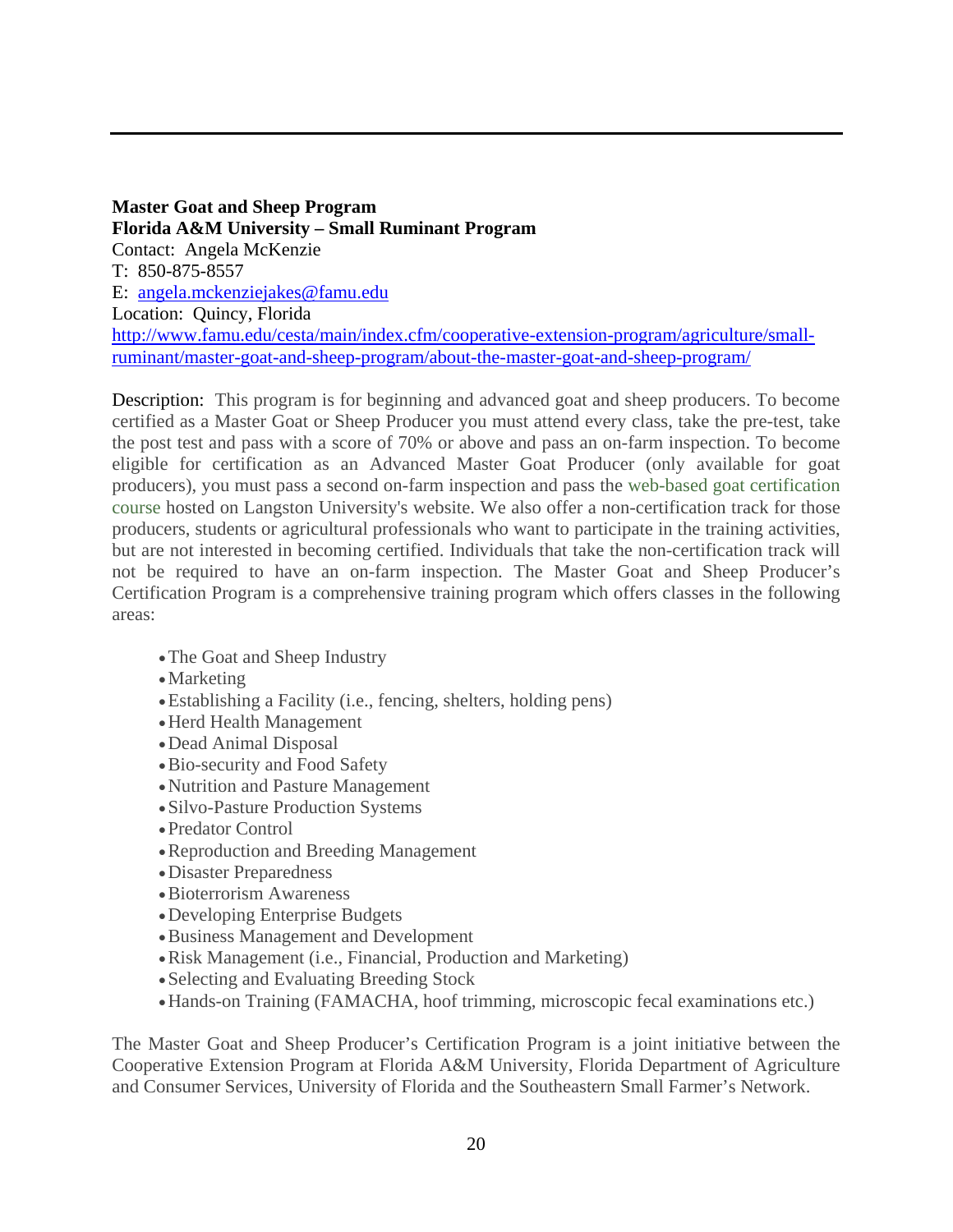**Sheep Activities Calendar The University of Kentucky College of Agriculture Animal & Food Sciences**  Contact: Dr. Don Ely T: 859-257-2717 E: dely@uky.edu http://www.uky.edu/Ag/AnimalSciences/news/2012UKSheepActivitiesCalendar.pdf

Description: Activities relating to sheep keeping are listed with dates and locations. These short course topics include: lambing, shearing, Eweprofit.

**Sheep Blade Shearing School University of Maine Extension / Maine Sheep Breeders Association**  T: 1-800-287-1471 / 207-781-6099 E: colleen.hoyt@maine.edu http://umaine.edu/cumberland/blog/2012/01/09/three-opportunities-to-learn-to-shear-sheep-in-2012/

Descriptions of Most Recent Offerings:

**Blade Shearing School** with expert blade shearer, Kevin Ford

Friday and Saturday, March 30-31, 2012. Fee: \$100/person

Participation limited to 8 individuals. Site in Maine to be determined.

Blade shearing is the shearing of sheep with hand shears (no electricity). This hands-on, 2-day school will equip participants with skills and knowledge to shear sheep and in the proper use and care of hand shears. Shears are provided for the school and will be available for purchase.

**Sheep Shearing School, Beginner Level** Saturday, April 21, 2012. Fee: \$35/person.

Windham, Maine (Cumberland County).

**Sheep Shearing School, Beginner Level.** Saturday, April 28, 2012. Fee: \$35/person. Littleton, Maine (Aroostook County).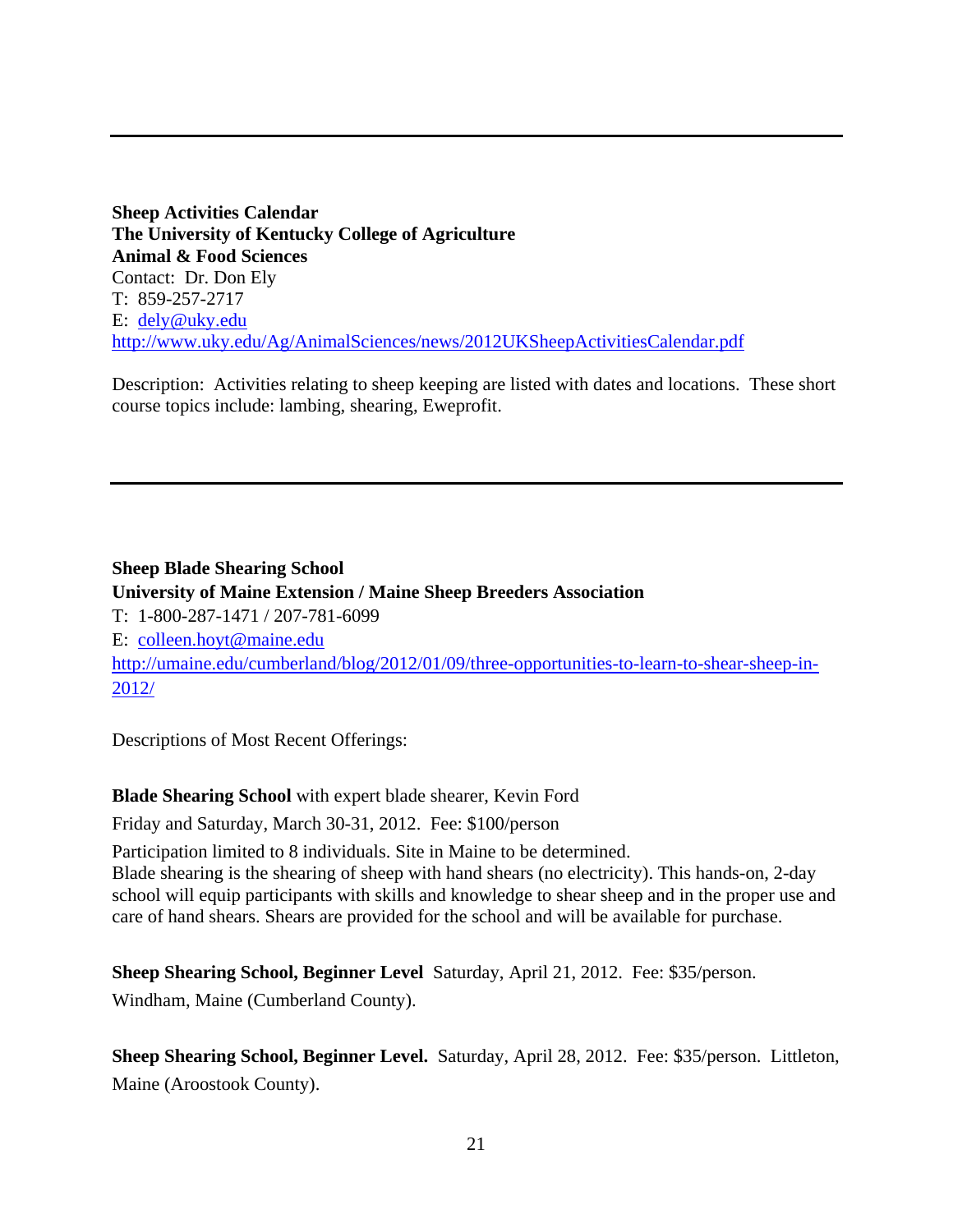The conventional sheep shearing schools are taught by a team of experienced, Maine-based sheep shearers, including Jeff Burchstead, David Averill, Brandon Woolley, Joan Rolfe, and Richard Brzozowski. Participants will learn how to catch, handle, and maneuver sheep for shearing, shear efficiently with electric shears, shear on a table as an option, and the proper trimming of hooves, handling of wool, and caring of equipment.

**Wool Harvesting School Montana State University Sheep Extension Program**  Dr. Rodney Kott Contact: Peggy Kelley T: 406-994-3415 E: kelley@montana.edu http://animalrangeextension.montana.edu/Sheep/sheep.htm

Description: Wool Harvesting school participants learn to shear sheep using the methods taught by instructors trained through the New Zealand TECTRA Training Pro-gram. The school offers a three day hands-on beginner course, and a three day advanced course jointly sponsored by the Montana Department of Agriculture Growth Through Agriculture Program, Montana Woolgrowers Association and the Montana State University Cooperative Extension. Some who attended the class were sheep owners who wanted to learn how to shear their own flocks. This is an annual course offered in mid-March to coincide with the shearing of the sheep owned by MSU. Limited enrollment.

**The Valley Shepherd Creamery Cheese Making Class**  Long Valley, New Jersey T: 908-876-3200 ext. 22 http://valleyshepherd.com/cheesemaking.htm

Description: Classes include a private tour of the Creamery hosted by the owners, as well as lectures and cheesemaking in the dairy. Each student will make an individual handmade cheese wheel (app. 1Kg) and mark the wheel for future retrieval. The wheel will then join other wheels in the Valley Shepherd Creamery's cheese aging cave. After 90 days, the wheels will be brought up for pickup.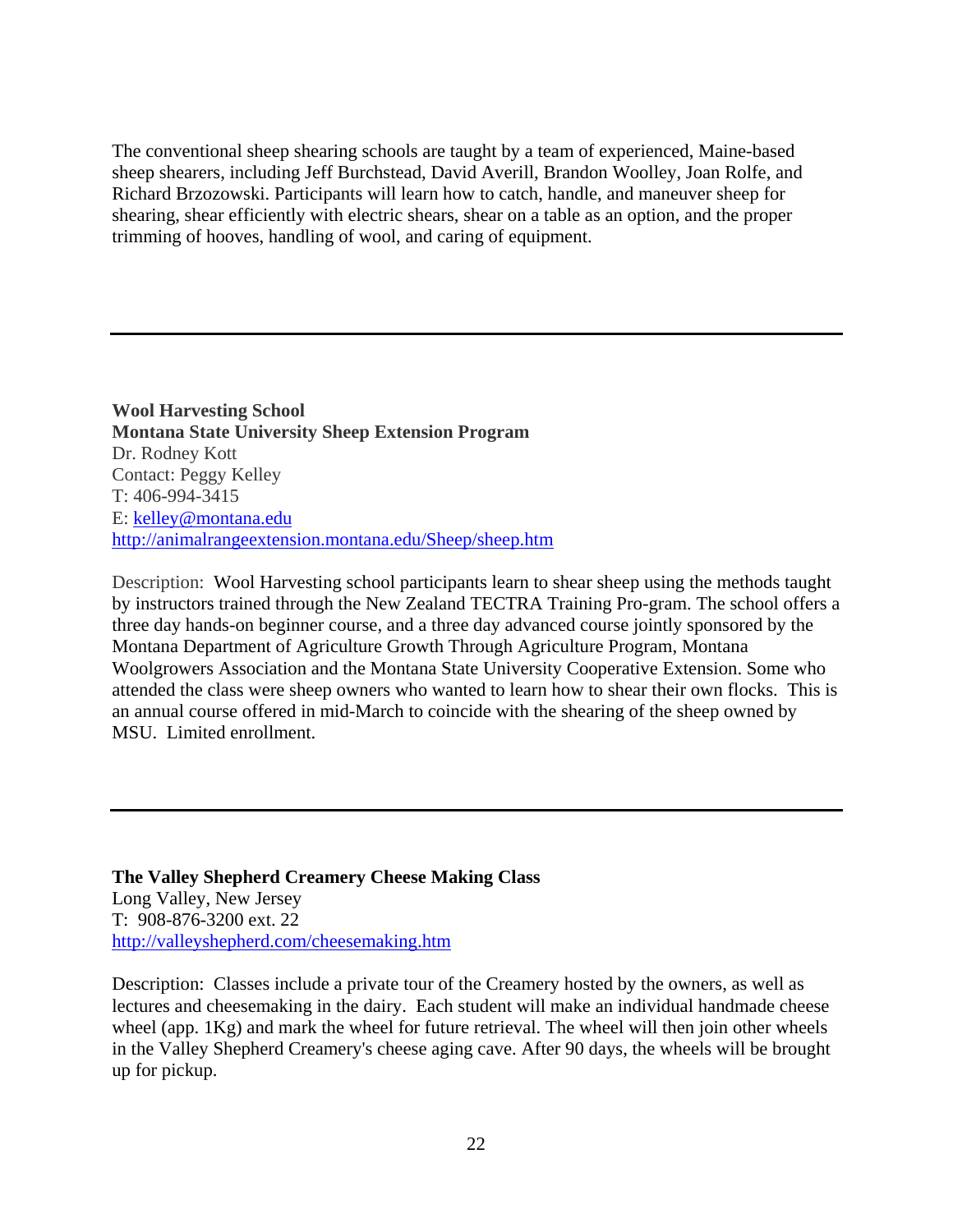# **Sheep and Goat WebEx Series Ohio Sheep Improvement Association & Ohio State University Extension**

Multiple site locations in Ohio see website for contact information.

http://sheep.osu.edu/

Description of Most Recent Offerings: The 2012 Sheep and Goat WebEx Series will concentrate on Sheep and Goat Health Programs and we will be offering a wide variety of health related topics and speakers in several extension offices across the state of Ohio. In 2012, we are offering fourteen (14) Sheep and Goat WebEx sites, one (1) live site and thirteen (13) remote sites which sheep and goat farmers can attend to get updated on sheep and goat health programs. The first session, Monday February 6, 2012 will cover "Lambing and Kidding Management and Newborn Health Issues" presented by Dr. Bill Shulaw, OSU Preventive Veterinary Medicine. The second session, Monday February 13, 2012 will cover "Internal Parasites", presented by Rory Lewandowski and Jeff McCutcheon, both OSU Extension Educators with a wide variety of experiences in managing internal parasites in sheep and goats. The third session, Monday February 20, 2012 will cover "Udder Health and Mastitis", and will be presented by Dr. Leo Timms, Professor, Iowa State University, who specializes in the ruminant mammary health. The fourth session, Monday February 27, 2012, will cover "Recognizing, Treating, and Preventing Major Diseases of Sheep and Goats", presented by Dr. Eric Gordon, OSU Veterinary Medicine, Marysville.

# **Animal Science 535: Sheep Production**

**Pierce College – Southern California**  Los Angeles Community College District Distance Learning – High School Satellite Classes Location: Canoga Park Center Canoga Park High School 6850 Topanga Canyon Blvd., Canoga Park, CA 91301 Date/Time of Most Recent Offering: 2/7/2012 - 5/12/2012 3:15-7:20 Tuesdays Room TBA Instructor: N Land T: 818-710-2887 Pierce College Office of Academic Outreach http://www.piercecollege.edu/schedules/spring\_2012/Off-Campus\_Offerings\_Spring\_2012.pdf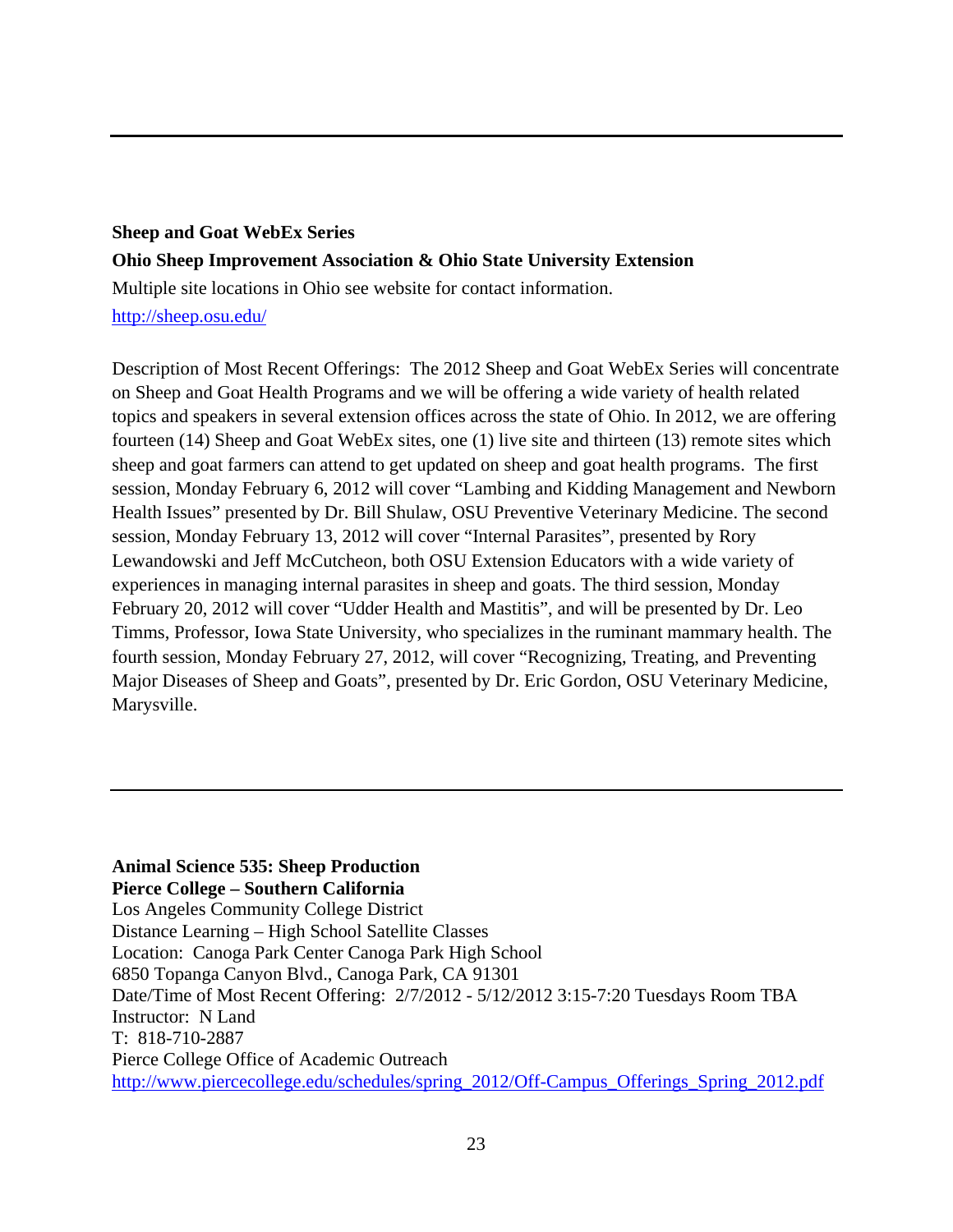# **Penn State Extension Sheep Shearing School**

Penn State Extension-Bucks County Most Recent Offering: May 1-2, 2012, 5:00 pm – 9:00 pm Delaware Valley College Farm 471 Almshouse Road Doylestown, PA 18901 T: 215-345-3283 E: mpf1@psu.edu http://extension.psu.edu/bucks/news/2012/sheep-shearing-school-on-may-1-2-2012-2

Description: Penn State Cooperative Extension-Bucks County in conjunction with Penn State Start Farming, the Bucks-Montgomery Wool Pool and Delaware Valley College, is pleased to provide a 2-session, 2-evening Sheep Shearing School. In this 2-session, evening short course you will learn: how to shear sheep and how to maintain and care for shearing equipment. All equipment will be provided. Feel free to bring your own shears if you so desire. You may want to bring a pair of light canvas work gloves. You will get dirty, so wear appropriate clothing. To prevent the spread of disease, please DO NOT wear clothing or boots that you normally wear in your own barn. DO NOT bring any of your own sheep. Shearing Sheep is physically demanding. Please bring along some water and/or snacks for yourself.

# **PURDUE LAMBING SCHOOL**

**Purdue Animal Sciences Research and Education Center (Sheep Unit) Purdue University Department of Animal Sciences & Indiana Sheep Breeders Association**  Most Recent Offering: Saturday, February 4, 2012 - 9:00 a.m. - 3:30 p.m. T: 765-494-4849 E: mneary@purdue.edu http://www.ansc.purdue.edu/SH/index.html

Description: The Lambing School is conducted as an educational event for new, beginning or veteran sheep or goat producers to familiarize them with lambing or kidding procedures. The program will cover the critical production phases of late gestation, lactation, and care of newborns. Topics will include: nutrition, reproduction, health considerations, lambing barn obstetrics and necessary management practices. The Lambing School is designed for maximum "hands on" experience and informal questions and discussion.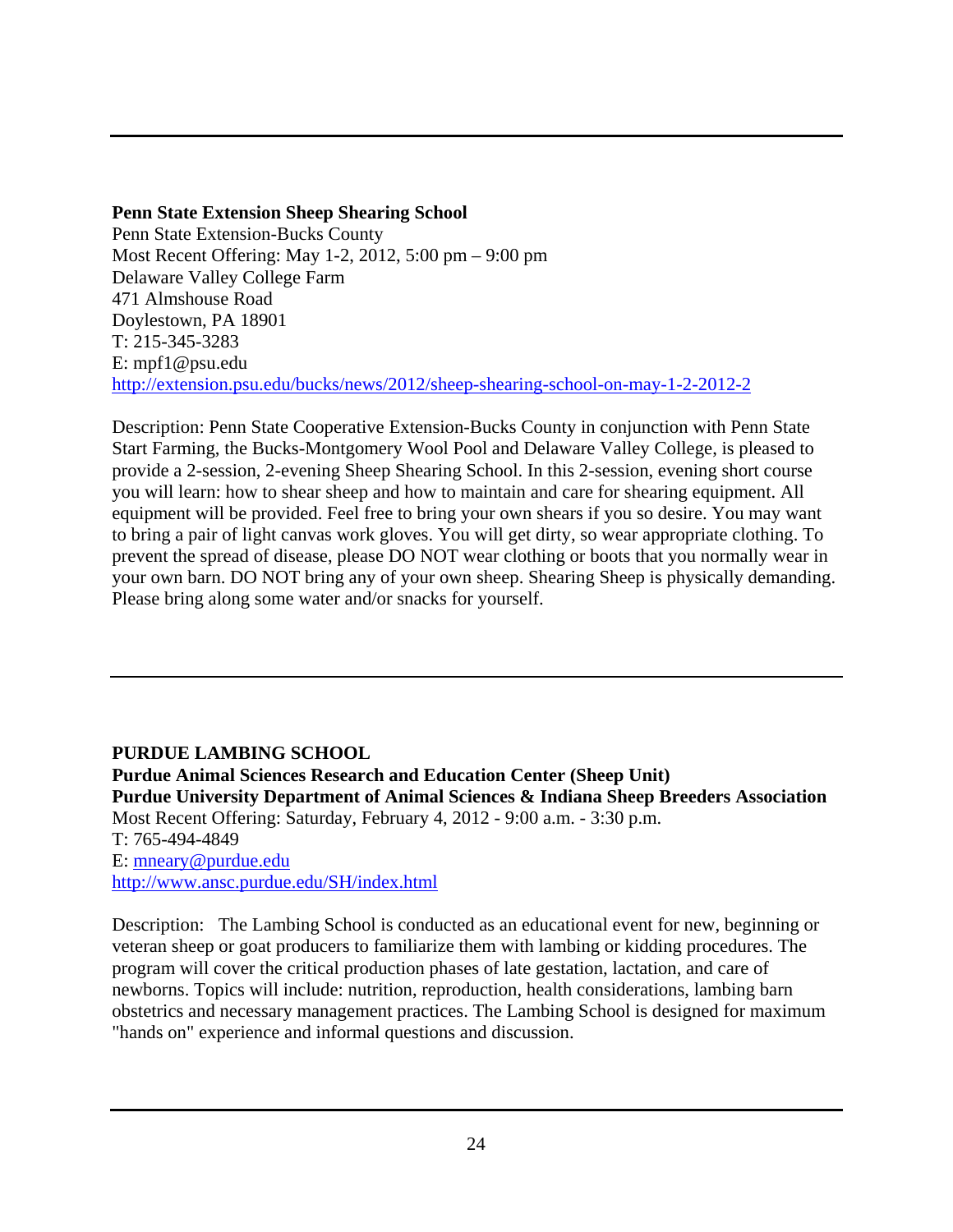**ANSC 442 Sheep Management Purdue University Department of Animal Sciences**  765-494-4808 Dr. Mike Neary mneary@purdue.edu http://ag.ansc.purdue.edu/sheep/ansc442/syllabus.html

Description: The objective of this course is to apply the principles learned from the core courses in the Animal Sciences curriculum to successful management of sheep. This includes topics such as breeding, performance testing, health, nutrition, feeding and grazing systems, reproduction and management topics. Current issues important to the sheep industry are also an important part of this course. There is also a two-hour weekly lab for this course. Extensive sheep production experience is not required to enroll in this course. There are typically 25-30 students enrolled in this course ranging from no sheep industry experience to extensive experience.

**SDSU Sheep Shearing School**  South Dakota State University T: (605) 688-5433 E: jeffrey.held@sdstate.edu http://www.sdstate.edu/ars/species/sheep/extension/sheep-shearing-school.cfm

Topics covered:

- Professional shearing
- Equipment maintenance and repair
- Wool handling and preparation

Experience and non-experienced.

#### **Tennessee Sheep Shearing School**

University of Tennessee Extension Service Middle Tennessee State University School of Agribusiness and Agriscience T: 615-898-5575 E: http://frank.mtsu.edu/~tlc/ http://animalscience.ag.utk.edu/Sheep/pdf/SheepShearingSchool.pdf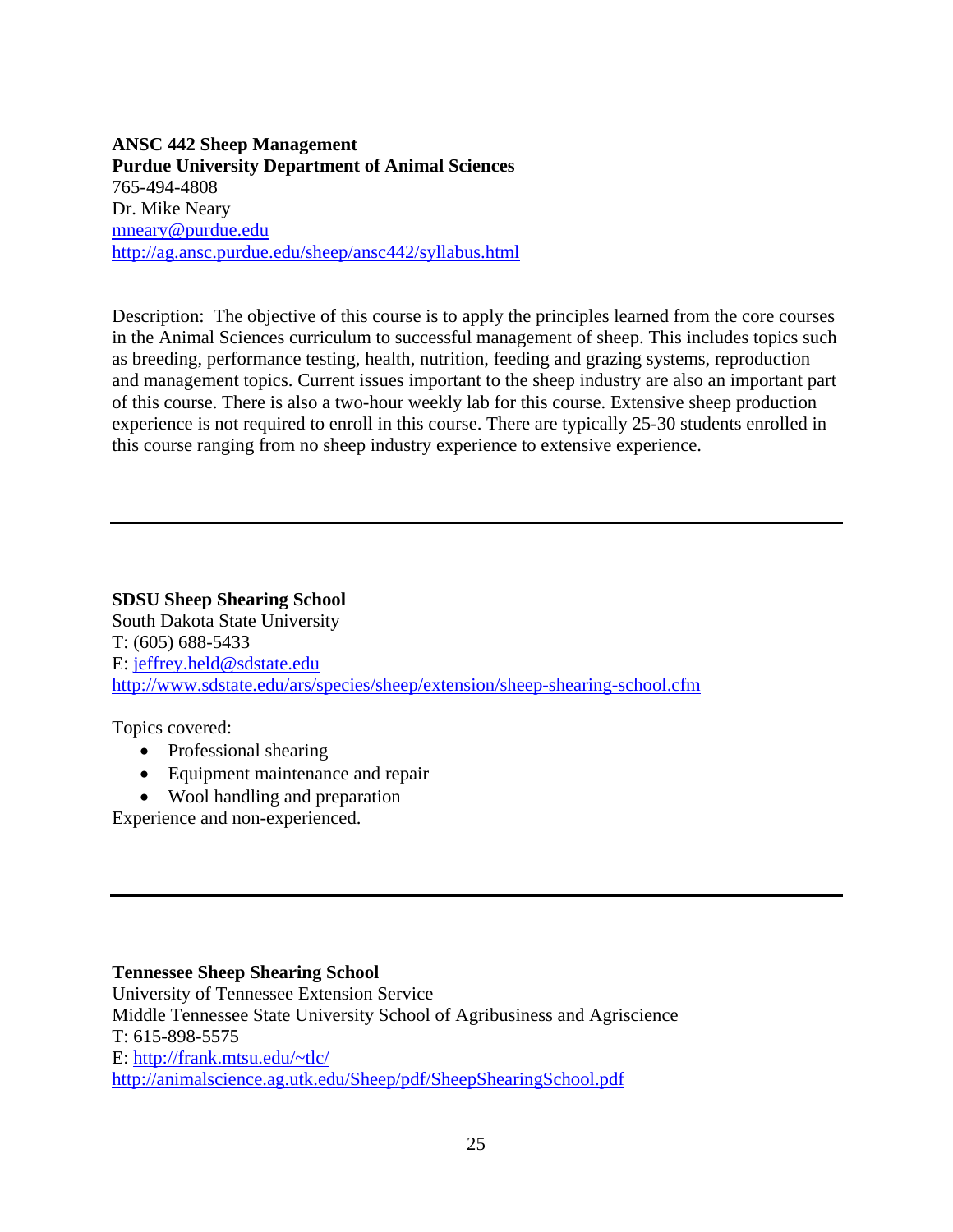Description: The shearing school is designed for either beginner or experienced shearers who wish to improve their skills. Doug Rathke and other top sheep shearers will teach the most modern, up-to-date shearing methods. One of the most important aspects of the school is information about maintenance and care of sheep shearing equipment. The school is held in late April at the Tennessee Livestock Center on the campus of Middle Tennessee State University in Murfreesboro, Tennessee.

**Sheep & Goat Programs Texas A&M Department of Animal Science**  T: 979-845-1541 E: anscience@mail.ansc.ad.tamu.edu http://animalscience.tamu.edu/academics/sheep-goats/index.htm

Description: Sheep, goats, mohair and the associated industries are a major agricultural enterprise in Texas. Texas leads the nation in lamb and wool production and is internationally famous for its wool and mohair. Texas is also the leading state in goat production with approximately 1.4 million head.

Students interested in the sheep and goat industry can take advantage of Texas A&M University's dynamic sheep and goat teaching program. Students can take courses in sheep and goat production, wool and mohair evaluation, marketing, nutrition and selection. Texas A&M University owns a flock of Rambouillet and Suffolk sheep, which gives students hands-on experience in management, production, and marketing. The Texas A&M University Sheep Center also hosts an annual production sale, where students take an active role in sale management and marketing.

The Wool Judging program offers students a chance to learn more about wool and mohair evaluation, through the wool judging course and team.

The Texas AgriLife Extension sheep and goat specialists conduct adult and youth educational programs to help Texans learn more about sheep and goat production.

Students in the sheep and goat program can take advantage of research information and faculty who are based out of the Texas A&M University campus in College Station, and also the Texas AgriLife Research Stations in San Angelo and Uvalde.

For distance learning there are options for ag related masters degrees but the course list was unavailable at this time. Please check the following website for updates and current courses: http://aglifesciences.tamu.edu/academics/academicsdepartments/ .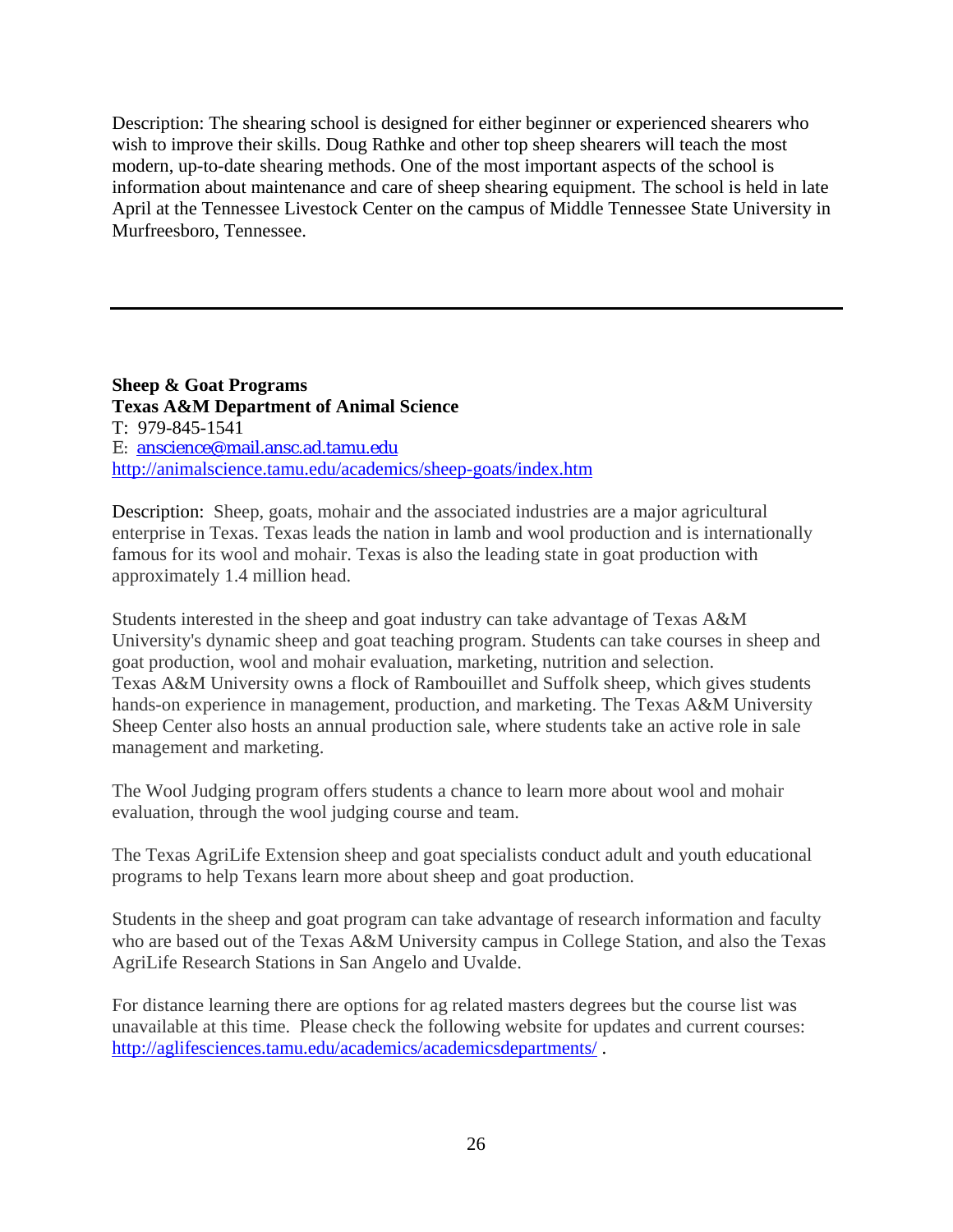# **WSSP Lambing and Management Schools**

Contact: Washington State Sheep Producers Most Recent Offerings: February 18, March 31, and April 7, 2012 T: 509-888-3003 E: wssp@gmx.com http://www.wssp.org/event\_calendar.htm

Description: These one-day lambing schools are hosted by Dr. Jill Swannack, DVM, Martinez Livestock and Feustel Farms. They cover the basics in lambing and management practices including:

- $\bullet$  Basic newborn lamb care & supplies
- Docking and castration
- Application of tags
- Assist ewes with lambing
- Practice difficult lamb extractions with a phantom ewe
- Care for weak/cold lambs
- Raising bummer lambs
- Discussion of sheep breeds
- Book and catalog review
- Jugs, mixing pens, shelters
- $\bullet$  Herd health deworming, vaccinating, foot trimming
- Drugs and dosages used in sheep
- Handling facilities
- Markets & marketing

# **WSSP/WSU Shearing School**

Contact: Washington State Sheep Producers Most Recent Offerings: April 7, 2012 (Advanced) and April 9-13 (Beginner) T: 509-888-3003 E: wssp@gmx.com http://www.wssp.org/event\_calendar.htm

Description: These shearing schools are co-hosted in April of each year in Grant County, Washington by the Washington State Sheep Producers and the Washington State University Grant County Extension Service.

\_\_\_\_\_\_\_\_\_\_\_\_\_\_\_\_\_\_\_\_\_\_\_\_\_\_\_\_\_\_\_\_\_\_\_\_\_\_\_\_\_\_\_\_\_\_\_\_\_\_\_\_\_\_\_\_\_\_\_\_\_\_\_\_\_\_\_\_\_\_\_\_\_\_\_\_\_\_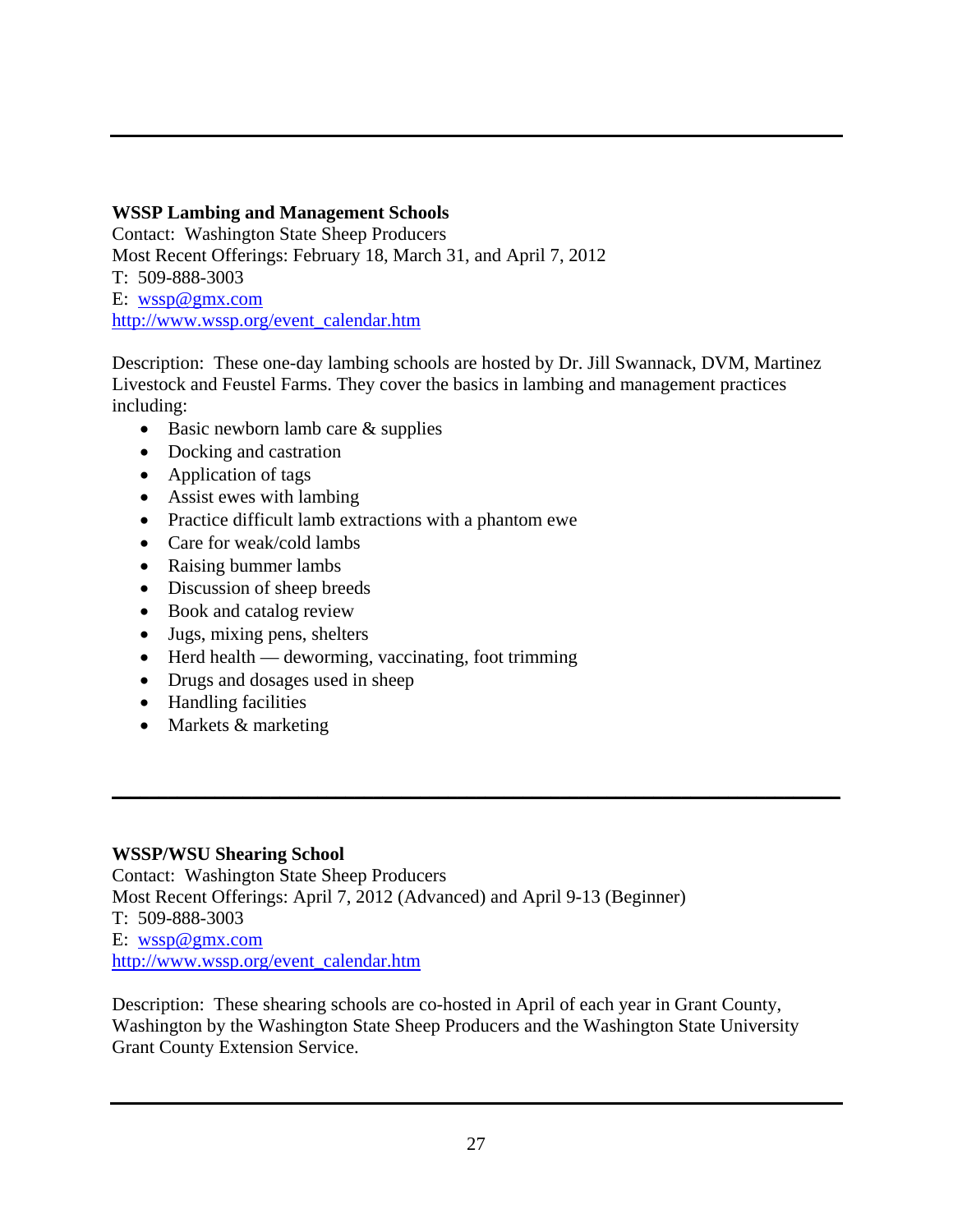#### **Wisconsin Sheep and Goat Extension Events**

Contact: Claire Mikolayunas T: 608-890-3802 E: mikolayunas@wisc.edu http://fyi.uwex.edu/wisheepandgoat/

Description: Multiple Wisconsin based seminars, conferences and webinars can be found by visiting this site. These include: Grassworks Grazing Conference, Northern Safari - Making Money with Sheep and Goats in Northern Wisconsin, Indianhead Shepherd's Clinic, EWEniversity – Shepherds School, and Small Ruminant Parasite Programs. Visit the website for descriptions of each program as well as dates, times and locations.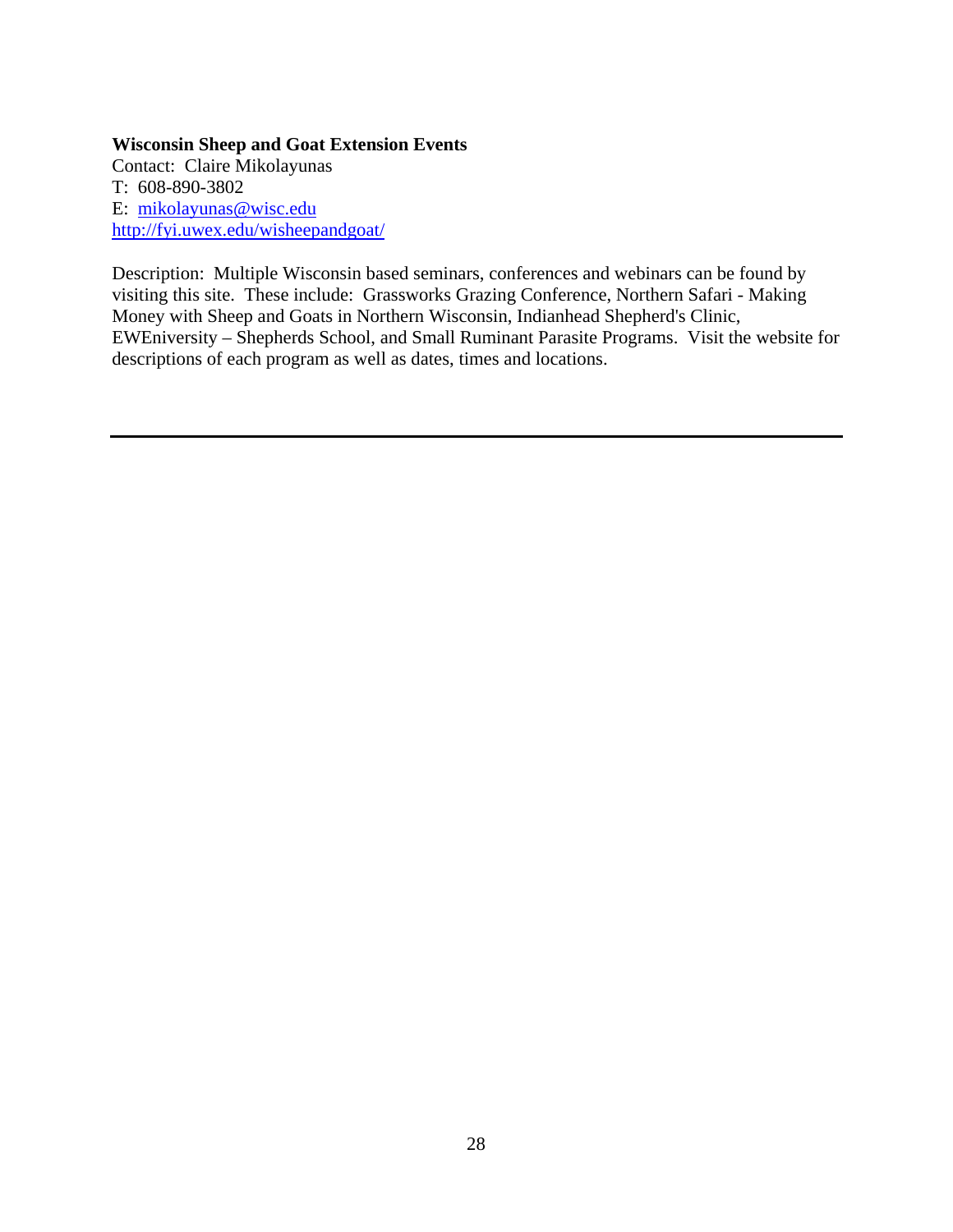# **2.2 International Onsite Learning Courses and Field Day Offerings**

As we mentioned in the discussion of online courses, many good educational offerings originate from sources outside of the United States. We hesitated on whether or not to include this section on international onsite learning courses and field day offerings in this catalog. We do it for two reasons. The first is that, in any business, one of the really cool things to do is travel to neat places and learn from others. In this case, those others are experts in the sheep industry and the locations you'll be visiting are well worth the trip. The second reason for including this section in the catalog is a hope that even though you might not be able to travel abroad to attend one of these events in person maybe learning about its existence will inspire you to help organize a similar event closer to home.

**Sheepskills: Modern Skills for an Old Profession Agricultural University of Iceland - LBHI**  Ragnhildur Sigurðardóttir E: ragnhildurs@lbhi.is http://www.sheepskills.eu/

Description: Sheep have played a great role in landscape management, nature conservation, in regional economies and in rural culture in nearly all European countries. Meadows and nature grazed by sheep are amongst the richest biotopes as regards diversity of different plants and insects. Beyond the contribution of sheep to landscape management and nature conservation sheep farming has a potential for the regional economy.

All politicians and regional developers talk about experience economy and experience tourism as new opportunities for economic growth. In remote and rural areas sheep and shepherding can make a considerable contribution to sustainable agricultural tourism. The regional economy could benefit by the emergence of new sources of income, e.g. from nature conservation, from funding for land, from farmers "hiring" sheep as "grass cutters", from sustainable agriculture tourism, from designing new products from sheep and from developing new business models.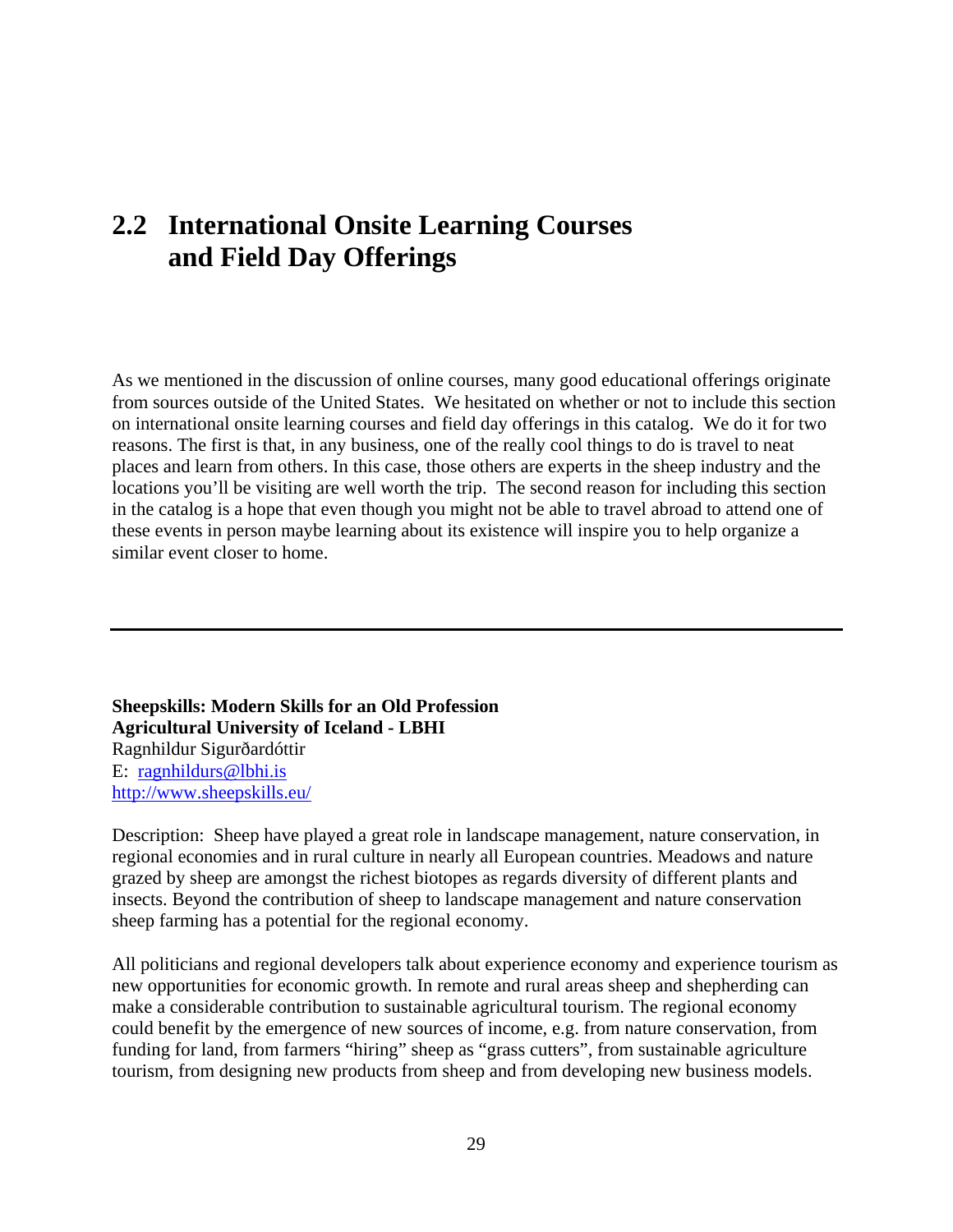There could be events like sheep dog demonstrations and open courses on shepherding skills. Crafts around the wool and skin and the art of preparing traditional food could be experienced. The Leonardo innovation transfer project intends to develop a curriculum for shepherds in Europe, including

- basic knowledge on European sheep races and their contribution to natural and cultural heritage
- sheep and the European landscape
- $\bullet$  the physiology of sheep
- aspects of health and nutrition
- shepherding with sheep dogs
- economic aspects of shepherding
- contributions to sustainable agricultural tourism and to a new experience economy guidelines, best practice models
- ICT, e-learning, e-collaboration, and e-commerce skills

## **Animal Production (Sheep) Agribusiness Training**  Christchurch, New Zealand T: 03 343 3470 / 0800 444 313 E: abtchristchurch@agribusiness.ac.nz http://www.agribusiness.ac.nz/index.php?pageLoad=14&cid=81&ccId=4

Description: Producing profitable livestock isn't just a case of providing the right feed. The process starts with the selection of appropriate sheep for your farm type and setting up your farming operations as effectively as possible. Missing any of the key ingredients in production means lower returns.

This course helps you ensure you cover all the basics, resulting in the best possible return for your efforts and the satisfaction of raising healthy prime Sheep, subjects covered are Wool Production, meat production, sheep health, feeding and Pastures.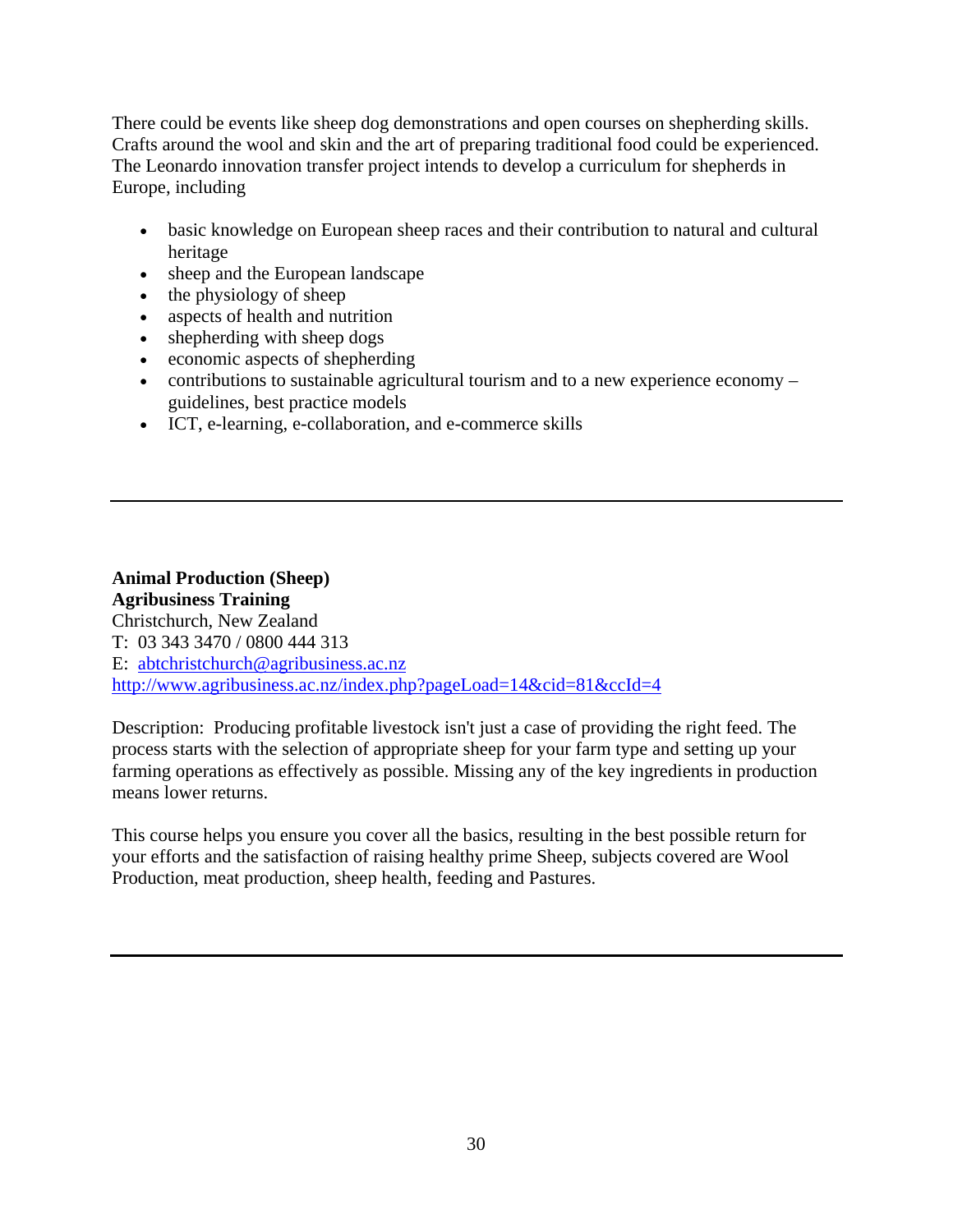## **Wool Harvesting / Shearing Schools tectra**  (New Zealand – on site) Contact: Gavin Rowland T: 027 432 5450 / 03 353 9294 E: Gavin.Rowland@tectra.co.nz http://www.tectra.co.nz/wool-harvesting

Description: Kiwi shearers, wool handlers and pressers have long been known as the best in the world.

Tectra is New Zealand's largest provider of wool harvesting training, and our programs ensure our people have the skills they need to continue that reputation long into the future. Enrolling in Tectra's wool harvesting training programs will provide you with a pathway to achieve a national qualification. The mixture of short courses and hands on experience makes it certain you will achieve your goals.

Wool handling and pressing courses also available, as well as a, Certificate in wool technology. Numerous contacts can be found at this site: http://www.tectra.co.nz/contact-us.

**FarmSkills Courses - Sheep XL Vets** (available only in the UK) T: 01765 608489 E: farmskills@xlvets.co.uk http://www.xlvets.co.uk/farmskills/courses\_sheep.php

Description: Onsite, practical, farm based training, delivered by vets and industry experts to improve your livestock and business performance.

Courses include:

- Lameness and Foot Care
	- o Sheep mobility and correct foot trimming
	- o Practical foot trimming
	- o Lameness Theory
	- o Foot Trimming Practical
- Management of the Lambing Flock and the Newborn
	- o Preparation for lambing time
	- o Obstetrics
	- o Ovine Abortion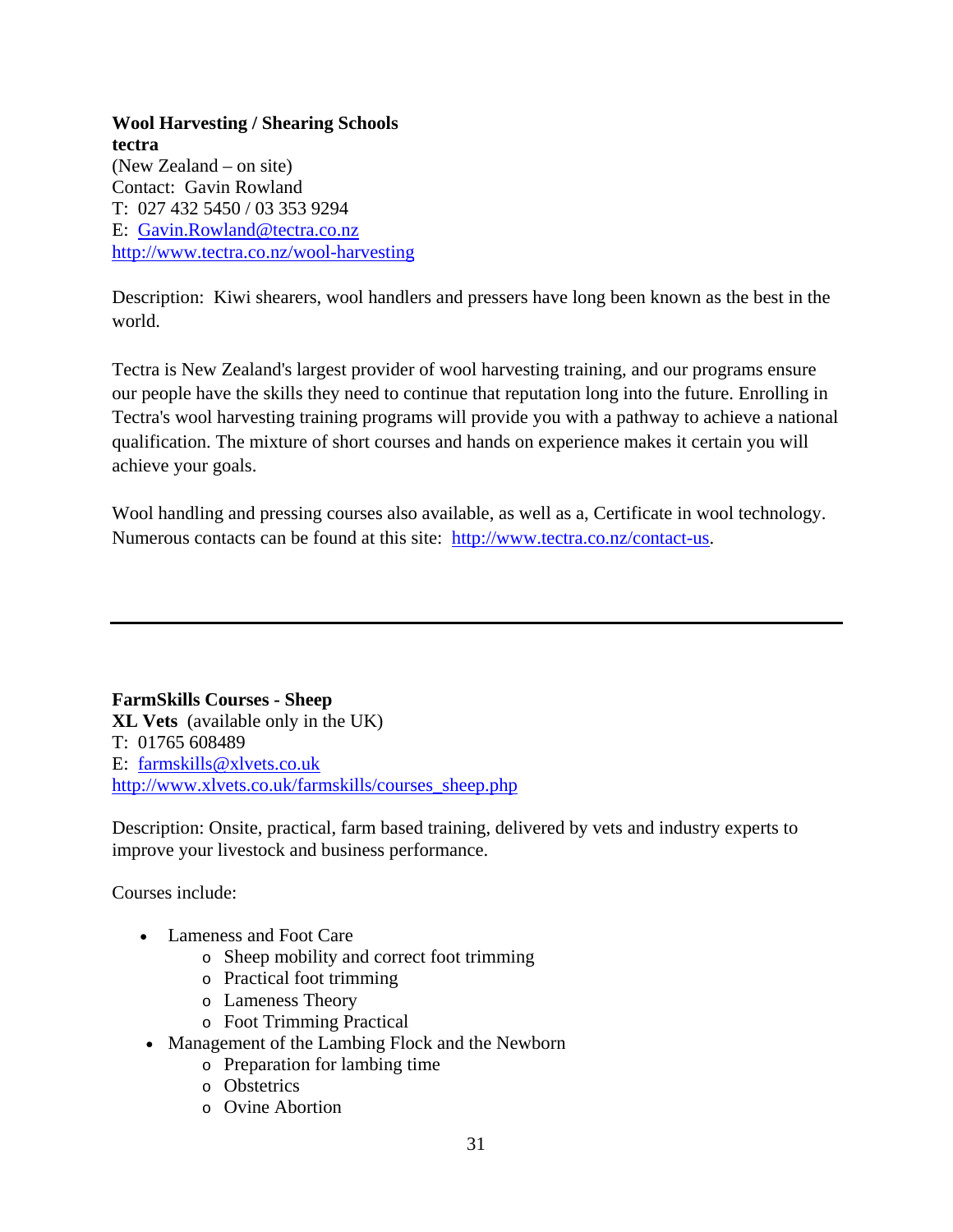- Fertility Management
	- o Ram management
	- o Control of breeding
	- o Ewe management
- Parasite Control
	- o External Parasites
	- o Internal Parasites
- Nutrition
- Basic sheep management procedures
	- o Ear tagging
	- o Drenching technique
	- o Injection technique (intra-muscular and subcutaneous)
	- o Basic examination of a sheep
	- o Passing a stomach tube (lambs)
	- o Castration of lambs (rubber ring)
	- o Tail docking (rubber ring)
	- o Recording Information

**Sheep for the Smallholder the magdalen project** (on site day courses) T: 01460 30144 Somerset, England info@themagdalenproject.org.uk courses@themagdalenproject.org.uk

Description: A one day course covering all aspects of keeping sheep from choosing the most appropriate breed for your needs, what equipment is required, nutrition, breeding and lambing, flock health, producing stock for sale. Suitable for all; from the complete beginner, to the more experienced shepherd.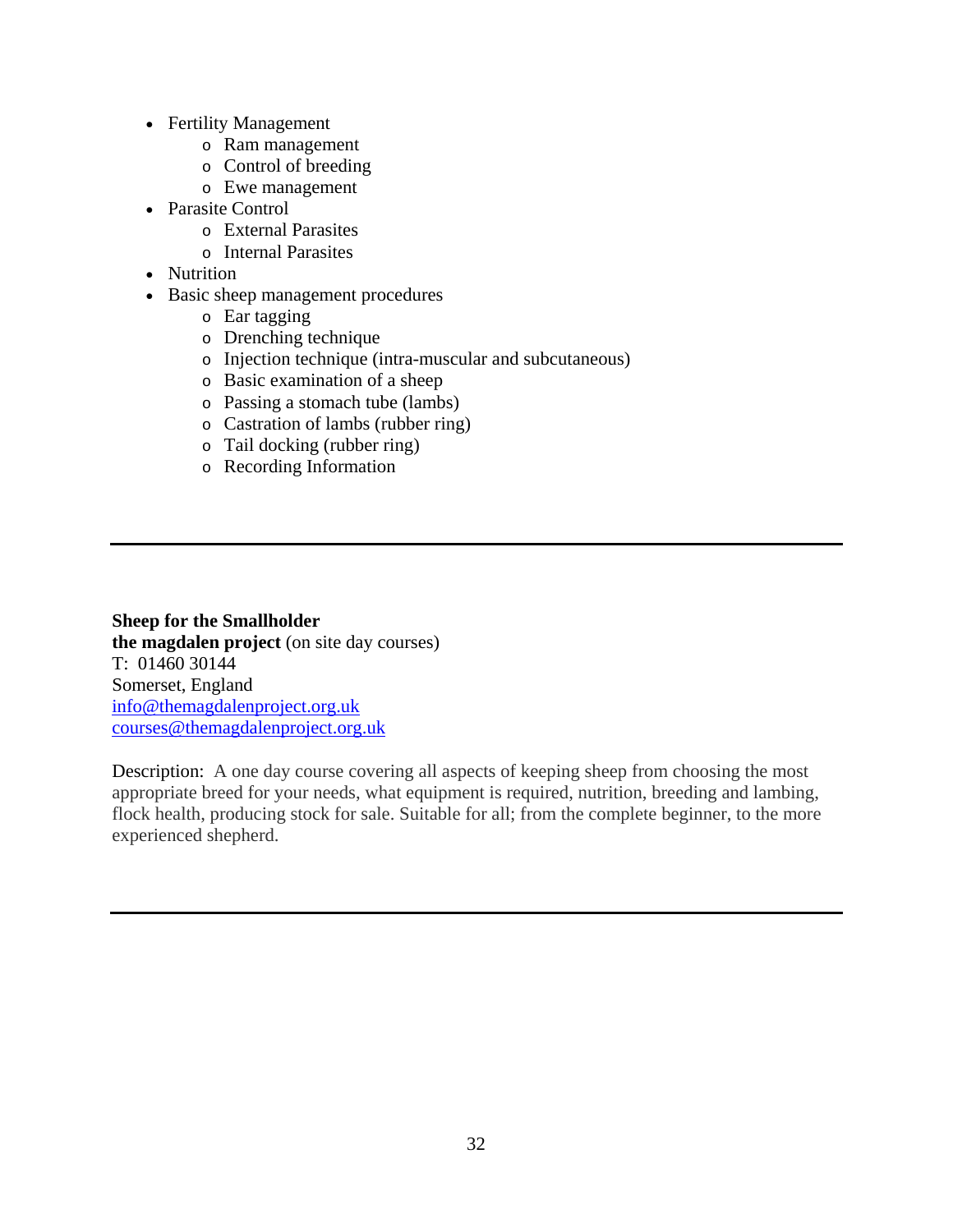# **Mumbleys Farmhouse Country Courses**

Courses offered in South Gloucestershire, UK T: 01454 415296 E: jules@mumbleysfarmhouse.co.uk

Descriptions:

**Sheep Shearing for Beginners.** This one day course will be run by two very experienced professional shearers, who shear the Mumbleys flock every year for me. We now have three different varieties of sheep to practice on and the participants on this course will be able to shear as many as five sheep (if you have the stamina!) under their professional tutelage. The lecturers are Bob and Rob Leigh, who shear sheep all round the world.

**Sheep for Beginners Day.** This one day course is designed to give you a complete introduction to keeping sheep, whether as pets, lawnmowers or fattening lambs. We will also cover an introduction to breeding your own lambs and what is involved. This is a combination of theory, demonstration and practice, with opportunities to participate at all levels.

- Part One Choosing your Sheep: The different uses for sheep, a discussion of the various types and breeds, their different uses & merits and what you should consider in making your choice.
- Part Two Grazing  $&$  Feeding: Managing grassland for sheep how much you will need, hedges, fencing and shelter and what to do in winter
- Part Three Routine Management & Health: What needs doing on a daily, weekly  $\&$ annual basis? The Shepherd's Calendar. What equipment you need. How to handle a sheep – demonstrations & practicals
- Part Four Advanced Shepherding: A brief look at breeding and lambing and its requirements.

The lecturer is Jules Moore.

**Cow & Sheep Courses Smallholding Life** – onsite, hands-on seminars Carmarthenshire, United Kingdom T: 01558 669198 E: sales@cjtrophies.com http://www.smallholdinglife.co.uk/courses/cow-sheep-courses/

Description: The aim of this course is to give all the necessary information you will need before making a decision whether you do want to purchase either sheep or cattle. Both of these livestock (cows particularly) represent a significant increase in both time & money in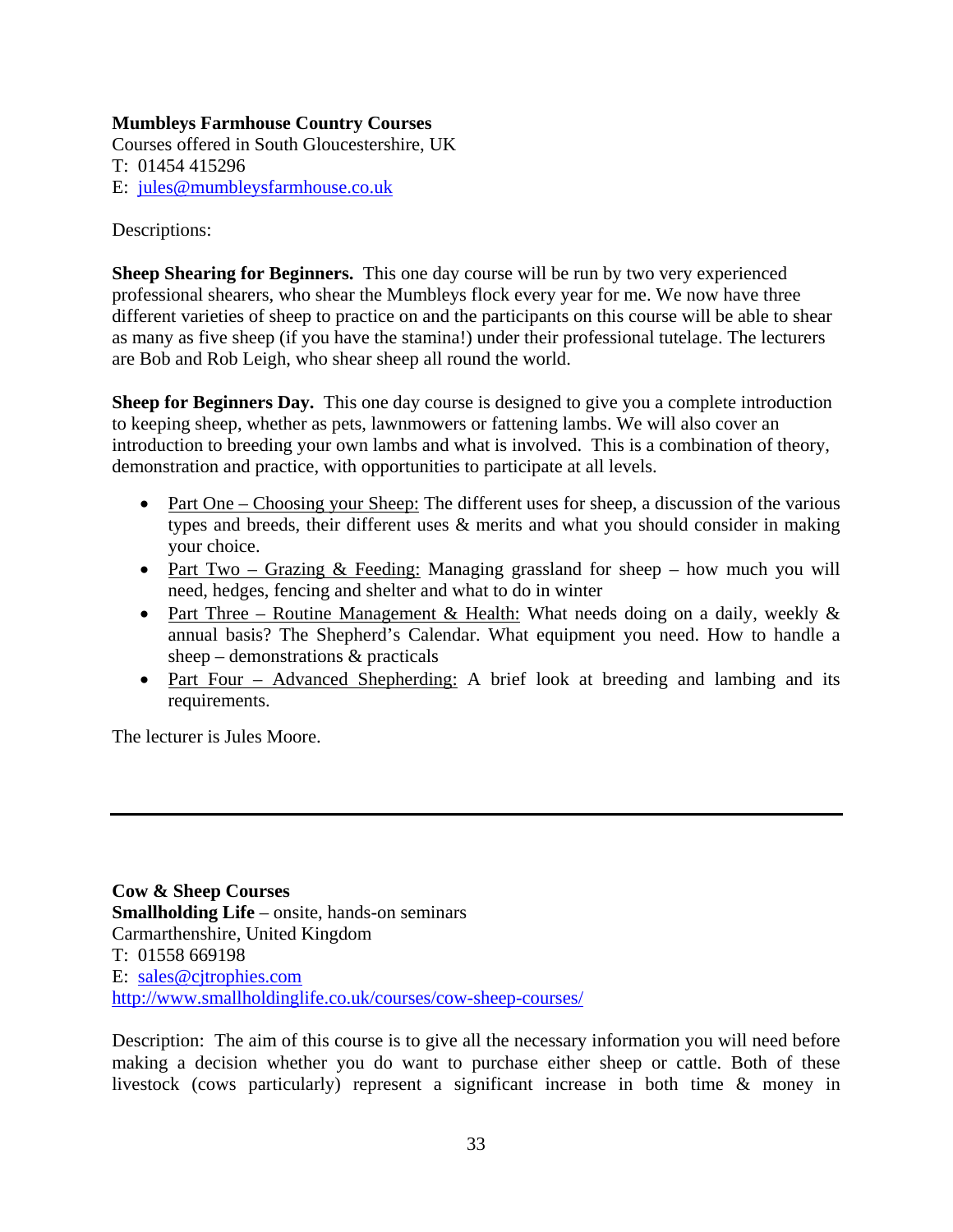comparison to chickens or even pigs. Think carefully & plan ahead before making this commitment.

Course Details will cover – Sheep

- Appropriate breed selection for your land
- Commercial or rare breeds, maybe even milking sheep
- Where to buy your sheep and how many
- A sheep dog or 'bucket' friendly sheep to round them up!
- Sheep handling facilities
- Sheep shearing machine or hand, rolling fleece, felt making
- Disease control worms, fly strike, foot rot, scab orf  $\&$  scours
- Feeding Summer/Winter  $&$  housing
- Sheep terminology wether, hogget, ewe lamb etc
- Practical experience Turning a sheep, foot trimming, dagging, injections  $\&$  drenches
- Body condition scoring & teeth growth
- Poisonous plants
- Stock density, worming & grassland management
- Halter training
- Ewes, rams, tupping & lambing and lamb aftercare

**Smallholder Training Course** – (On Site) **South Yeo Farm East**  Ian & Gillian Dixon Devon, England  $T: + (0)1837810274$ E: southyeofarm@btinternet.com http://www.southyeofarm.co.uk/sheep/index.html

Descriptions:

**An Introduction to Sheep Keeping -** A beginner's guide to keeping sheep including, current regulations (plenty!), choosing a breed, sourcing healthy stock, feeding, annual management, handling, managing the land for sheep, how and when to send off to the butcher and potential health problems - Also briefly touches on lambing but this is covered in greater depth in our January lambing course. We will collect a group of sheep in from the field and get hands-on with several different ages and breeds (including Balwen, Shropshire, Gotland and Kerry Hill), learn how to trim feet, dag and administer wormers and different types of injections. We point out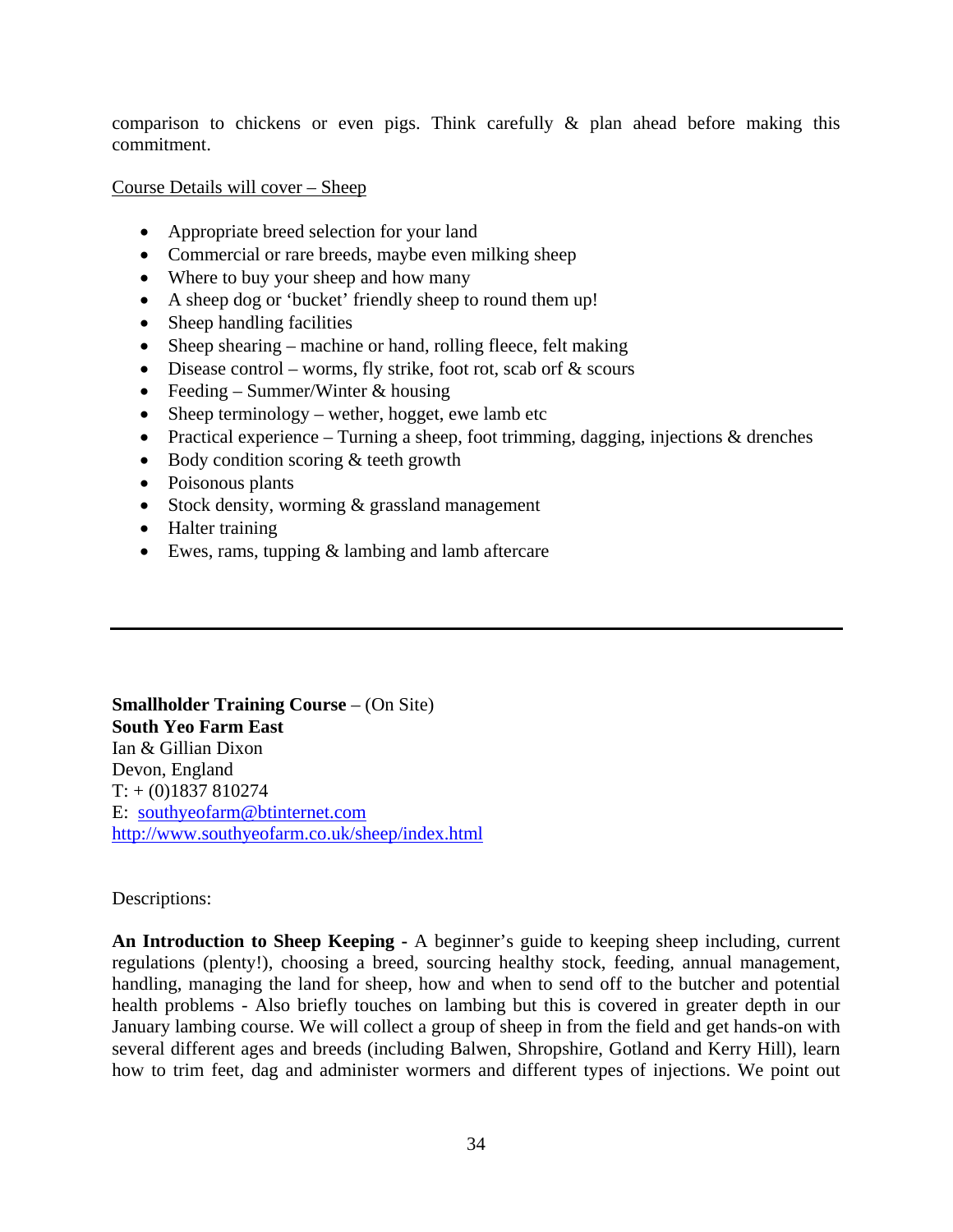what you should be looking for (or not) in a healthy breeding ewe and let you have a go yourself…

Lambing - A day spent looking at lambing from preparing the ewe & ram for tupping, care of the in-lamb ewe, preparing your lambing shed, collecting together your essential lambing kit, routine lambing, potential problems with lambing/ewe/lambs, to follow-on lamb care - if all goes well we should be 2 weeks into lambing our Shropshires with ewes & lambs to view and work with.

**Sheep Keeping Courses Treberfedd Farm**  T: 01570 470672 E: info@treberfedd.co.uk Seminars held in UK http://www.treberfedd.co.uk/Sheep-Keeping-Courses

Description: Introduction to Lambing Course Dates of Most Recent Offering: Friday March 2nd 2012; Friday March 9th 2012 Topics covered will include:

Feeding the ewe in late pregnancy How to spot problems during labor and when to assist the ewe Caring for the ewe and lamb after birth Reviving weak lambs and feeding Essential equipment needed at lambing time This course runs for half a day, from 1pm – 5.30pm and includes refreshments.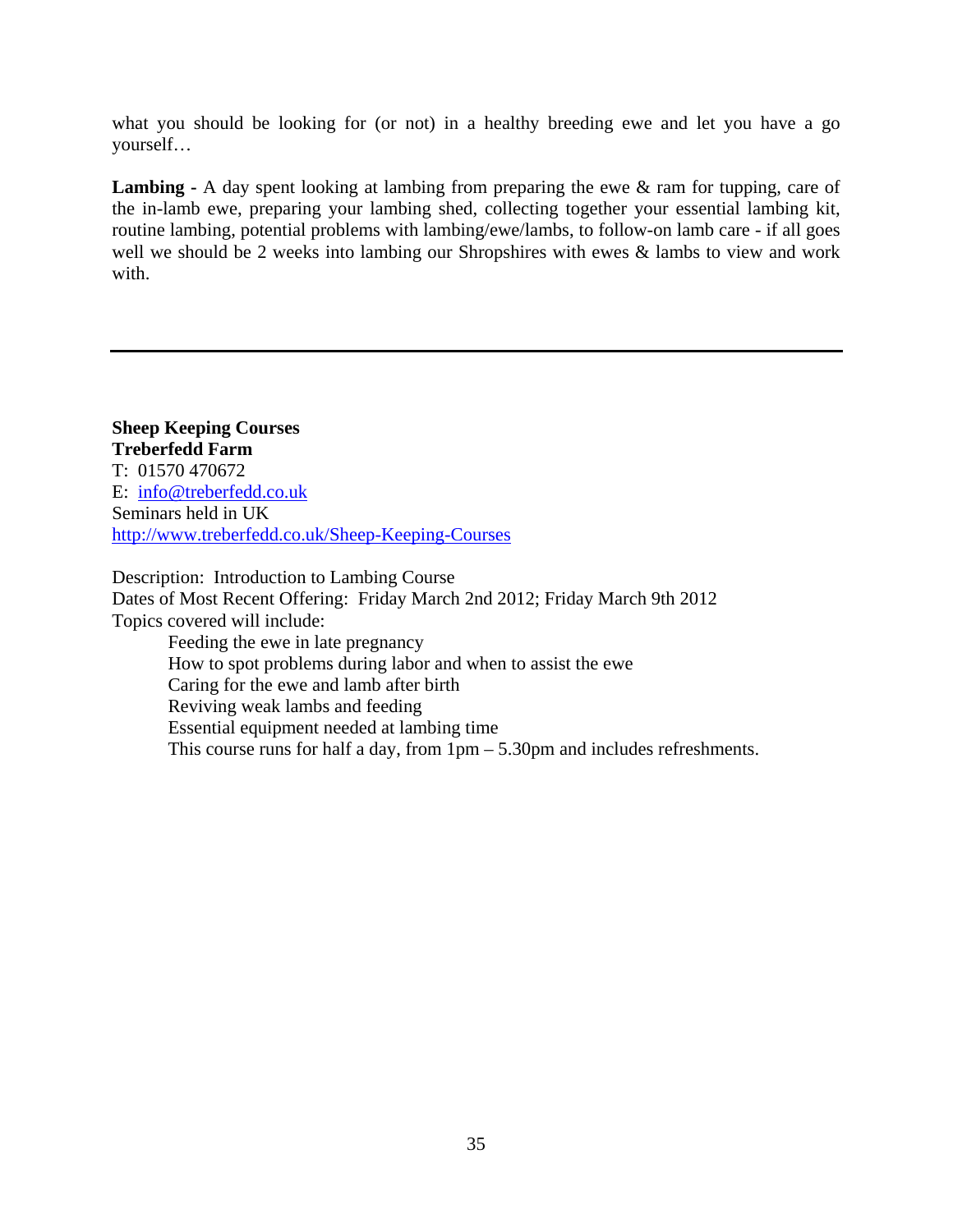# **Section 3**

# **Other Educational Materials**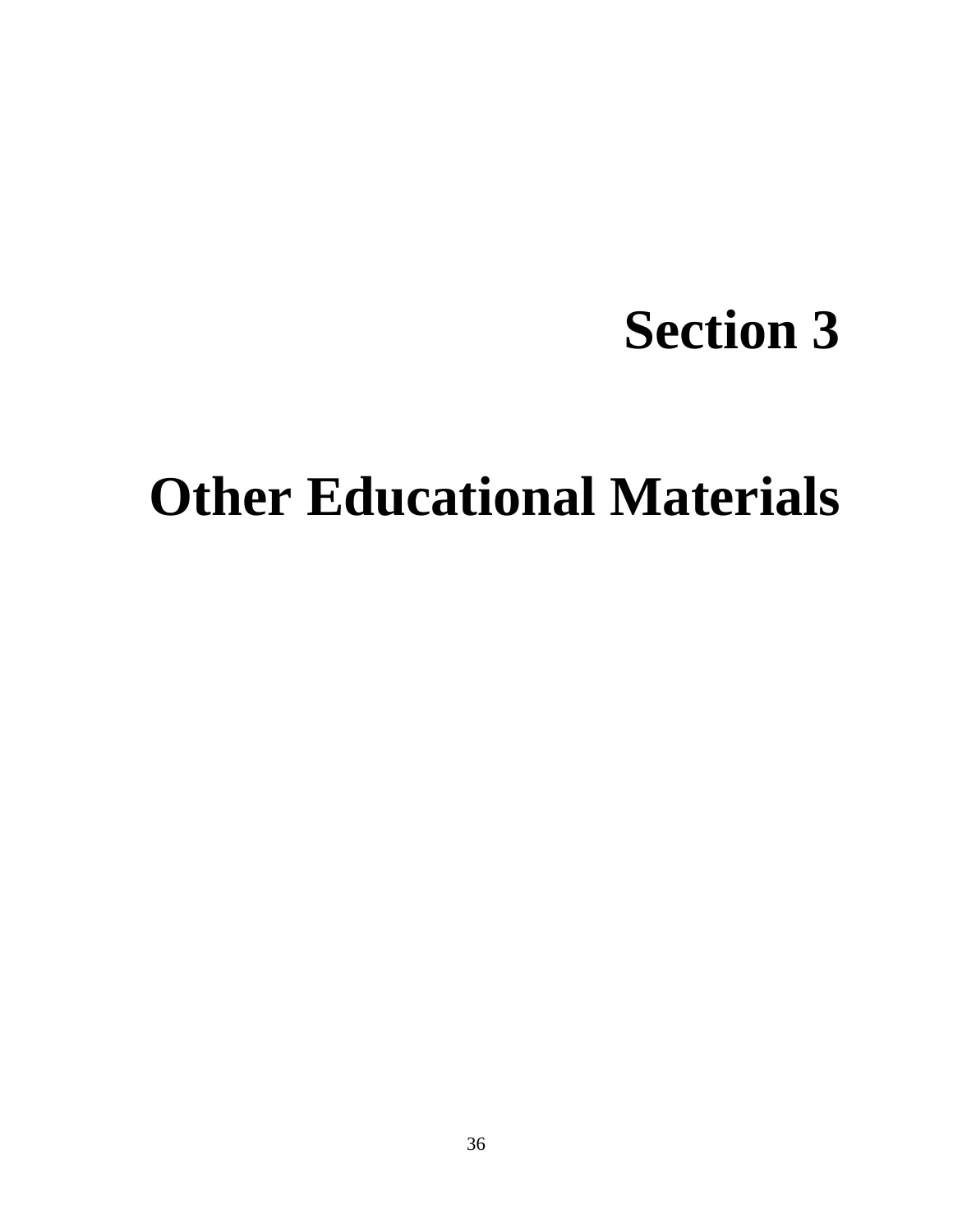# **3.1 Books**

Following is a list of books about sheep production. All of these books can be purchased from online or local retailers. They range in price just a few dollars to around \$100 for the more the comprehensive scientific listings. However, a majority of them are softbound and very reasonably priced. All of them are pretty high quality in content.

**Beautiful Sheep: Portraits of Champion Breeds**  Author: Kathryn Dun Publication Date: November 11, 2008, First Edition Paperback: 112 pages ISBN-10: 0312385129 ISBN-13: 978-0312385125

Description: For those in the know, sheep are the stars of the huge annual agricultural shows, as they parade their polished hooves and oiled horns. Swathed in fleeces expertly trimmed and coiffured to accentuate their finer points, *Beautiful Sheep* is a testament that skillful shepherds can create unique and living works of art. There are a great many breeds of sheep that for centuries provided income from their wool--thus today's versions are able to produce long heavy fleeces. Likewise, those sheep used primarily for their meat were bred and developed to graze the harsh upland and hill territories well-suited for those climates.

#### **Beginning Shepherd's Manual**

Author: Barbara Smith Publication Date: May 11, 1999, Second Edition Paperback: 160 pages ISBN-10: 081382799X ISBN-13: 978-0813827995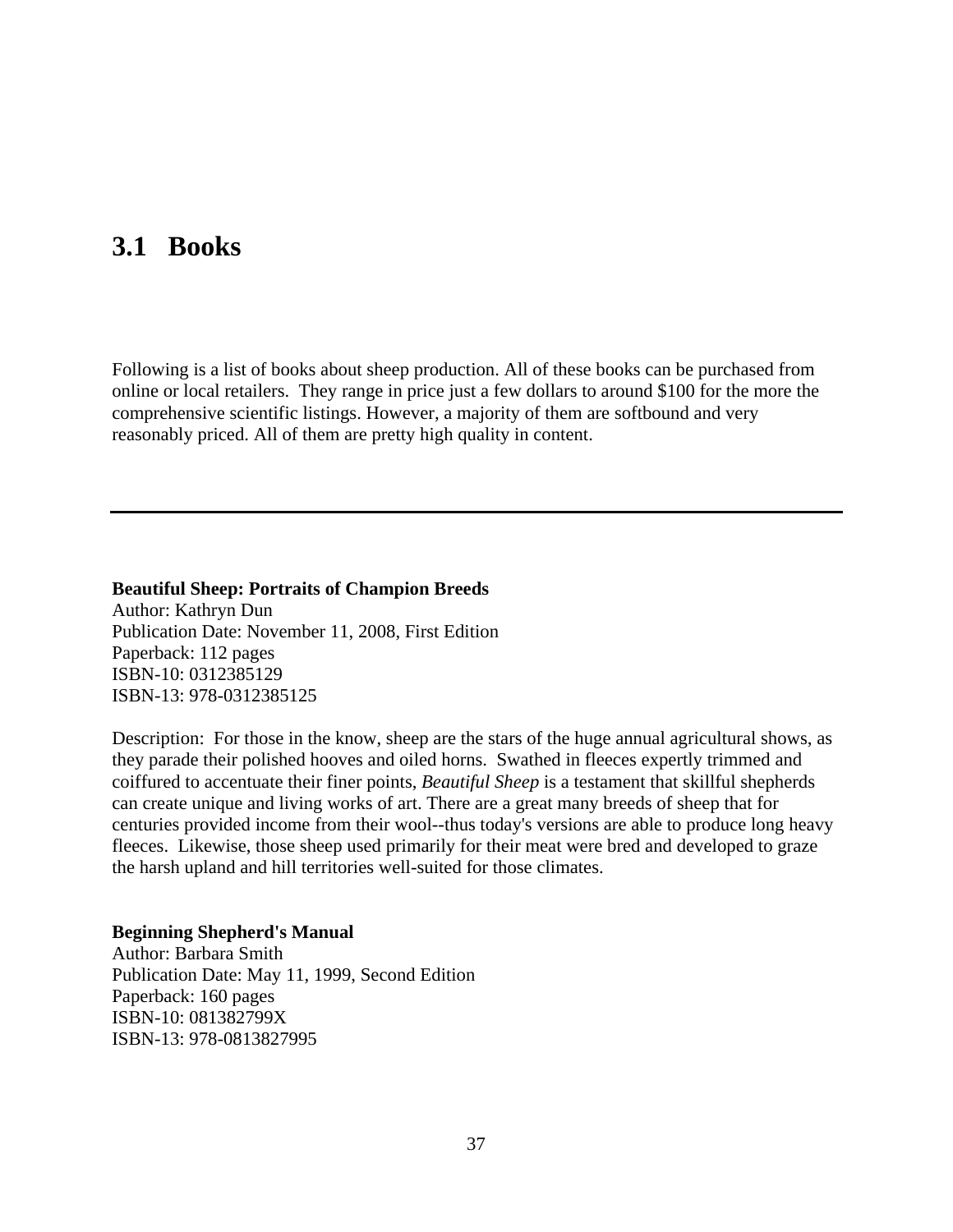Description: Introduces shepherding to novice producers such as 4-H members, hobbyists, and farmers. The book is written by an experienced sheep producer, with chapters by a ruminant nutritionist and a veterinarian.

#### **Breeding Stud Sheep**

Author: Murray Long Publication Date: June 2008, First Edition Paperback: 144 pages ISBN-13: 978-0-64309-480-2

Description: *Breeding Stud Sheep* shows how to establish and manage a successful sheep stud. All aspects of stud breeding are covered, including where and how to buy your sheep, selecting the right breeding stock for your stud, flock management, nutrition, disease, lambing problems, showing sheep, promotion and marketing, and selling stud genetics. The detailed step-by-step strategies will give the reader the ability to develop alternative approaches that best suit their situation.

It also explains how new initiatives such as performance recording, DNA testing and modern reproduction techniques can be integrated with the old, time-honored traditions of sheep breeding.

Profiles of highly recognized stud breeders are included, detailing how they started and the strategies they have used to grow their stud sheep operations over many years.

This book will help new breeders avoid the pitfalls and mistakes that can occur when starting a new stud venture, and show how to succeed in what is ultimately a tough, but very rewarding industry.

**Controlled Reproduction in Farm Animals Series Volume 2: Controlled Reproduction in Sheep and Goats**  Author: Ian Gordon Publication Date: January 11, 1996 Hardcover: 480 pages ISBN-10: 0851991157 ISBN-13: 978-0851991153

Description: This book is the second in a set of four providing a series on controlled reproduction in farm animals. The aim of the series is to provide a general review of the literature dealing with the different ways in which reproduction in the major farm mammals can be controlled and manipulated. The four volumes are effectively an expanded and new edition of a previous work, Controlled Breeding in Farm Animals (Pergamon Press, 1983). However, the literature on this subject has expanded so rapidly since the time of the earlier volume, that it is now thought appropriate to publish it in four separate volumes. Buffaloes, goats, deer and camelids have been added to the species covered by the series compared to the previous book. All volumes provide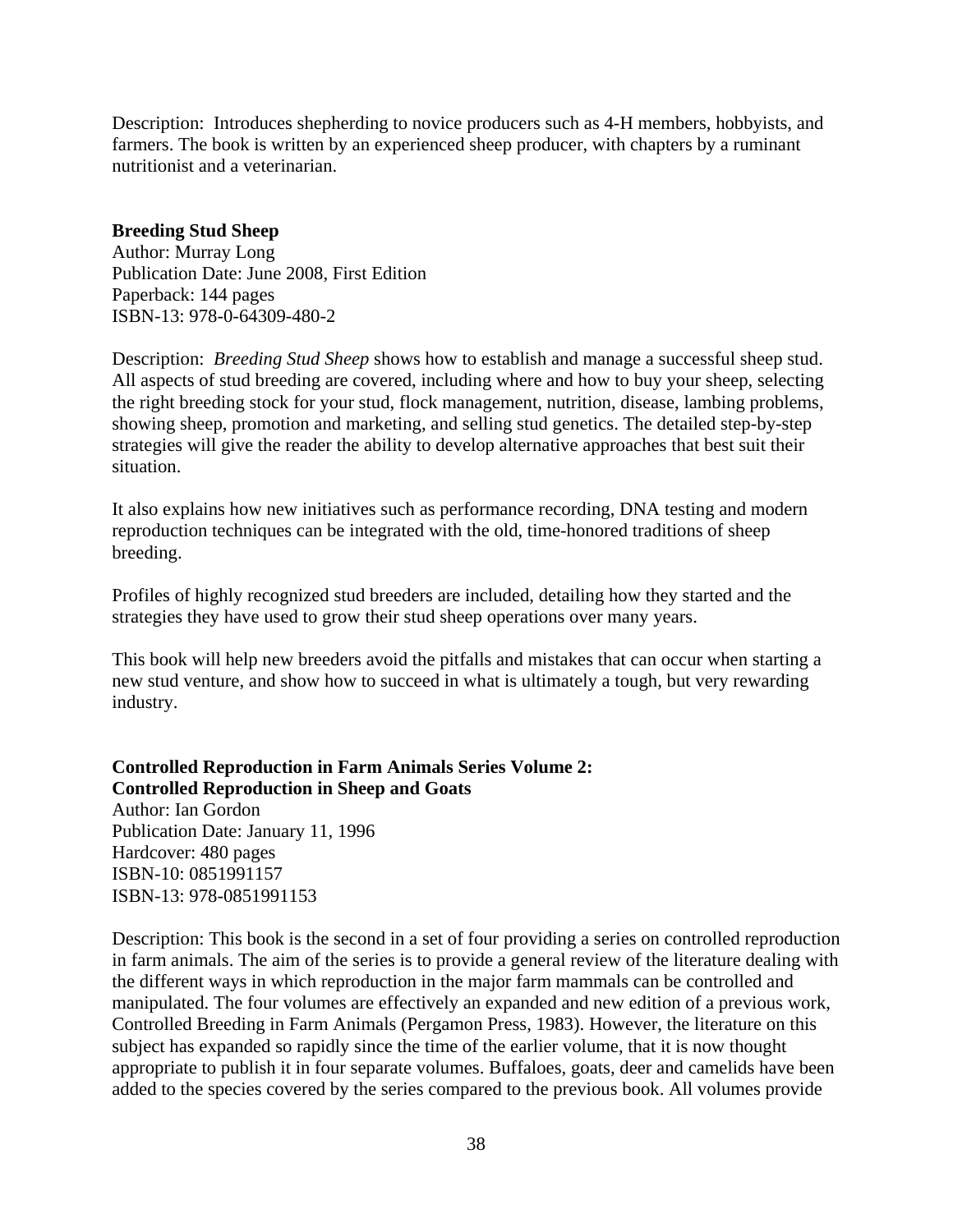comprehensive reference lists and are fully up-to-date. This second volume focuses on sheep and goats. It will appeal to reproductive physiologists and workers in animal production, animal breeding and veterinary medicine.

#### **Dairy Sheep Nutrition**

Author: Giuseppe Pulina Publication Date: October 28, 2004 Hardcover: 240 pages ISBN-10: 0851996817 ISBN-13: 978-0851996813

Description: Sheep milking is widespread throughout the Mediterranean, and is becoming more common in countries such as the UK, USA, Central America, South Africa, Australia and New Zealand. Good nutrition is a critical factor in optimizing dairy production from sheep. This book is a translation of a popular Italian text, originally published in 2001 and includes updated information, and new material on temperate regions. It contains chapters on all aspects of dairy sheep nutrition and feeding, such as milk production, feed intake, nutrition and reproduction, nutrition and milk quality, and grazing and stocking rate management.

#### **Gastrointestinal Nematodes of Sheep and Cattle: Biology and Control**

Authors: Ian Scott and Ian Sutherland Publication Date: November 10, 2009 Hardcover: 256 pages ISBN-10: 1405185821 ISBN-13: 978-1405185820

Description: A unique resource for all those interested in the impact of worms on livestock, the anthelmintics used to get rid of them and the emerging problem of anthelmintic resistance. This book provides an over-arching view of past, present and suggested future strategies for control of gastrointestinal nematode parasites in sheep and cattle.

The book begins with descriptions of the biology of gastrointestinal nematodes, the harm they cause to the host and their economic impact. The main body of the book deals with the control of worms, focusing on the use of anthelmintic drenches. The relationship between drenching practices and the development of drug resistance is discussed, as well as resistance management. The authors also break new ground by discussing alternative options for worm control, including: nutritional interventions, biological control, breeding for desirable genetics and artificially improving immunity to infection. They also offer useful recommendations for program development.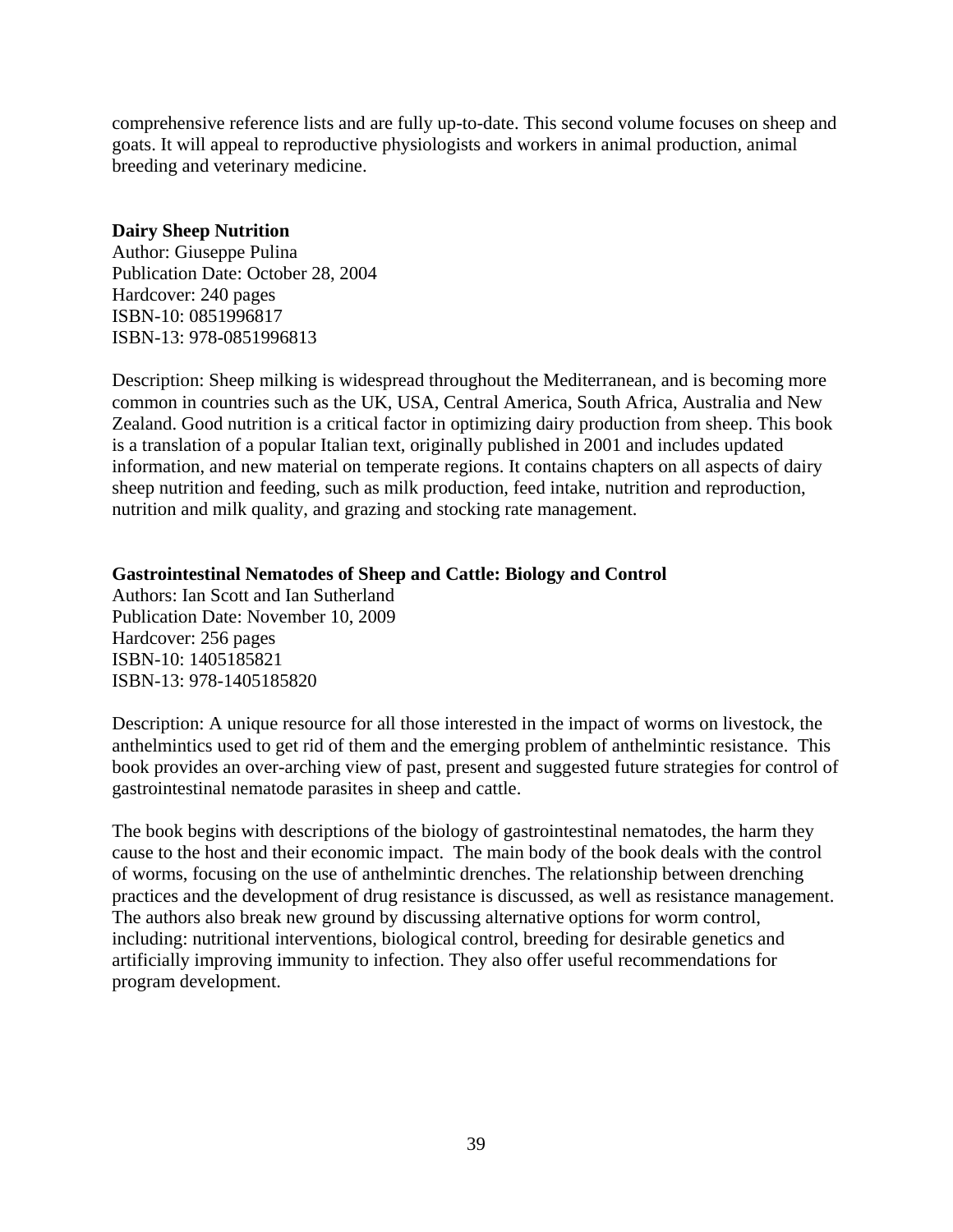#### **A Handbook for Raising Small Numbers of Sheep**

Author: Edmond C. Loomis Publication Date: 2002, Third Edition Paperback: 73 pages ISBN-13: 978-1-60107-337-2

Description: This Third Edition of the handbook covers management, reproduction, nutrition, health, and wool quality. Also includes plans for barn and feeding equipment, and a glossary.

#### **How to Raise Sheep**

Author: Philip Hasheider Publication Date: April 15, 2009 Paperback: 192 pages ISBN-10: 0760334811 ISBN-13: 978-0760334812

Description: Fluffy white sheep dotting green fields have been a part of the American landscape for centuries. And these days, this picture is more and more often a part of the small farms that have always been at the heart of country life. If you've ever envisioned sheep in your own pasture--one or two hobby animals or a full scale herd--this book is the perfect place to begin. With information on everything from particular breeds to feed requirements, fencing and general care, showing and breeding and marketing, this handy, expert guide tells you all you need to know to raise healthy sheep. Author Philip Hasheider, himself a successful farmer, offers reliable directions for getting started and going the distance. He discusses the merits of various breeds, as well as the basics of different farming methods--organic, sustainable, and conventional--and which approach best meets your needs.

#### **An Introduction to Keeping Sheep**

Authors: Jane Upton and Denis Soden Publication Date: April 1, 2007 Paperback: 208 pages ISBN-10: 1904871224 ISBN-13: 978-1904871224

Description: This highly acclaimed book is an excellent introduction for anyone starting with sheep. It is full of detailed information and sensible advice complemented by descriptive line drawings and color plates of the breeds. The contents include buying, housing, care of the breeding flock, veterinary advice and a useful shepherd's calendar.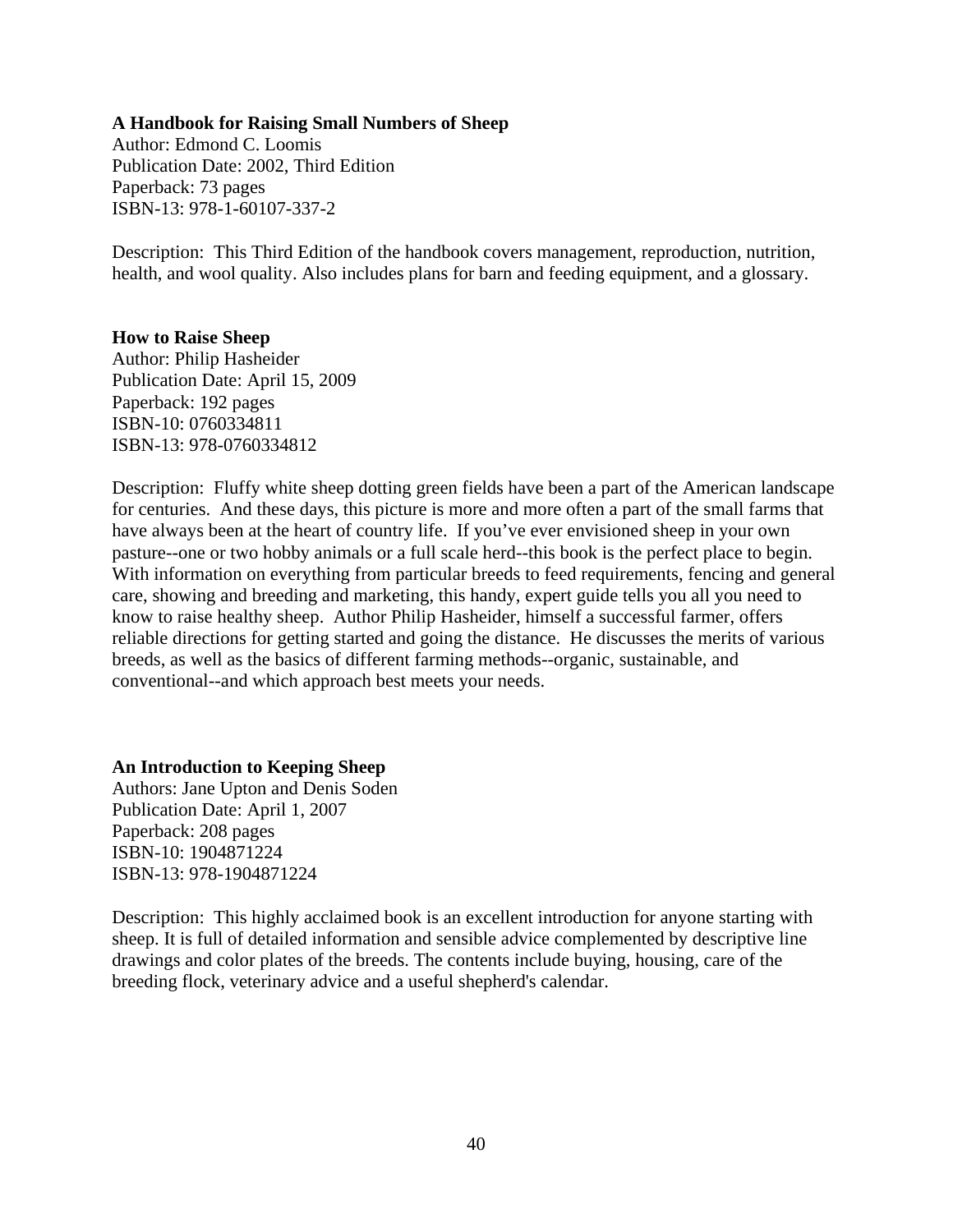#### **Lamb Problems: Detecting, Diagnosing, Treating**

Author: Laura Lawson Publication Date: April 1996, Revised Edition Paperback: 264 pages ISBN-10: 0963392301 ISBN-13: 978-0963392305

Description: This sheep farming book shows you how to treat respiratory, scours, feet, prolapse, digestive, and 145 other problems in lambs. *Lamb Problems: Detecting, Diagnosing, Treating* uses the author's unique system of Diagnostic Check Sheets, Symptom Flow Charts, and Treatment Text.

Discover how easy it is to: DETECT - Use the Diagnostic Check Sheet to check off the lamb's symptoms. They are all listed. You simply check them off! DIAGNOSE - Use the Flow Charts indicated by the Diagnostic Check Sheet to quickly determine the problems. TREAT - Referring to the text indicated by the flow charts, you know how to treat and what medications to use. By following this simple, yet effective, system you can quickly determine the lamb's problem, treat it, and understand how and why the problem occurred.

#### **Lameness in Sheep**

Author: Agnes Winter Publication Date: November 22, 2004 Hardcover: 168 pages ISBN-10: 1861267215 ISBN-13: 978-1861267214

Description: Lameness is one of the most important welfare issues in sheep keeping. This invaluable book has been designed to assist all those who keep sheep in controlling lameness and in maintaining a flock with sound healthy feet. This is a comprehensive reference work for all sheep keepers written by an experienced veterinary surgeon and acknowledged specialist in sheep medicine. It covers all of the main causes of sheep lameness, including foot, joint and leg. It emphasizes the importance of accurate diagnosis and the control of infectious forms of lameness. It examines the equipment needed for efficient foot care. It presents a detailed consideration of correct methods of treatment and control including foot trimming, footbaths and foot-bathing chemicals and the use of vaccine and antibiotics.

#### **Living with Sheep: Everything You Need to Know to Raise Your Own Flock**

Authors: Geoff Hansen and Chuck Wooster Publication Date: February 1, 2007 Paperback: 256 pages ISBN-10: 1592289061 ISBN-13: 978-1592289066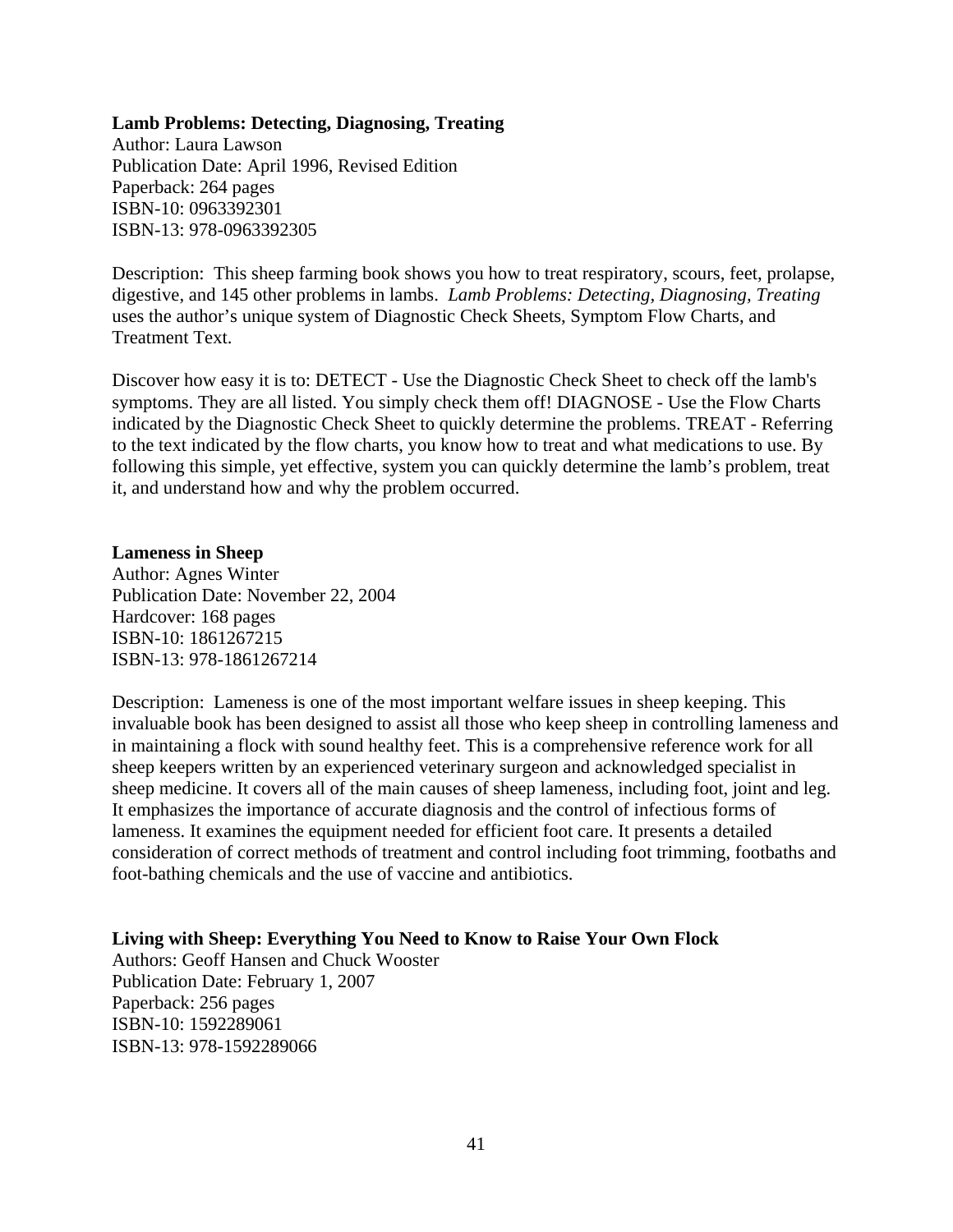Description: A unique guide to sheep, for would-be farmers and people who simply love animals and the outdoors.

#### **Managing Your Ewe and Her Newborn Lambs**

Author: Laura Lawson Publication Date: June 1997, Revised Edition Paperback: 352 pages ISBN-10: 096339231X ISBN-13: 978-0963392312

Description: This sheep farming book covers preparation for breeding and lambing, lambing, and care of the ewe and lambs after lambing. Some of the things you will learn about are: Ewe & Ram Selection, Lambing Procedures, Ration Mixes, Treating Diseases of Ewes and Newborn Lambs, Handling Difficult Births, Castrating & Docking, and much more.

By following the simple system of Diagnostic Check Sheets, Symptom Flow Charts, and Written Text, you can determine a ewe's problem, treat her, and understand how and why the problem occurred.

#### **A Manual of Lambing Techniques**

Authors: Agnes C. Winter and Cicely W. Hill Publication Date: February 2003 Hardcover: 96 pages ISBN-10: 1861265743 ISBN-13: 978-1861265746

Description: Lambing can be a challenging prospect whether it's your first or 31st season. This practical manual takes you through the period approaching, during and immediately after lambing. Advice is given on how to deal with a range of situations, including normal and malpresentations; the sick in-lamb ewe; abortion; pre- and post-lambing prolapses; the health of the newborn lamb; and problems and emergencies in the first few days.

#### **Natural Sheep Care**

Author: Pat Coleby Publication Date: March 1, 2006 Paperback: 215 pages ISBN-10: 0911311904 ISBN-13: 978-0911311907

Description: In this comprehensive guide for all breeders and keepers of sheep, Pat Coleby draws on decades of experience in natural animal husbandry to provide essential information for organic and sustainable farmers. A longtime commercial livestock farmer who takes a natural approach to husbandry, Coleby covers breeds of sheep, wool, meat and milk production, feeding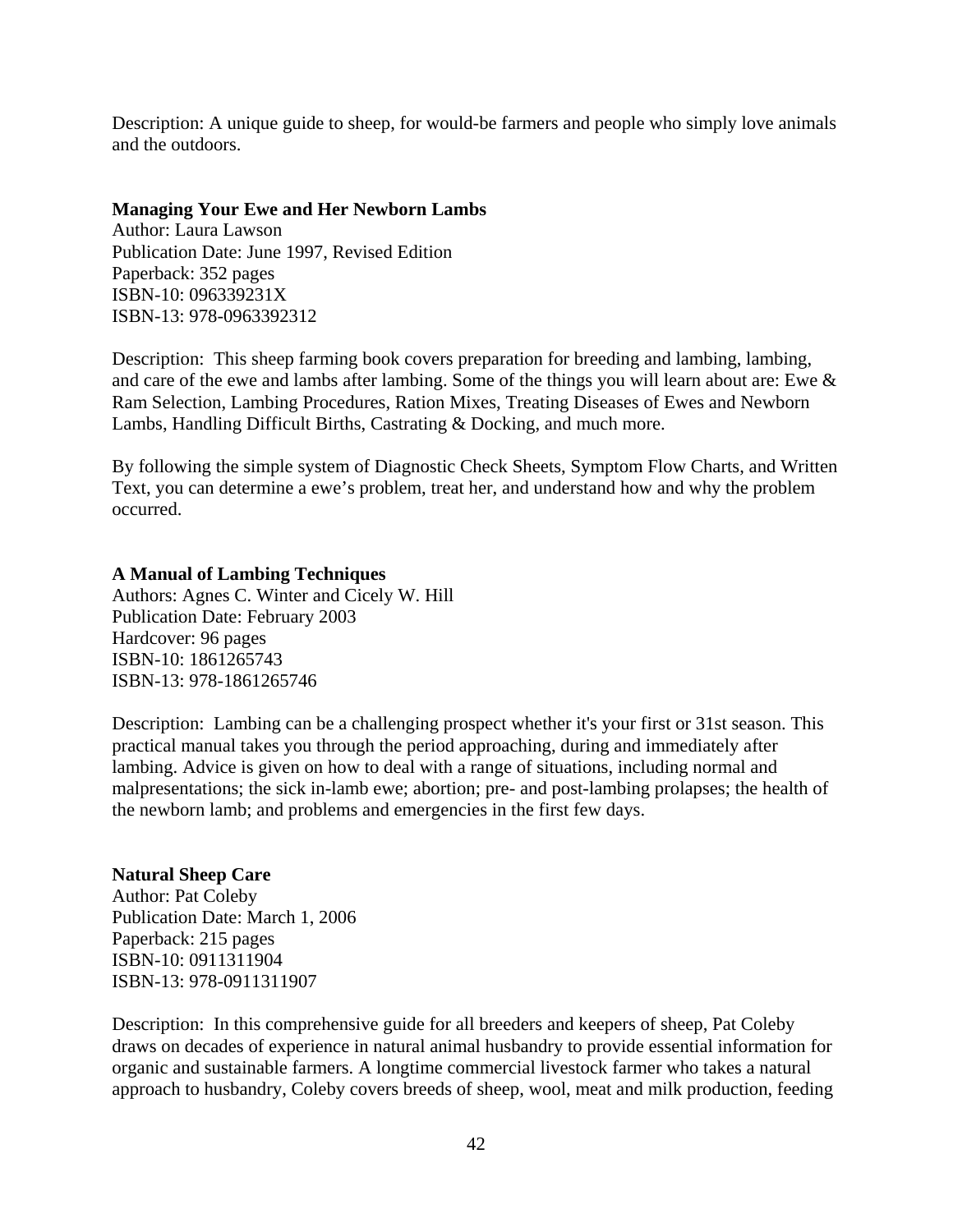requirements, poisonous plants, minerals and vitamins, herbal, homeopathic and natural remedies, and more. Originally published in Australia, this edition has been expanded significantly in the areas of breeding for finer wool and meat, land management, sheep management, and treatment of health problems. Coleby's step-by-step explanations of how to best benefit from a naturalistic, holistic approach make this book an invaluable resource for everyone with sheep.

# **Nutrient Requirements of Small Ruminants: Sheep, Goats, Cervids, and New World Camelids**

#### **Animal Nutrition Series National Research Council**

Authors: Committee on the Nutrient Requirements of Small Ruminants Publication Date: December 22, 2006 Hardcover: 384 pages ISBN-10: 0309102138 ISBN-13: 978-0309102131

Description: Updating two previous National Research Council publications, Nutrient Requirements of Sheep, Sixth Revised Edition, 1985, and Nutrient Requirements of Goats, First Edition, 1981, this new book provides an evaluation of the scientific literature on the nutrient requirements of small ruminants in all stages of life. In addition, effects of the environment, feed additives, and metabolism modifiers on nutrient requirements are addressed. Proper formulation of diets for small ruminants depends on adequate knowledge of their nutrient requirements. These requirements depend on the breed and age of the animal and whether he or she is exercising, pregnant, or lactating. Nutrient Requirements of Small Ruminants brings together a summary of this latest data with new and expanded information on the composition of feeds commonly consumed by small ruminants, both domestic and wild. For the first time this authoritative reference work includes information on cervids and camelids. Primarily intended for animal nutritionists, veterinarians, and other scientists, some sections will be useful to individual sheep and goat owners and managers and to those responsible for the care and management of wildlife species. As both a practical and a technical reference book, this material is written to ensure that diets of small ruminants contain adequate amounts of nutrients and that intakes of certain nutrients are not so excessive that they inhibit performance or impair health.

#### **Planned Sheep Production**

Authors: David Croston and GE Pollott Publication Date: January 13, 1994 Paperback: 224 pages ISBN-10: 0632035765 ISBN-13: 978-0632035762

Description: A comprehensive handbook on sheep breeding, production systems and marketing. The book emphasizes that a planned approach to sheep production is a necessary prerequisite for profitable production. The book draws heavily on the latest information from the Meat and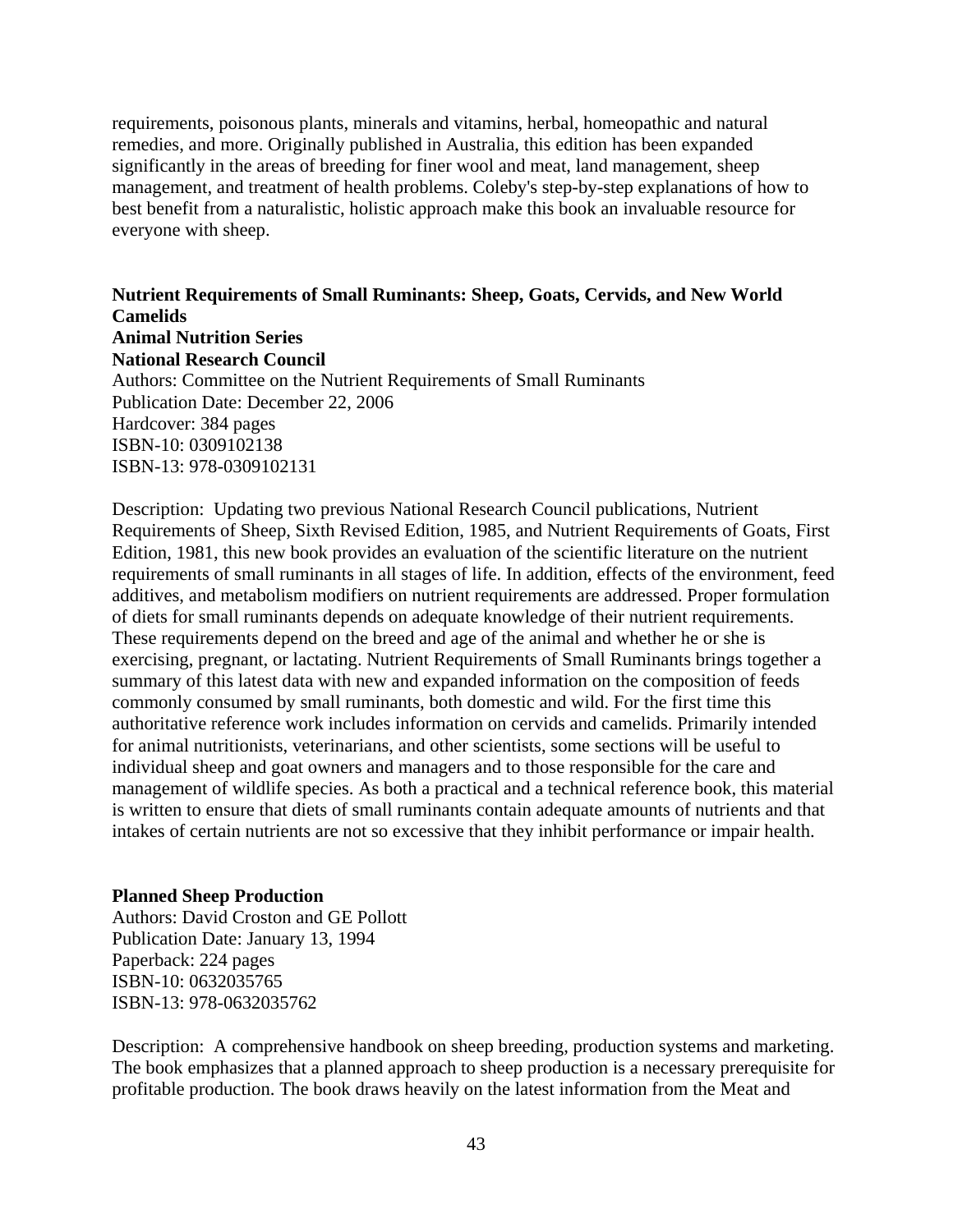Livestock Commission, whose purpose is improving the efficiency of production and quality of meat. A major part of the book concentrates on the factors which contribute to economic production - ewe output, lamb returns including carcass quality, grassland management, breeding for characters of economic importance, ewe and ram replacement policies, feeding, planned flock health and production systems.

#### **Practical Lambing and Lamb Care: A Veterinary Guide**

Authors: Andrew Eales, John Small, and Colin Macaldowie Publication Date: November 22, 2004, Third Edition Paperback: 272 pages ISBN-10: 1405115467 ISBN-13: 978-1405115469

Description: Millions of lambs and ewes die each year during the lambing season. The reasons behind this high level of perinatal mortality are not easily explained and problems that do arise may be difficult to predict.

This fully revised new edition of Practical Lambing and Lamb Care attempts to unravel this complex subject by providing practical guidance and information on all aspects of lambing and lamb care. It covers the major diseases and problems in lambs, from poisoning to foot and mouth disease, and includes chapters on the health of the ewe (including abortion issues), preventative methods, lambing techniques and also considers animal welfare issues.

#### **Practical Sheep Dairying**

Author: Olivia Mills Publication Date: September 1982 Paperback: 224 pages ISBN-10: 0722507313 ISBN-13: 978-0722507315

Description: This book is good with lots of information. It is an older book, but is still applicable. It has sections on care of sheep, types of sheep, how to build milk stands, problems you can encounter and other helpful information.

#### **Raising Healthy Sheep**

Authors: Cleon Kimberling and Gerilyn Parsons Publication Date: August 1, 2008, Second Edition Paperback: 144 pages ISBN-10: 1886532184 ISBN-13: 978-1886532182

Description: This handbook will help the sheep producer select production goals, select the type of sheep most suitable for a particular area, and will serve as a guide for the production of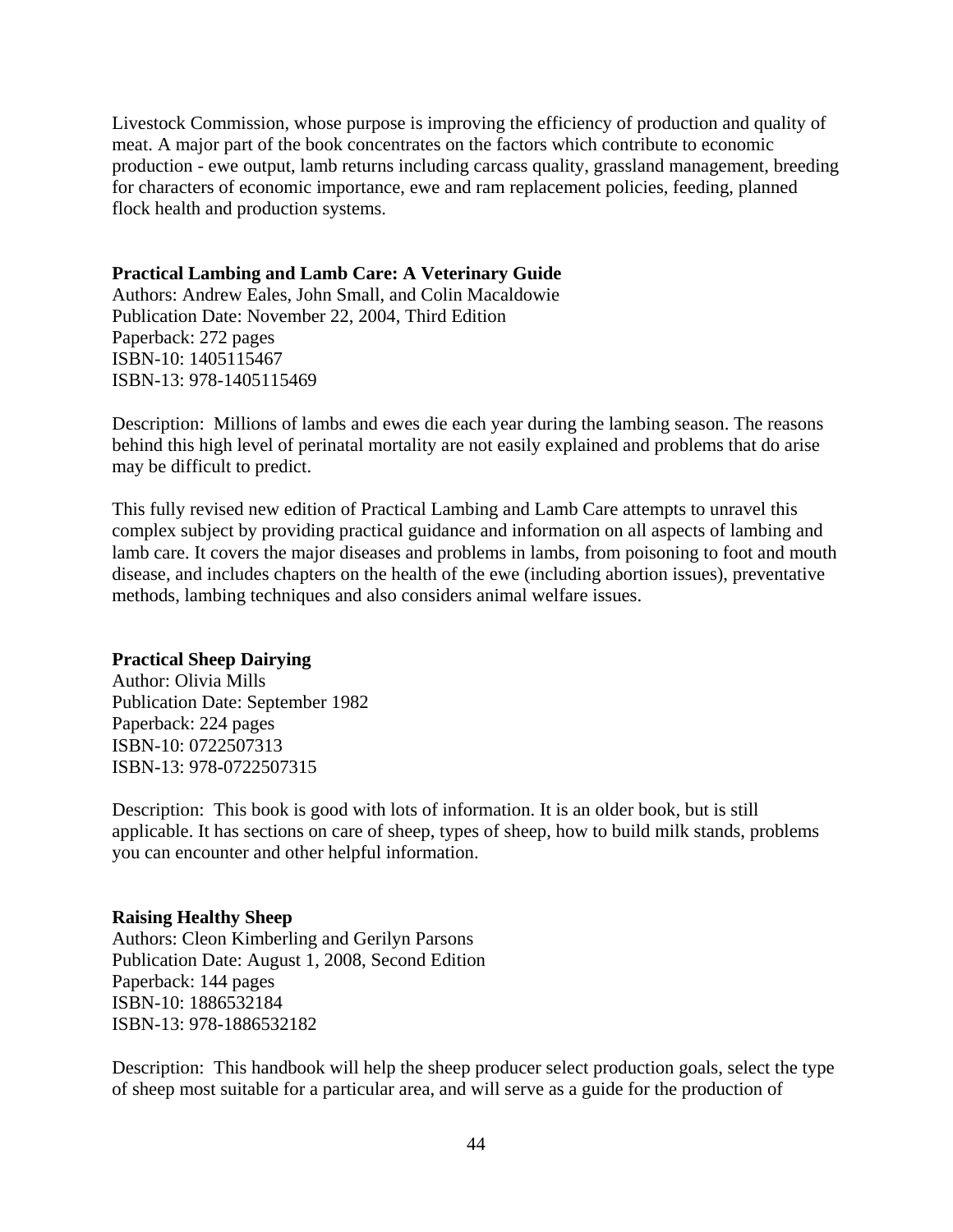healthy sheep. Sheep are one of the most common livestock and among the first to be domesticated. They are very adaptable and will produce milk, fiber and meat under a wide range of environmental conditions and management systems. This manual covers the main principles of sheep production and management with an emphasis on disease prevention. The production of high quality products is also discussed. This handbook will help the sheep producer select production goals, select the type of sheep most suitable for a particular area, and will serve as a guide for the production of healthy sheep.

#### **Raising Sheep the Modern Way**

Author: Paula Simmons Publication Date: January 3, 1989, Revised & Updated Edition Paperback: 288 pages ISBN-10: 0882665294 ISBN-13: 978-0882665290

Description: Here's the small-scale sheep raiser's bible. It includes information on: new theories about breeding, pregnancy management, and handling of lambs; new medications; new vaccines; new products; as well as a completely new chapter on using guard dogs.

#### **Ruminations of a Grumpy Shepherd**

Author: Richard Regnery Publication Date: March 10, 2010 Paperback: 332 pages ISBN-10: 0557344220 ISBN-13: 978-0557344222

Description: Ruminations of a Grumpy Shepherd recounts Dick and Gretchen Regnery's experiences from over 20 years of raising sheep in Door County in northeast Wisconsin. In their late 30's, they abandoned their urban life to buy and rehabilitate an old dairy farm. Their flock of white and naturally colored Corriedale sheep produces specialized wool for use in hand spinning. Along with insights on raising and caring for sheep and producing quality wool, the book introduces many of the individual members of the flock. Certain flock members also contribute their own essays in order to assure that a "balanced" perspective is maintained. Join us for tales ranging from trolls and phobias to artificial insemination to a journey to the end of the earth.

#### **Sheep and Goat Medicine**

Authors: D. G. Pugh DVM MS and N. (Nickie) Baird DVM MS DACVS Publication Date: August 22, 2011, Second Edition Hardcover: 640 pages ISBN-10: 1437723535 ISBN-13: 978-1437723533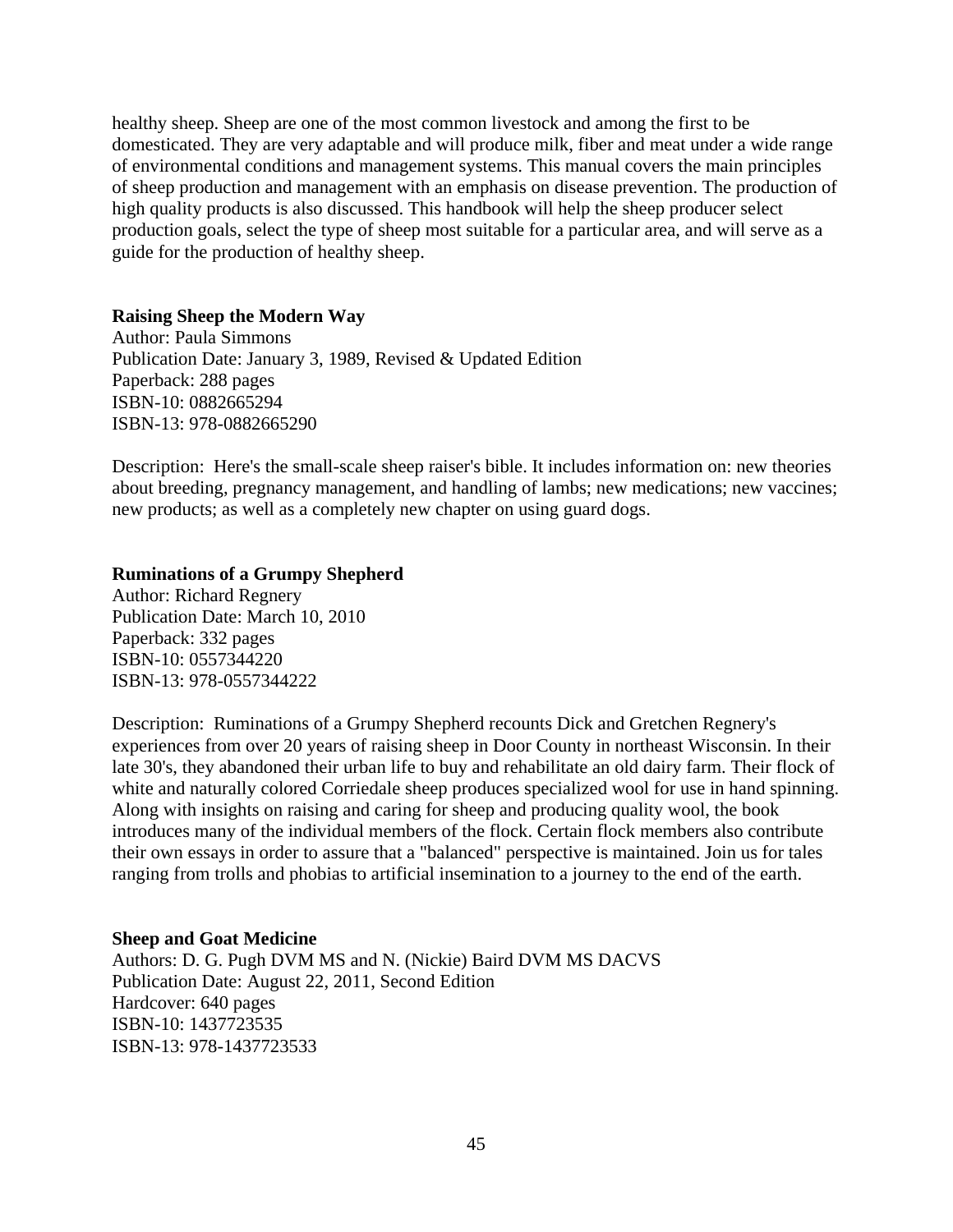Description: Authoritative yet easy to read, Sheep and Goat Medicine, 2nd Edition covers all the latest advances in sheep and goat medicine, including medical treatment, surgery, theriogenology, and nutrition. Full-color photographs and clear instructions provide the answers you need, guiding you through common procedures and techniques such as restraint for examination, administration of drugs, blood collection, and grooming; these descriptions are often accompanied by explanatory diagrams and charts. With diseases, surgeries, and treatments organized by body system, information is always easy to find. New to this edition are chapters on parasite control, nutritional requirements, and performing a necropsy. Developed by Dr. D.G. Pugh, a world-renowned expert on the medical care of sheep and goats, this reference is unmatched for its comprehensive coverage of herd health, physical examination, anesthesia, and multisystem diseases.

#### **Sheep Book: Handbook For The Modern Shepherd**

Authors: Ronald B. Parker and Garrison Keillor (Contributor) Publication Date: August 15, 2001, Revised Edition Paperback: 340 pages ISBN-10: 0804010323 ISBN-13: 978-0804010320

Description: In this revised edition of The Sheep Book, Ron Parker updates many aspects of sheep stewardship—such as new or newly banned medications, progress in reproductive technology, popular new sheep breeds, and the growing dairy sheep field. Updated nutrition tables, as well as email and web addresses, further enhance the book's sensible advice and gentle wit. The Sheep Book is organized according to the natural reproductive cycle of the ewe, leading the reader through a year in sheep's life during which sheep and shepherd form a symbiosis. A good shepherd manages a flock so that its care and environment fits all stages of the annual journey—from breeding through pregnancy, lambing, growing of lambs, marketing of lambs and wool, and the revitalization of the ewe for another cycle. "Sheep are the ideal, useful domesticated animal," writes Parker. "They are hardy and healthy. Except for an occasional aggressive ram or uppity ewe they are gentle and submissive. They are small enough for a goodsized child or senior citizen to handle. They give both superlative meat and a fiber that has no peer. They are the ideal animal for the homestead, small farm, place in the country, suburban backyard, or any other place where man makes his home and grass will grow." The Sheep Book is especially valuable for small and moderate-scale sheep raisers and those interested in growing wool for fiber arts. Enhanced and updated for the internet age, this classic book is a valuable companion for anyone who wants to raise sheep that are healthy and productive, and to do so by working in harmony with the natural instincts of sheep and the rhythms of the natural world.

The entire The Sheep Book by Ron Parker, Ohio University Press (Swallow Press), is available as a group of PDF files for use by individuals at his website: http://hem.bredband.net/ronpar/tsb.html.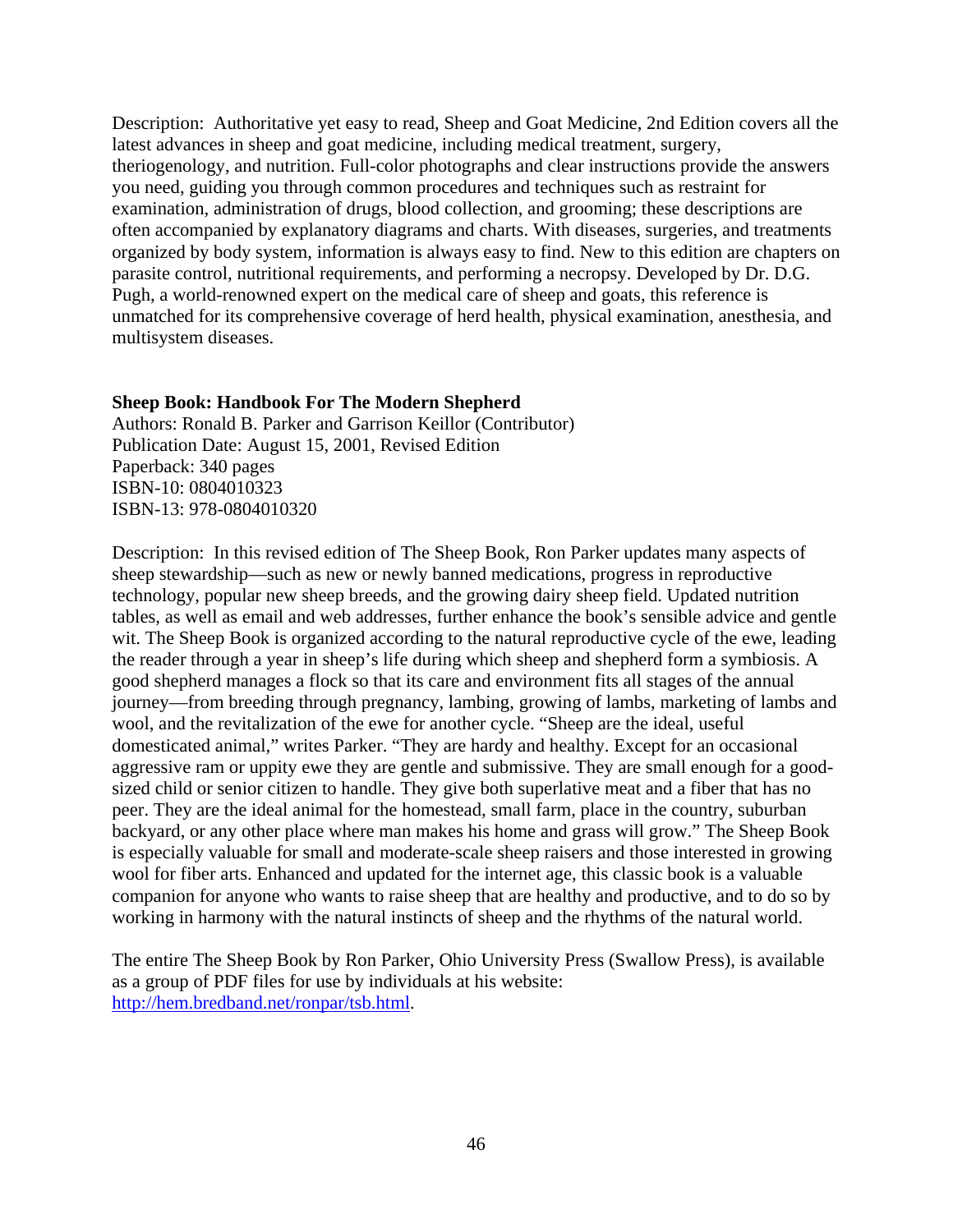#### **Sheep Health, Husbandry and Disease**

Authors: Agnes C Winter and Clare Phythian Publication Date: April 12, 2011 Hardcover: 192 pages ISBN-10: 1847972357 ISBN-13: 978-1847972354

Description: This comprehensive book covers all aspects of sheep health and disease, and sheep husbandry throughout the annual breeding cycle. Through extensive and detailed photographs it highlights the disease and welfare issues that can arise within the great variety of breeds and flock types. Written by two veterinary surgeons closely involved in sheep health, this book takes a veterinary view of husbandry and emphasizes the importance of keeping diseases out of a flock. From practical tasks such as how to check teeth, feet and udders, through to vaccination schedules, injection techniques and parasite control, it covers the whole life cycle of your flock.

#### **The Sheep Keeper's Veterinary Handbook**

Authors: Agnes Winter and Judith Charnley Publication Date: September 1, 1999 Hardcover: 208 pages ISBN-10: 1861262353 ISBN-13: 978-1861262356

Description: This comprehensive book covers how to acquire a healthy flock, routine procedures to keep them healthy, common diseases, how to identify problems, how to deal with them, and when to consult the vet. Written by two qualified veterinary surgeons, each with extensive experience of running their own flocks, the clear, easy-to-follow style will enable the book to be used by all sheep keepers, from novices or amateurs with small flocks, to those with larger or pedigree flocks.

#### **Sheep Medicine**

Author: Philip Scott Publication Date: October 31, 2006 Hardcover: 300 pages ISBN-10: 1840760494 ISBN-13: 978-1840760491

Description: The author has many years of experience in both farm animal practice and commercial sheep farming. In this book he aims to take into account the relationship between the veterinary surgeon and the farmer by focusing on the veterinary clinical examination and inspection of husbandry practice, along with subsequent practical and cost effective advice that the veterinarian will have to discuss with the farmer. This book describes the important diseases of sheep encountered in general practice, their diagnosis, treatment, prognosis, and control. It is divided into chapters based upon each body system and, where appropriate, chapters open with a suggested approach to clinical examination of that body system. Many of the chapters conclude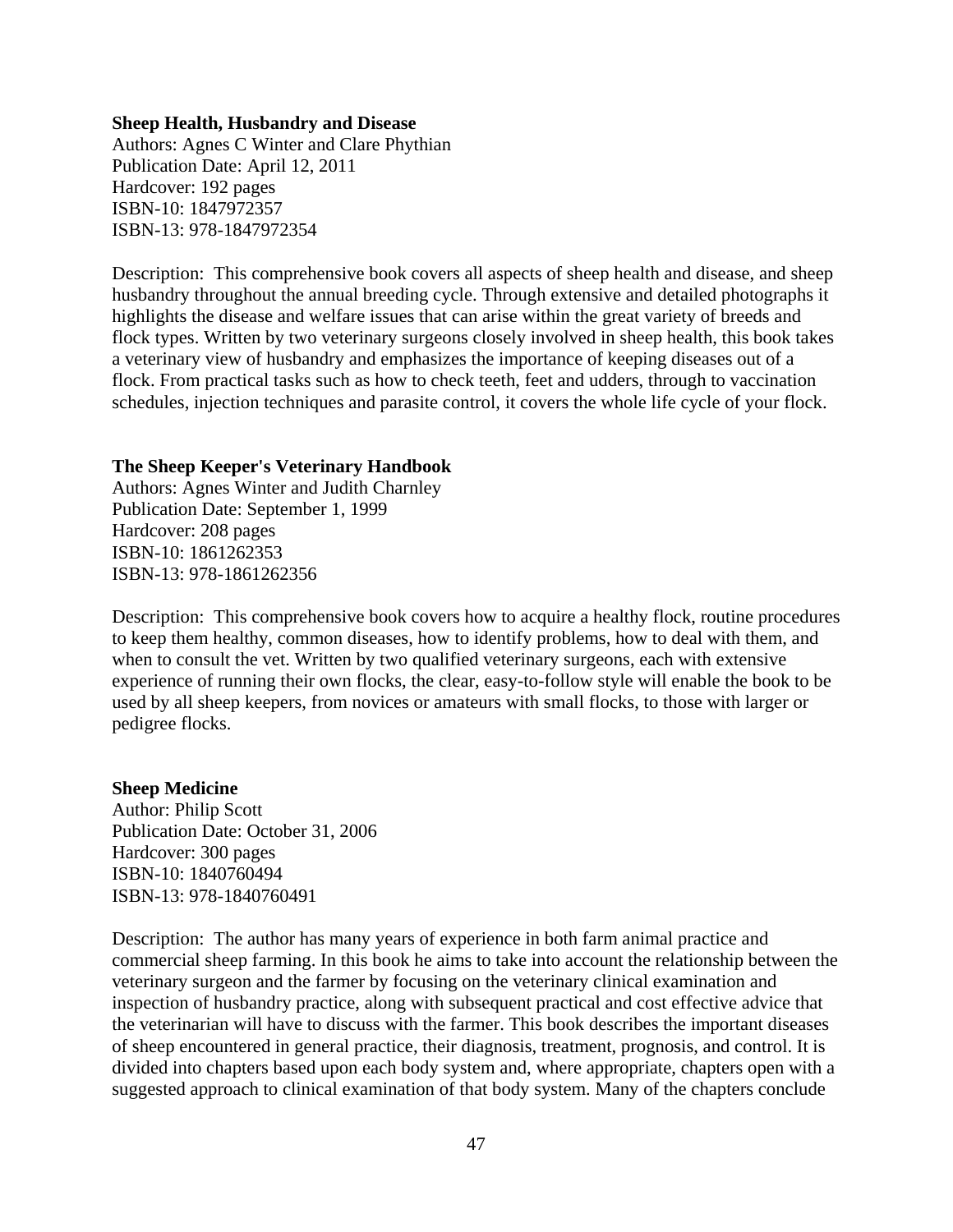with self-assessment exercises featuring typical clinical cases. This book will be of use to veterinarians in practice and training.

#### **Sheep Nutrition**

Authors: Mike Freer and Hugh Dove Publication Date: September 9, 2002 Hardcover: 400 pages ISBN-10: 0851995950 ISBN-13: 978-0851995953

Description: This book provides a review of the current state of knowledge on all aspects of sheep nutrition. The main emphasis is on sheep grazing in systems that range from intensively utilized sown pastures to extensive rangelands.

#### **Sheep Production Handbook**

American Sheep Industry Association, Inc. Publication Date: 2002 Edition, Volume 7 Hardcover: 1060 pages ISBN-10: 0974285706 ISBN-13: 978-0974285702

Description: This reference handbook, covering the basics of sheep production, is for beginner and experienced sheep producers alike. Topics include Sheep Breeding, Forages, Handling, Health, Management, Marketing, Nutrition, Predator Control, Quality Assurance, Reproduction, Sheep Care, Wool, and Contact Lists for State Extension Personnel, State Extension Veterinarians and State Animal Health Officers.

#### **The Sheep Raiser's Manual**

Authors: William K. Kruesi and Ken Braren (Illustrator) Publication Date: December 1984 Paperback: 288 pages ISBN-10: 0913589101 ISBN-13: 978-0913589106

Description: Information on: grazing management; pasture renovation; parasites; housing; fencing; selection; breeding; new born lambs; lambs on grass; lamb grading; genetic improvement; controlled reproduction; record keeping; and more.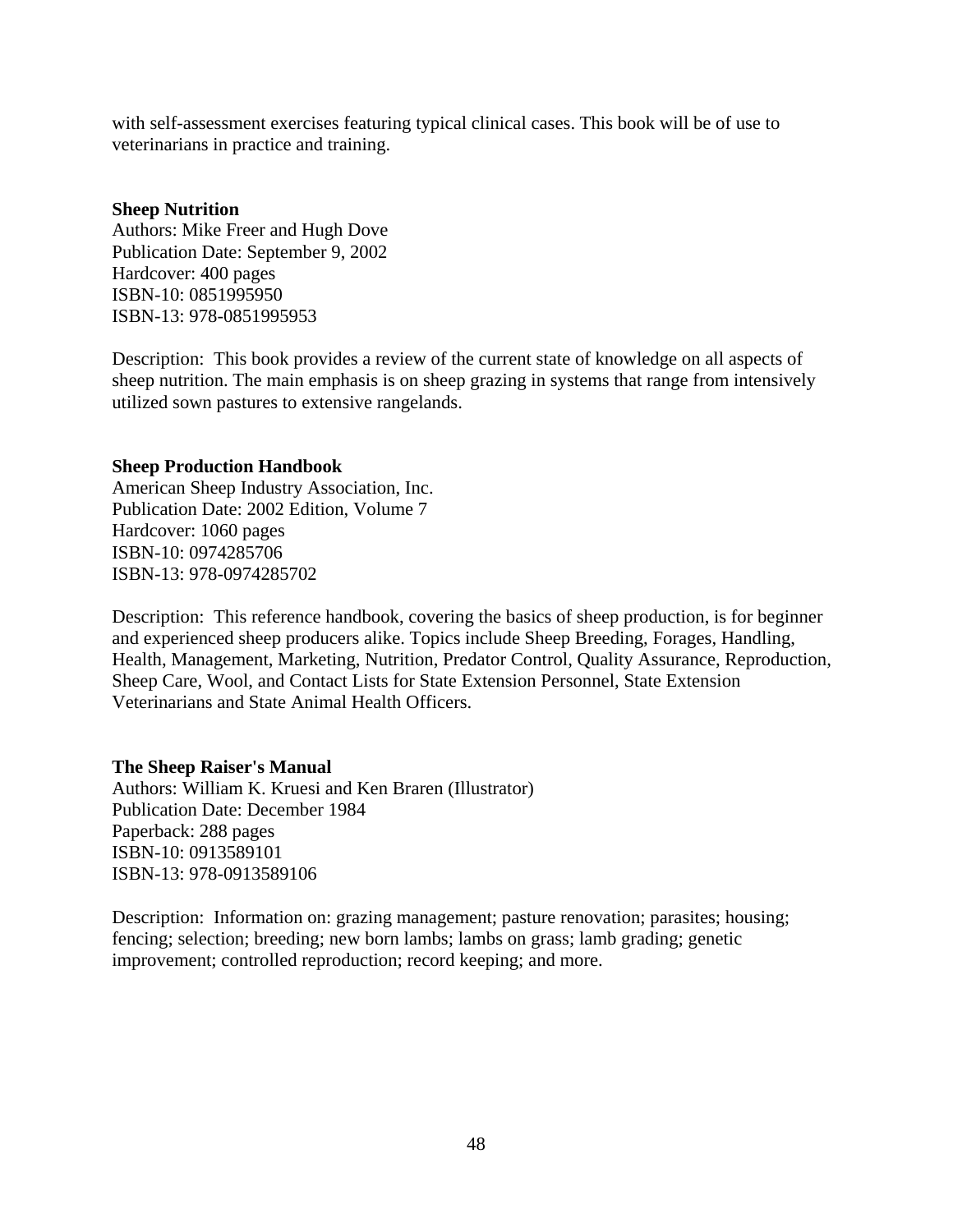#### **Sheep: Small-Scale Sheep Keeping**

Author: Sue Weaver Publication Date: June 2005 Paperback: 160 pages ISBN-10: 1931993491 ISBN-13: 978-1931993494

Description: Whether for pleasure or profit, both neophyte and seasoned sheep-keepers will benefit from this helpful advice. This is a Hobby Farm Press publication.

**Sheep Success: The Low Cost Costwold Way (A Better Ewe & Big Bucks, Too)**  Author: Nathan Griffith Publication Date: 2000 Paperback: 204 pages ISBN-10: 096651033X ISBN-13: 978-0966510331

Description: Filled with great ideas for a profitable Cotswold flock, this book also shows how you can earn more money regardless of breed.

See how today's shepherds are getting up to six times the usual net returns by using longestablished—but not widely known—strategies for breeding, growing, and selling.

Boost your flock's profits with any one of the thrifty shepherd skills you'll find in this book.

#### **Showing Sheep: Selecting, Raising, Fitting, & Showing Guide**

Author: Laura Lawson Publication Date: November 1994, Revised Edition Paperback: 224 pages ISBN-10: 0963392328 ISBN-13: 978-0918752116

Description: Everything you need to successfully show sheep. An excellent reference for 4-H, FFA and adults, whether you have never shown sheep before or you are experienced at showing and would like to learn more about how to care for and show your sheep.

#### **Storey's Barn Guide to Sheep**

Editor: Storey Publishing LLC Publication Date: May 1, 2006 Spiral-bound: 96 pages ISBN-10: 1580178499 ISBN-13: 978-1580178495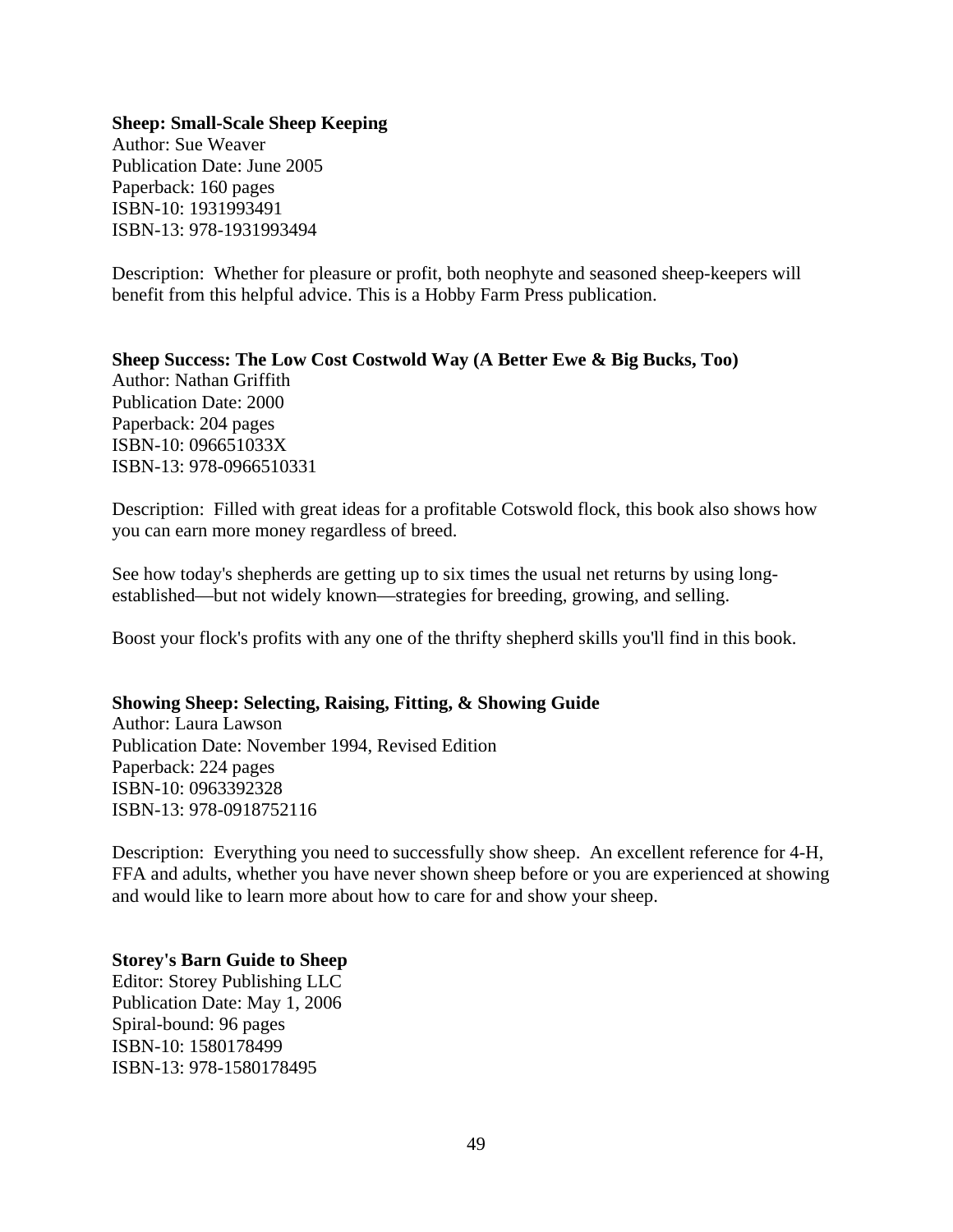Description: Raising sheep involves far more than choosing the perfect breed and training a herding dog. The successful sheep farmer must know how to maintain his animals' health and solve daily crises, large and small.

Designed to accompany the farmer into the barn, Storey's Barn Guide to Sheep provides clear, step-by-step help, visible from several feet away. Oversized, heavy-duty pages illustrate dozens of procedures with simple, straightforward illustrations. A nail hole at the top of each page enables the farmer to open to the needed instructions, hang the book on a barn wall, and refer to the step-by-step illustrations throughout every procedure.

Graphic presentations guide farmers through trimming hooves, administering injections, assisting with lambing, bottle feeding, milking, shearing, and every other situation that might arise during the normal course of a sheep's life. In addition to the procedural information, the book also features full-color anatomical illustrations, a lambing calendar, a feeding chart, and a helpful record-keeping section.

Guiding farmers through the ups and downs of sheep care, Storey's Barn Guide to Sheep will be a trusted companion and an invaluable practical resource.

#### **Storey's Guide to Raising Sheep**

Authors: Carol Ekarius and Paula Simmons Publication Date: December 16, 2009, Fourth Edition Paperback: 438 pages ISBN-10: 1603424598 ISBN-13: 978-1603424592

Description: *Storey's Guide to Raising Sheep* has earned the praise and trust of sheep farmers around the world, with its in-depth coverage of breed selection, lambing, feeding, housing, pasture maintenance, and disease prevention and treatment.

The new 4th edition, now with 253,000 copies in print, contains new and expanded features:

- Guidelines for organic certification
- Tips and advice on Web marketing and networking
- Coverage of rare breeds, including photographs

Storey's Guide to Raising Series is the essential animal husbandry information from the trusted source with a combined total of 1.7 million copies in print.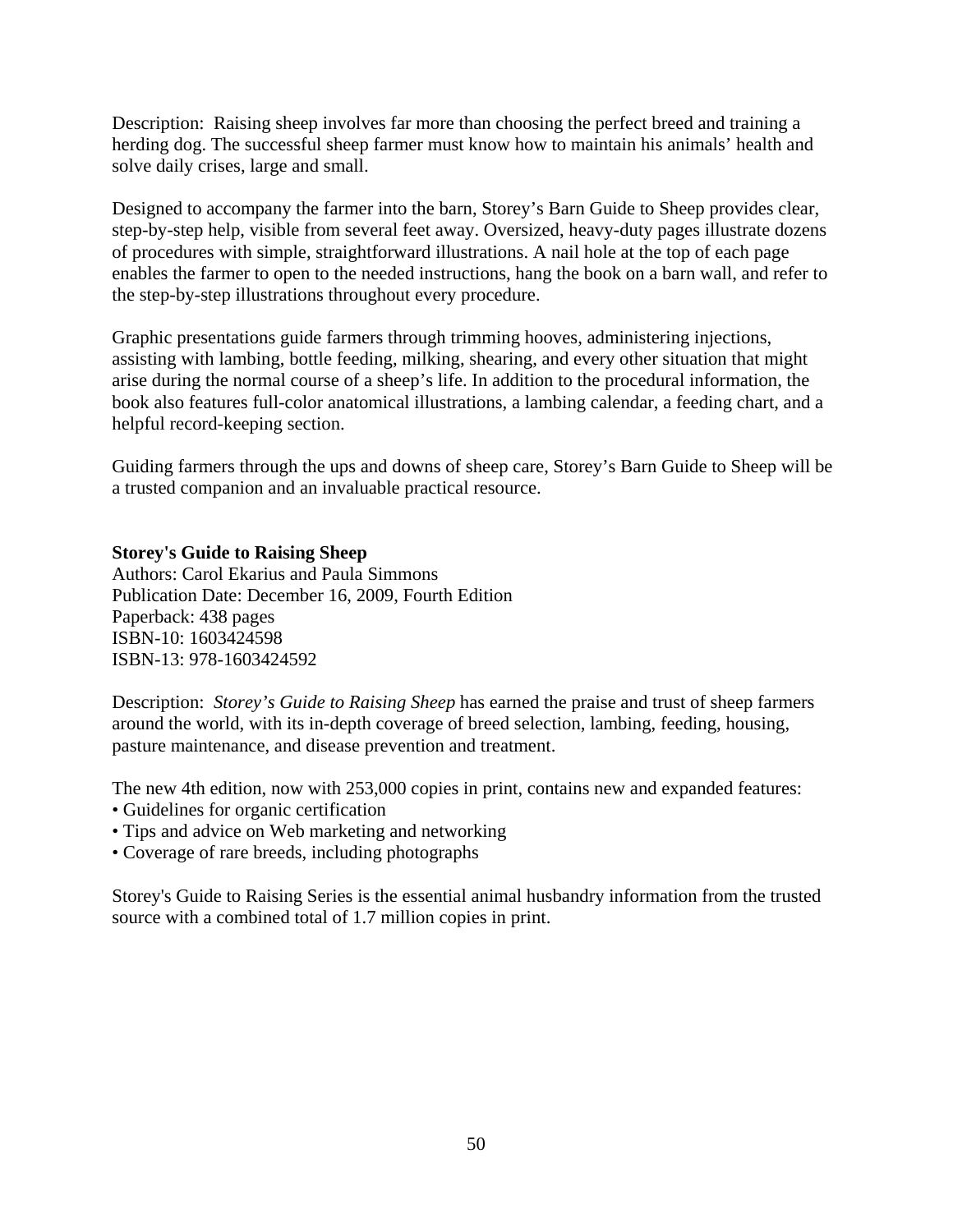#### **Storey's Illustrated Breed Guide to Sheep, Goats, Cattle and Pigs: 163 Breeds from Common to Rare**

Author: Carol Ekarius Publication Date: September 10, 2008 Paperback: 320 pages ISBN-10: 1603420363 ISBN-13: 978-1603420365

Description: From the large-rumped Karakul sheep to the wrinkled Fengjing pig, North America is home to an extraordinary array of livestock breeds. Increasingly, a rare breed renaissance celebrates heritage breeds for their contribution to biodiversity, adaptation to specific environments, curious appearance, or ability to produce singular meat, milk, or fiber. At the same time, people continue to need up-to-date information about the major domestic breeds.

Finally, a single resource offers detailed information about both common and heritage breeds: Storey's Illustrated Breed Guide to Sheep, Goats, Cattle, and Pigs by Carol Ekarius. This attractive, at-a-glance reference, written by one of America's foremost livestock experts, covers 194 of North America's most significant breeds of cattle, goats, sheep, and swine — from the common Guernsey cow to the near-extinct Guinea hog. For each breed, Ekarius provides fullcolor photographs, a brief history, and details about the breed's unique qualities and quirks. Readers will enjoy reading about major breeds such as the iconic Holstein cow, and Icelandic sheep, as well as hundreds of lesser-known varieties, like the long-legged, ginger-colored Tamworth pig; the lilac-spotted Jacob Sheep; the deer like San Clemente goat; and the powerful, droopy-eared Guzerat cow.

Comprehensive, colorful, and captivating, this definitive, in-depth guide is informative enough to aid farmers in breed selection, but beautiful enough for fanciers to browse as a coffee- table book. Storey's Illustrated Breed Guide to Sheep, Goats, Cattle, and Pigs will appeal to anyone interested in North American livestock — small-scale farmers, conservationists, agricultural historians, gourmets, biodiversity champions, animal lovers, and anyone dreaming about crafting fibers from sheep and goats. This indispensable reference showcases North American livestock breeds for what they truly are: fascinating, stunning, and endlessly varied.

#### **Therapeutics and Control of Sheep and Goat Diseases, An Issue of Veterinary Clinics: Food Animal Practice**

Authors: George C. Fthenakis, DVM MSc PhD and Paula Menzies, DVM MPVM Publication Date: February 8, 2011 Hardcover: 264 pages ISBN-10: 1455705225 ISBN-13: 978-1455705221

Description: A comprehensive review of therapeutics and control of sheep and goat diseases for the food animal practitioner! Topics include pharmaceutical control of reproduction in sheep and goats, drug laws and regulations in sheep and goats, treatment and control of peri-parturient metabolic diseases in sheep and goats, treatment and control of mastitis and contagious agalactia,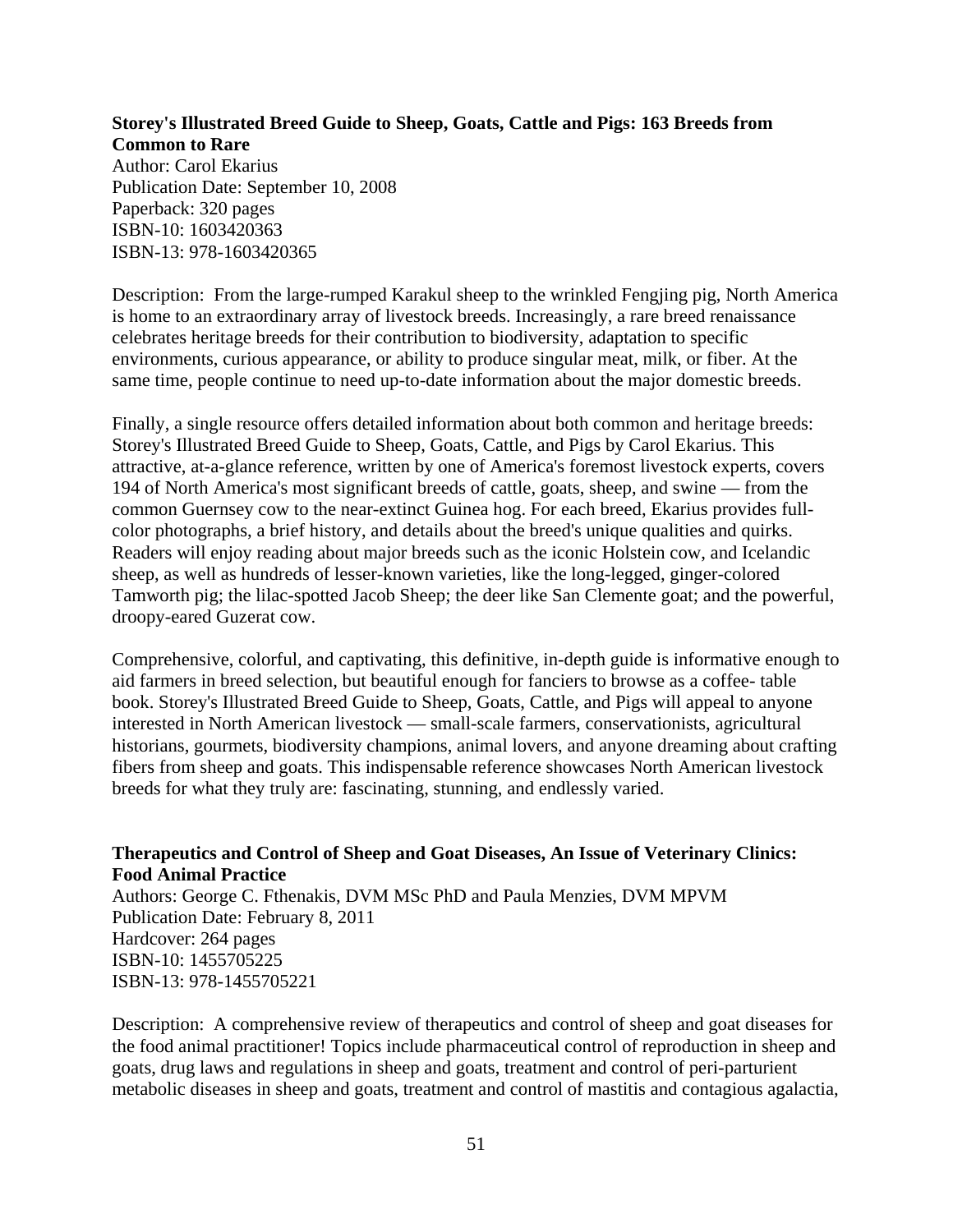control of important clostridial diseases of sheep, treatment and control of ectoparasites in small ruminants, treatment and control of respiratory disease in sheep, treatment of emergency conditions in sheep and goat, control of brucella ovis infection in sheep, non-pharmaceutical control of endoparasitic infections of sheep, anaesthesia and analgesia in sheep and goats, control of paratuberculosis in sheep and goats, pharmaceutical control of endoparasitic infections in sheep, treatment and control of hoof disorders in sheep and goats, and much more!

#### **Veterinary Book for Sheep Farmers**

Author: David C. Henderson Publication Date: December 2002, Revised Edition Hardcover: 700 pages ISBN-10: 1903366305 ISBN-13: 978-1903366301

Description: A wide-ranging manual on sheep diseases which offers to increase productivity and profitability by improving the standard of husbandry and upgrading the health status of the flock. The book stresses the understanding of the causes and development of disease so that a full prevention program can be planned. A major section describes the latest techniques for fertility control. Quick reference pages offer action checklists at key points in the shepherd's year. Appendices cover such basic but essential techniques as dipping procedures. David Henderson has experience of the practical side of raising sheep He qualified as a veterinary surgeon and has worked in a general veterinary practice. He has been an agricultural college lecturer and has worked in pharmaceutical research and development. This manual is for sheep farmers but has also been prepared with the needs of agricultural and veterinary students in mind.

#### **The Welfare of Sheep**

Author: Cathy Dwyer (Editor) Publication Date: November 19, 2010, softcover reprint of hardcover 1st ed. 2008 edition Paperback: 380 pages ISBN-10: 9048179092 ISBN-13: 978-9048179091

Description: The welfare of the sheep has received less attention than the welfare of intensively husbanded animals. However, domestic sheep may be kept under conditions that are very different from the environment in which wild sheep live, with adverse effects on their behavior and welfare. This book, written by leading researchers from Europe and Australia, takes a multidisciplinary approach to focus on the specific welfare challenges facing the sheep. The book begins with a discussion of current welfare thinking and how this might be relevant to sheep husbandry. The adaptations of wild sheep to diverse environments, and how their behavior and physiology has developed to deal with these conditions is described and compared to conditions in modern sheep husbandry. The varied welfare demands of disease, nutrition and metabolism, farming systems and management practices are then discussed by specialists in those areas. The book concludes by considering the economics of improved welfare, and by describing breeding goals and new challenges and opportunities for good sheep husbandry. This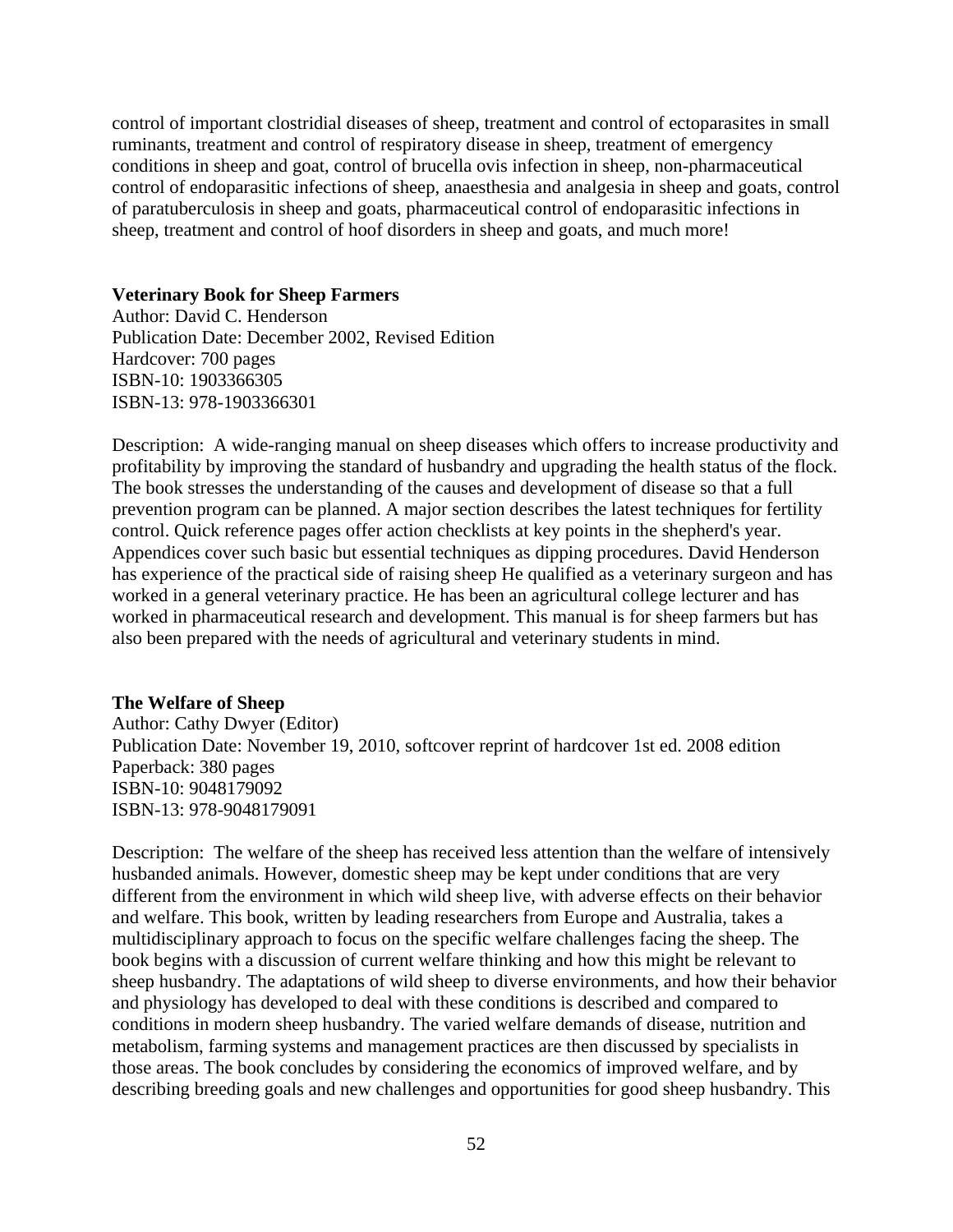book will be of interest to students and academics in animal welfare, animal production, and veterinary medicine, and those with a particular interest in or concern for sheep.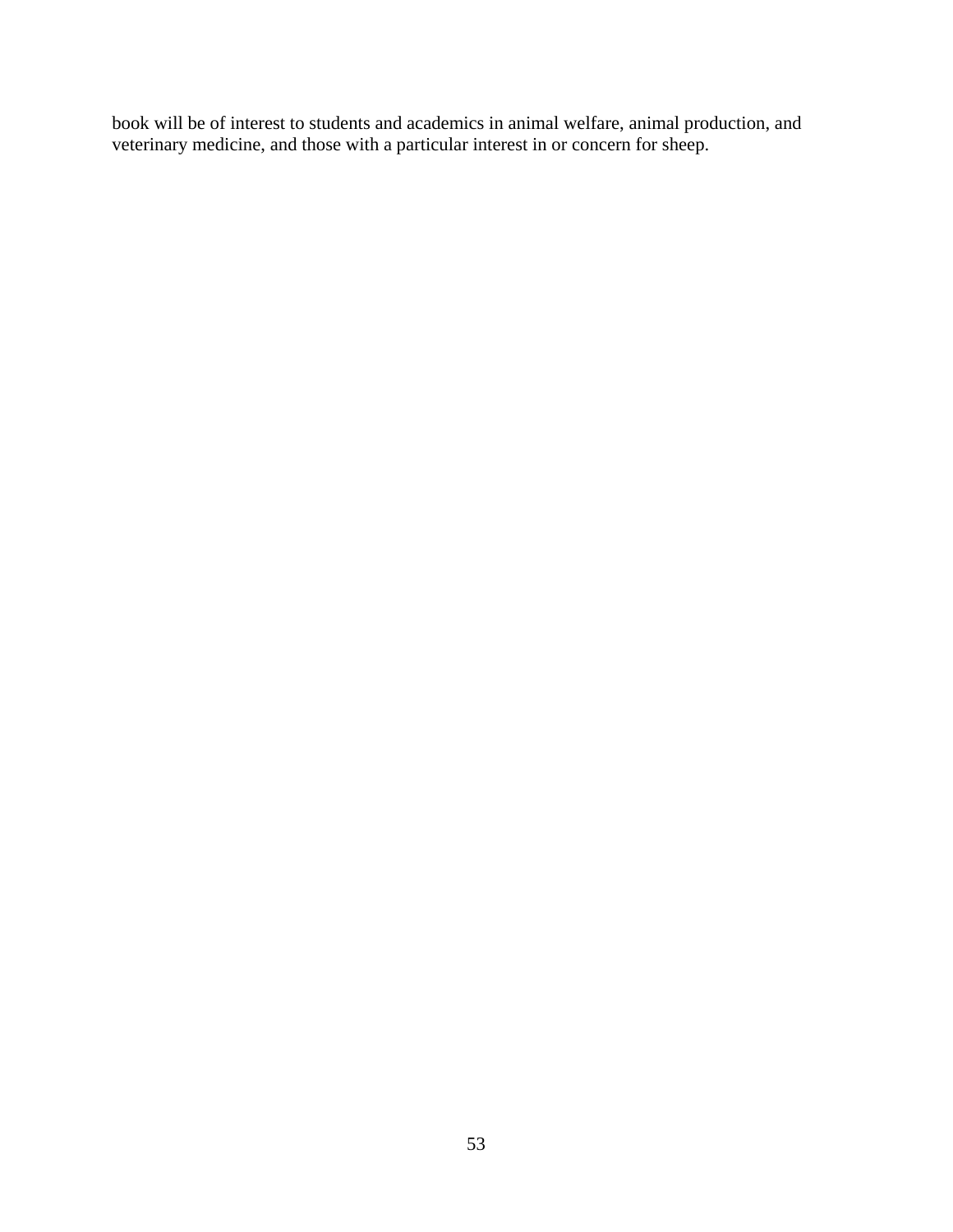# **3.2 Sheep Extension Service Websites**

Following is a list and brief description of various websites maintained by sheep extension personnel at land-grant universities throughout the United States. Many of these websites contain numerous factsheets and other publications, too numerous to list them all here. We provide only a brief description of each site and leave it up to the reader to explore. The universities are listed in alphabetical order by state with the exception of Cornell University. Some listings have more than one website listed. In those cases, even though the two websites may be linked to one another, we felt they warranted both being listed as individual sites.

#### **Colorado State University**

Colorado State University Extension Publications Online Livestock Publications http://www.ext.colostate.edu/pubs/pubs.html#livestock Description: This is the current CSU Extension Livestock Publication listings containing articles from 2005 to present. Articles listed cover the areas of Health, Judging, and Management.

CSU Livestock Extension/Outreach

Sheep Extension Articles

http://livestock.colostate.edu/sheep/articles.html

Description: This website contains articles from the CSU Sheep Extension Service from 1992- 2004. Topics include Feeding and Nutrition, Immunology and Animal Health, Meat Science, and Reproductive Technologies and Management.

#### **Cornell University Sheep Program**

http://www.sheep.cornell.edu/

Description: This is the home page of the Cornell Sheep Program, a global source of information about sheep, wool, sheep milk, and their management, production, and marketing in the Northeastern United States.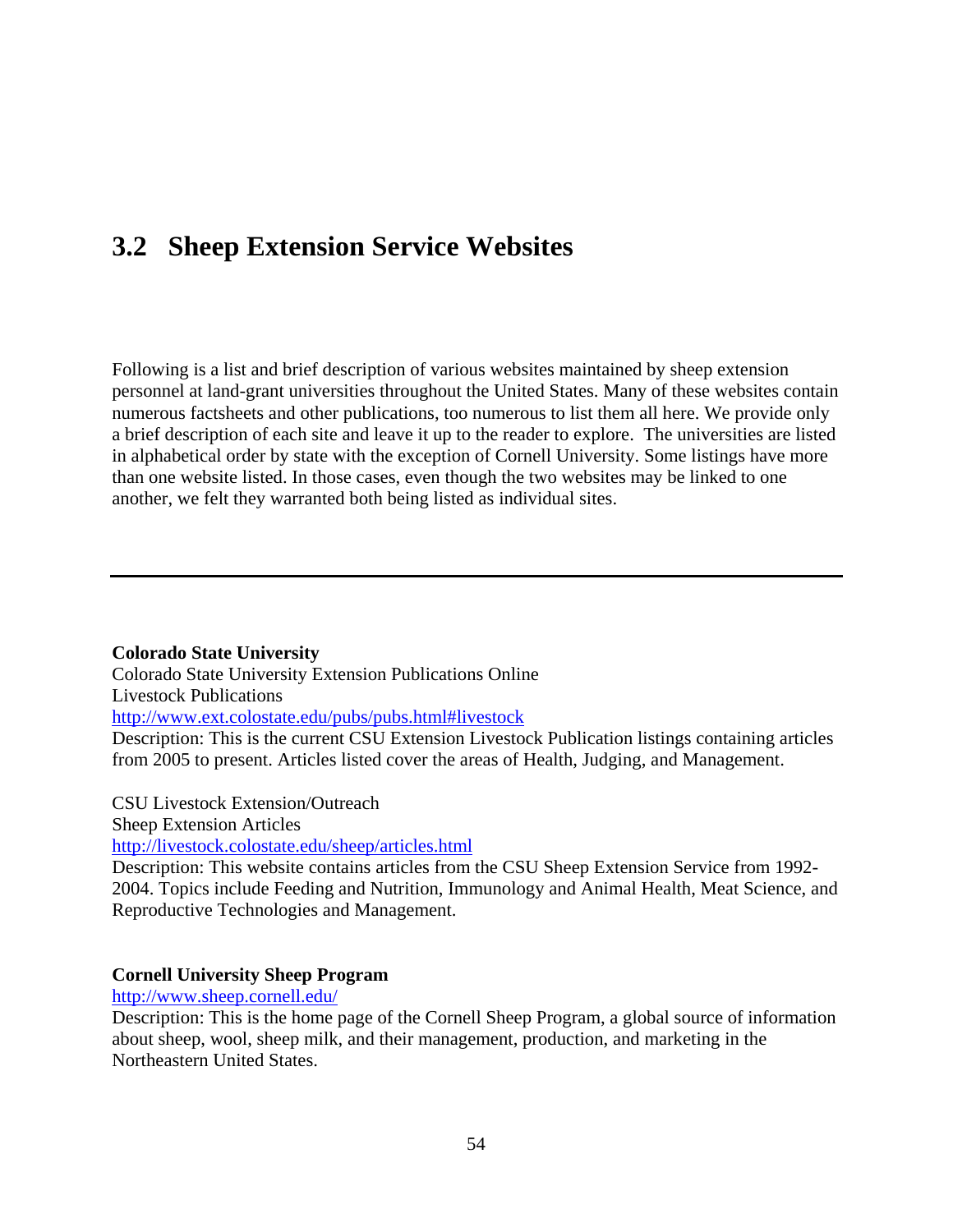## **Florida Agricultural and Mechanical University**

College of Engineering Sciences Technology and Agriculture Small Ruminant Program

http://www.famu.edu/cesta/main/index.cfm/cooperative-extension-program/agriculture/smallruminant/about-the-small-ruminant-program/

Description: The mission of the FAMU Small Ruminant Program is to provide research-based educational opportunities to small and limited resource goat and sheep producers in the state of Florida. In 1983, Florida A&M University (FAMU), College of Engineering Sciences, Technology and Agriculture (CESTA) recognized the role meat goats could play in complementing existing agricultural production systems. Faculty and staff at FAMU therefore, shifted their research and extension efforts to evaluating goat production as an alternative enterprise for small-scaled farmers.

# **University of Georgia Cooperative Extension**

Sheep & Goats home page

http://extension.uga.edu/agriculture/animals/sheep-goats/

Description: Contains publications, news, website links, and training events from the University of Georgia Cooperative Extension.

## **University of Illinois Extension**

Illini SheepNet & Meat GoatNet

http://www.livestocktrail.illinois.edu/sheepnet/papers.cfm

Description: The Illini SheepNet & Meat GoatNet website contains over 50 papers on sheep and goat production management. Categories include Behavior & Training, Breeding & Selection, Economics, Management, Marketing, Facilities & Housing, Feeding & Nutrition, Grafting, Grazing, Health & Disease, Lambing and Weaning.

#### **Iowa State University**

Extension and Outreach

Extension Online Store – Sheep Publications

https://store.extension.iastate.edu/ProductList.aspx?CategoryID=69

Description: Contains the BRaNDS software ordering information as well as a sheep enterprise budget and articles on sheep diseases, parasites, lambing problems, overeating disease, shelter, pasture management, and guard animals.

#### **University of Kentucky**

College of Agriculture Animal & Food Sciences Department Sheep Research & Education http://www.uky.edu/Ag/AnimalSciences/sheep/sheep.html Description: Home page for the University of Kentucky Animal & Food Sciences Department sheep research and education team. It contains a sheep program slide show and links to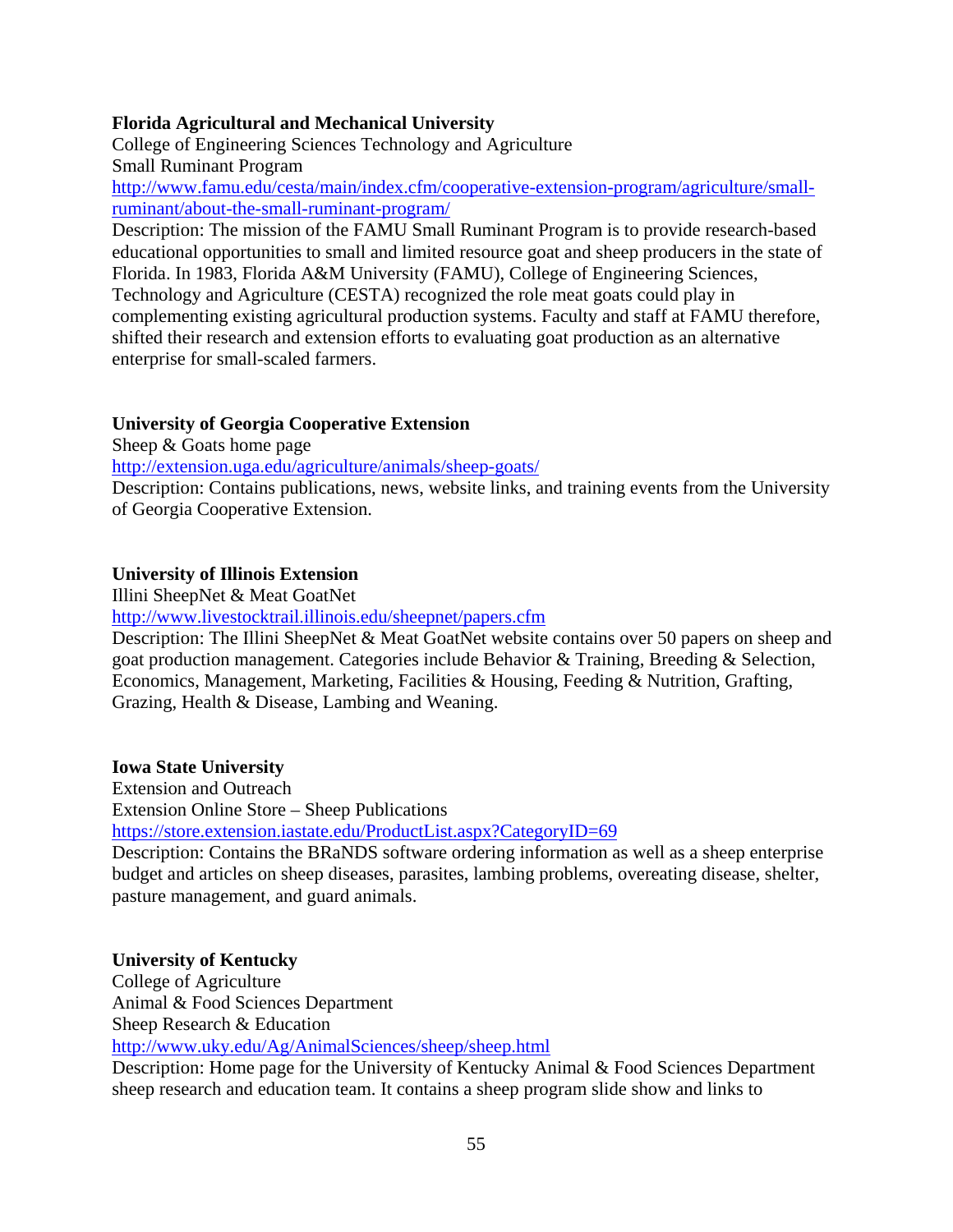- Sheep Information Resources
- Sheep Instruction
- Sheep Research Program
- Sheep Research Facilities
- Undergraduate and Graduate Programs

## **University of Maine**

Cooperative Extension: Livestock Sheep & Goats http://umaine.edu/livestock/sheep/

Description: Home page for the University of Maine livestock sheep extension group. It contains Are You Thinking of Raising Sheep bulletin, sheep shearers list for Maine, and research and education information.

# **Maryland Small Ruminant Page**

#### http://www.sheepandgoat.com/

Description: The Maryland Small Ruminant Page [sheepandgoat.com] is an extensive information portal for sheep and goat producers and anyone else interested in small ruminants. The site was developed and is solely maintained by Susan Schoenian, University of Maryland Extension Sheep & Goat Specialist. This home page shows links that are mostly original to this site. These articles and images may be used with permission of Susan or the other author(s).

This information portal also contains the Sheep 101 (http://www.sheep101.info/) and Sheep 201 (http://www.sheep101.info/201/index.html) materials for basic instruction of beginning sheep producers.

#### **Michigan State University**

College of Veterinary Medicine Veterinary Extension – Sheep home page http://cvm.msu.edu/alumni-friends/continuing-education/extension/sheep Description: Contains faculty contact information, links to a newsletter, and links to an extensive library of articles.

# **University of Minnesota Extension**

Small Farms Sheep and Goats home page http://www1.extension.umn.edu/food/small-farms/livestock/sheep-goats/

Description: Contains articles on getting started with sheep, sheep diseases, the use of vaccines in sheep, and moldy feed for sheep and goats.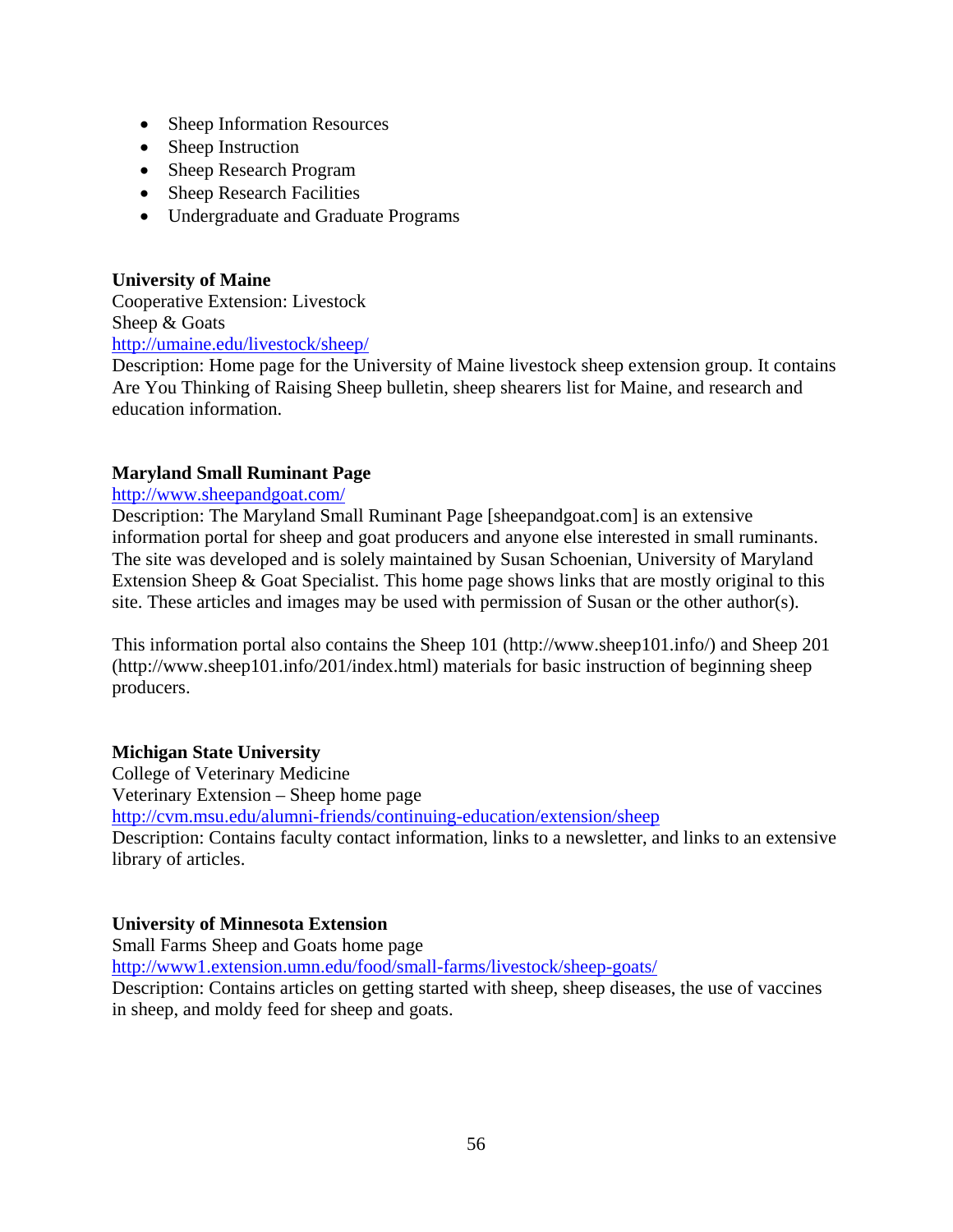### **University of Missouri Extension**

http://extension.missouri.edu/main/DisplayCategory.aspx?C=213

Description: This is the sheep publications home page for the University of Missouri. It contains links to several articles on sheep production and management practices.

## **Montana State University**

MSU Animal & Range Sciences Sheep Extension Program http://animalrangeextension.montana.edu/sheep/sheep.htm

Description: Links to fact sheets, research, market reports, scrapie information, and the Montana Farm Flock Sheep Production Handbook. It also contains information on the Montana Wool Harvesting School and the Montana Sheep Institute.

#### Montana Sheep Institute

http://www.sheepinstitute.montana.edu/index.htm

Description: The Montana Sheep Institute (MSI) is a cooperative project between the Montana Wool Growers Association and Montana State University. The MSI is dedicated to developing and implementing non–traditional adjustment strategies that will increase the competitiveness of Montana's lamb and wool in the world market. Our goal is to explore opportunities to increase the utilization of sheep in weed management programs and improve the profitability and competitiveness of the Montana Sheep Industry. Through this cooperative effort, we strive to utilized sheep grazing as a tool in natural resource management, reduce lamb mortality, and research non–traditional lamb and wool marketing strategies.

# **University of New Hampshire Cooperative Extension**

http://extension.unh.edu/Agric/AGDLEP/Sheep.htm

Description: Sheep home page for the University of New Hampshire Cooperative Extension.

#### **North Dakota State University**

College of Agriculture, Food Systems, and Natural Resources Sheep page http://www.ag.ndsu.edu/ndsuag/livestock/sheep

Description: Contains links to Sheep Fact Sheets home page maintained by Roger Haugen, NDSU Extension Sheep Specialist, the North Dakota Lamb & Wool Producers Association, an NDSU feed list serve, and the NDSU Hettinger Research Extension Center sheep page.

#### **Oklahoma State University**

Sheep page

http://pods.dasnr.okstate.edu/docushare/dsweb/View/Collection-308

Description: This page contains links to over 20 fact sheets on topics such as slaughter lamb marketing, livestock tagging, crossbreeding sheep, breeding programs, electric fencing, starting a sheep enterprise, parasite control, sheep health and management, a planning calendar, sheep showmanship, disease, ram selection, fertility testing, foot rot, and stocking rate.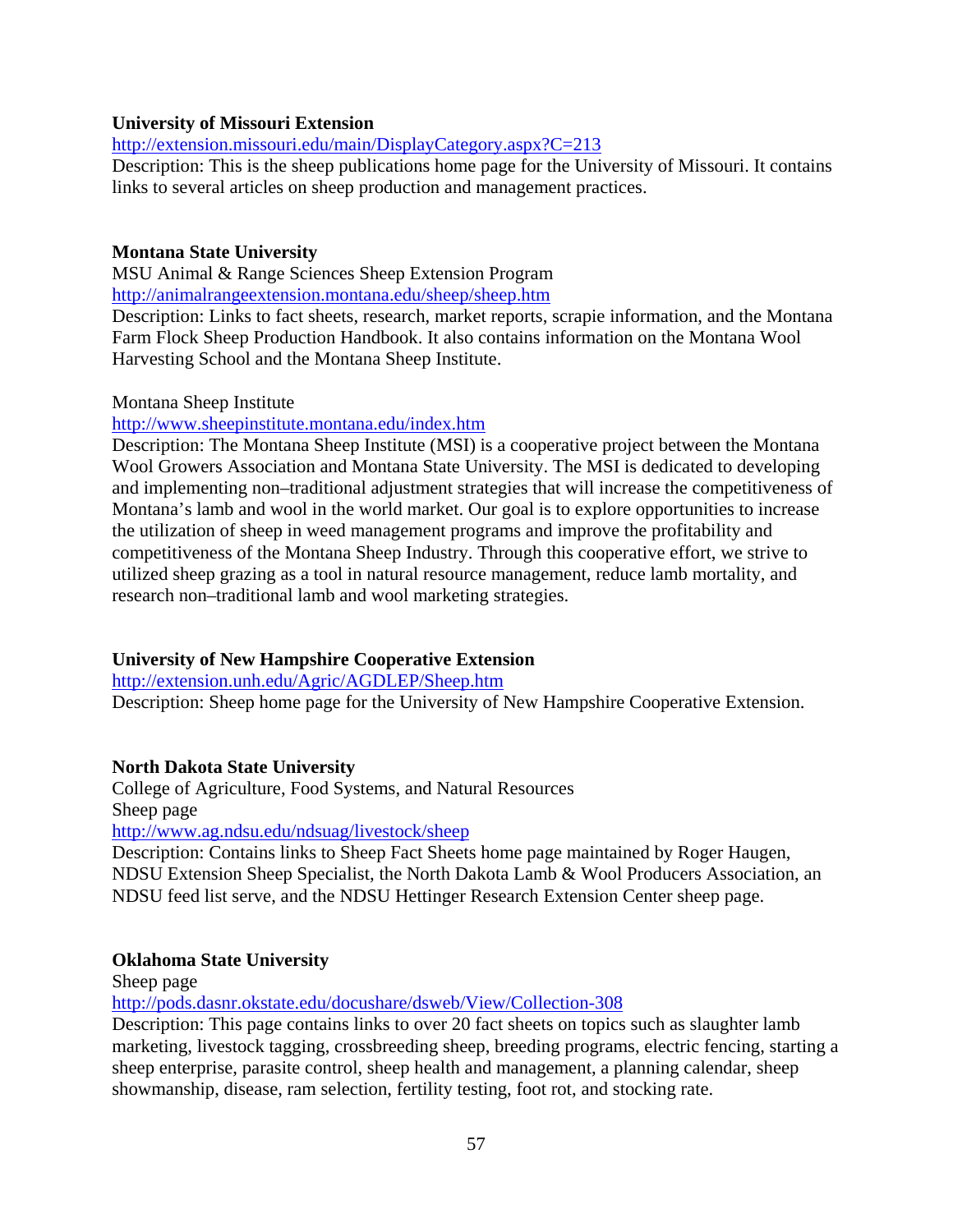## **The Ohio State University**

OSU Sheep Team front page http://sheep.osu.edu/

Description: Extensive blog site maintained by the OSU sheep extension team. It contains several articles and WebEx presentation recordings on sheep topics by OSU faculty and others.

### **Oregon State University Extension Service**

Publications & Multimedia Catalog

http://extension.oregonstate.edu/catalog/

Description: The Oregon State University Extension Service produces educational materials to help people across Oregon. Our catalog contains more than 1,200 items including publications, books, videos, and other educational media.

## **Sheep@Purdue**

Purdue University Sheep home page http://www.ansc.purdue.edu/SH/index.htm

Description: Contains links to Purdue University sheep and goat extension articles, video and webinar presentations, research activities, blog, and personnel contact information.

# **South Dakota State University**

SDSU Sheep Extension home page

http://www.sdstate.edu/ars/species/sheep/extension/index.cfm

Description: Contains links to a specialized staff listing, publications, the Dakota performance ram test, education programs PowerPoints, sheep shearing school, and facilities.

iGrow Sheep website http://igrow.org/livestock/sheep/ Description: A service of South Dakota State University Extension.

#### **University of Tennessee Institute of Agriculture**

Department of Animal Science

Sheep Extension Program

http://animalscience.ag.utk.edu/Sheep/Extension-Sheep.html

Description: This is the UT Sheep Extension Program home page providing links to the 4-H Sheep Project page, publications on breeding and genetics, health and management, marketing, nutrition and forage utilization, and reproduction, and information on the Tennessee Sheep Shearing School.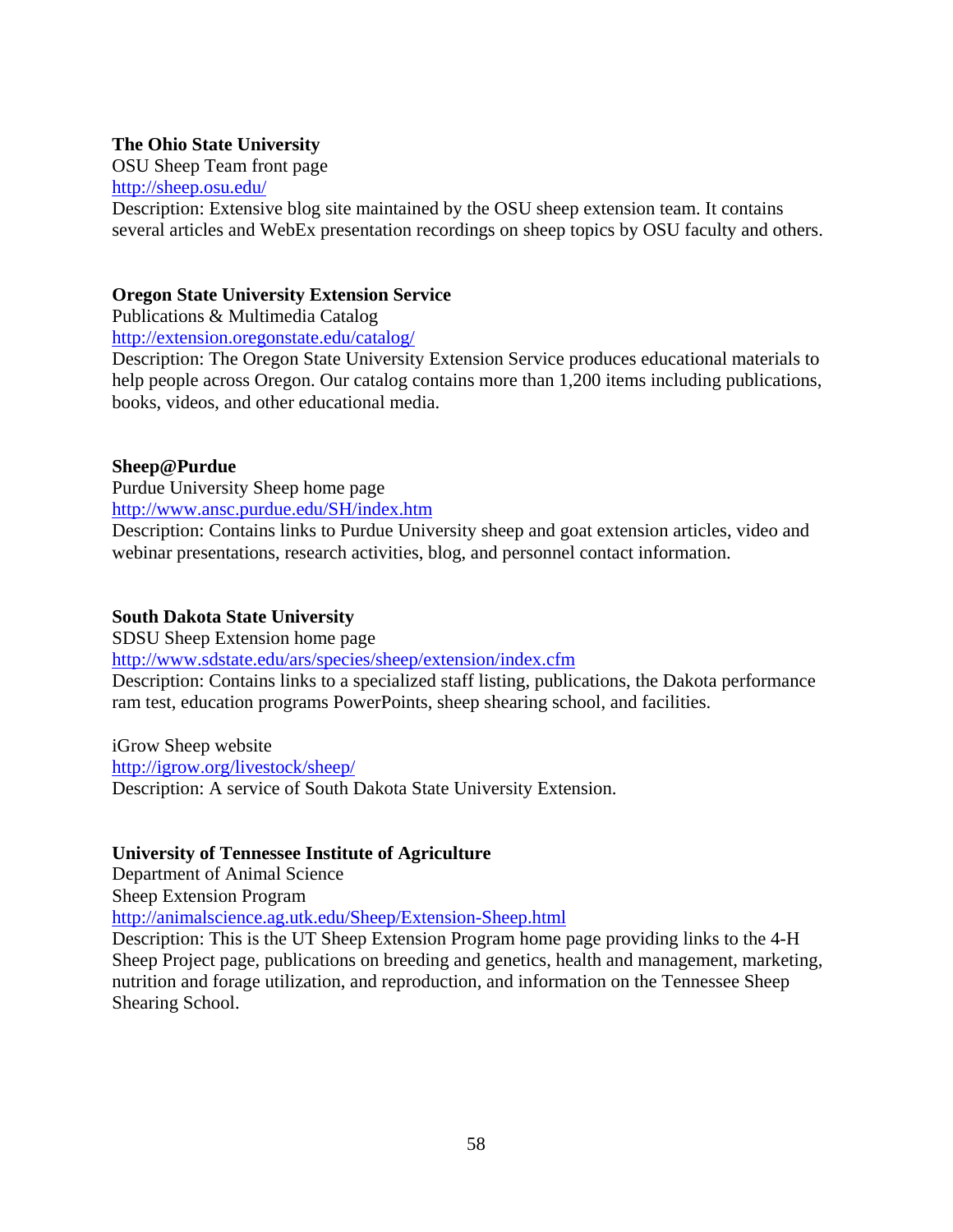# **Texas A & M University**

Department of Animal Science Sheep & Goat Programs http://animalscience.tamu.edu/academics/sheep-goats/ Description: Contains links to Texas A & M Sheep & Goats Programs

- Faculty
- Publications
- Sheep & Goat Center
- Sheep & Goat Workshops
- Sheep Skillathon Speech Topics
- Sheep Skillathon Power Point

# **Utah State University**

Cache County Extension Sheep Production home page http://www.cachecounty.org/usuextension/sheep.php

Description: Article on sheep production and a description of the annual Sheep and Goat Day held in January.

# **Virginia Cooperative Extension**

Sheep & Goats Publications Home

http://pubs.ext.vt.edu/category/sheep-goats.html

Description: This is the current webpage for publications on Sheep & Goats by the Virginia Cooperative Extension. Articles are dated 2009 to present.

# **Washington State University Extension**

Small Ruminants Publication page

https://pubs.wsu.edu/ListItems.aspx?CategoryID=170

Description: Contains articles on the control of keds, tube feeding, multispecies grazing, nutritional management, composting, quality assurance education, and odor control.

# **University of Wisconsin**

Wisconsin Sheep and Goat Extension

http://fyi.uwex.edu/wisheepandgoat/

Description: Contains a listing of producer resources, upcoming events, publications, and contact information for the University of Wisconsin Cooperative Extension Service.

Department of Animal Sciences Sheep Extension page

http://www.ansci.wisc.edu/Extension-New%20copy/sheep/index.html

Description: Contains a dairy sheep budget, Wisconsin ram testing archive, and various proceedings, presentations, and publications from the University of Wisconsin Department of Animal Sciences.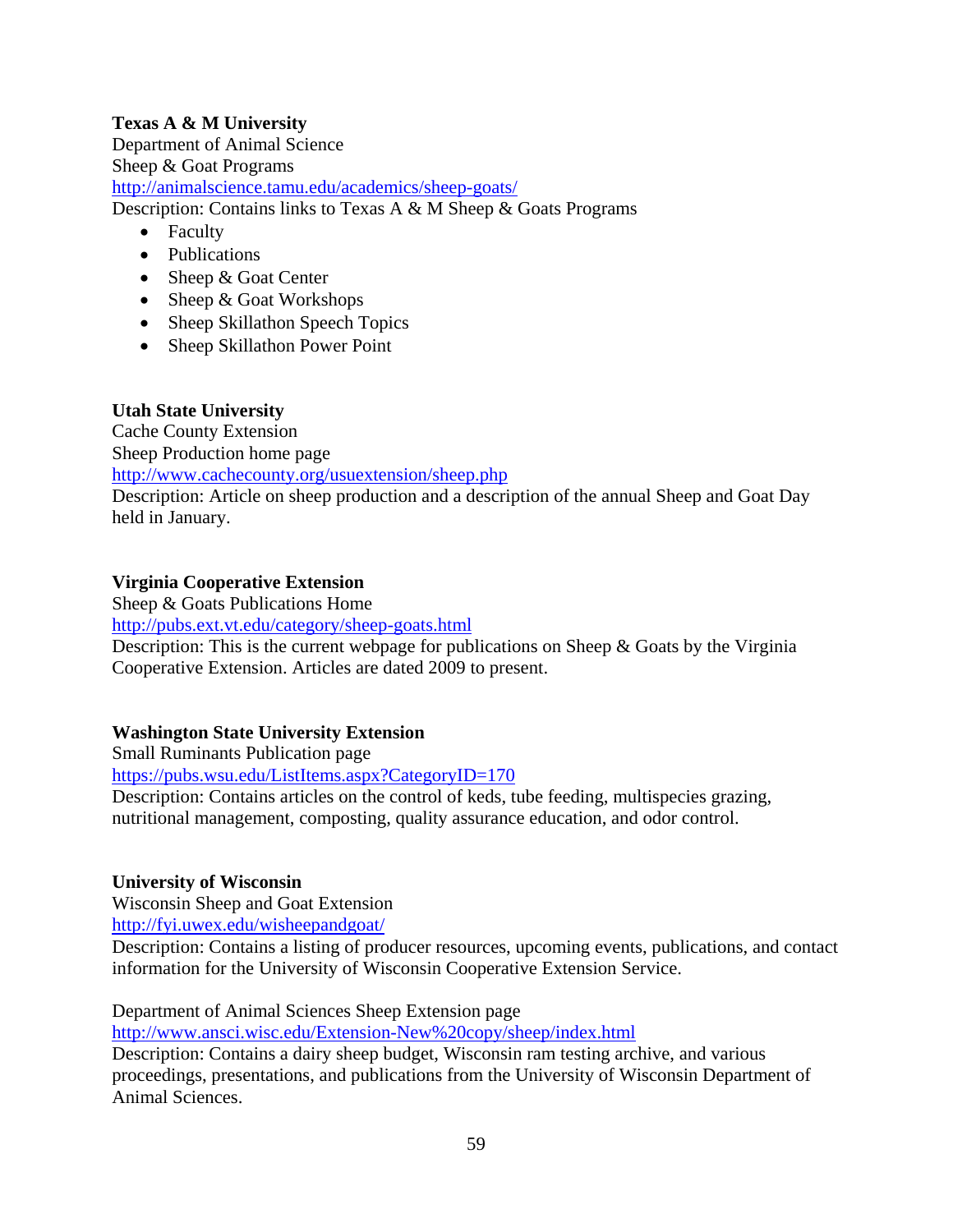# **3.3 Other Information Portals**

Following is a list and description of other websites with a dedicated focus on the sheep industry. Like the extension websites, many of these websites contain numerous factsheets and other publications. Many also maintain and make available an extensive list of links to other sheep focused resources available on the internet.

#### **American Lamb Board**

#### http://www.americanlamb.com/

Description: Home page for the American Lamb Board containing links to the Lamb 101 materials which include cooking and nutritional informational for various lamb cuts. It also includes a cuts chart and information on buying and storing lamb as well as lamb recipes.

#### **American Sheep Industry Association**

#### http://www.sheepusa.org

Description: Home page for the American Sheep Industry Association containing links to numerous educational materials as well as links and contact information for 39 state sheep associations and 51 sheep breed associations.

#### **Cleon's Corner**

#### http://www.cleonscorner.com/

Description: Dr. Cleon Kimberling spent 40 years practicing as an extension veterinarian at Colorado State University. Cleon's Corner is a repository website for articles and thoughts from Dr. Kimberling and colleagues regarding sheep health and sheep production management issues.

#### **Livestock Library**

## http://www.livestocklibrary.com.au/

Description: This online resource was developed by the Sheep CRC and the Beef CRC and is now managed by the Australian Wool Education Trust. It provides one-stop access to a wide range of Australian research publications, conference proceedings and reports on sheep and cattle research.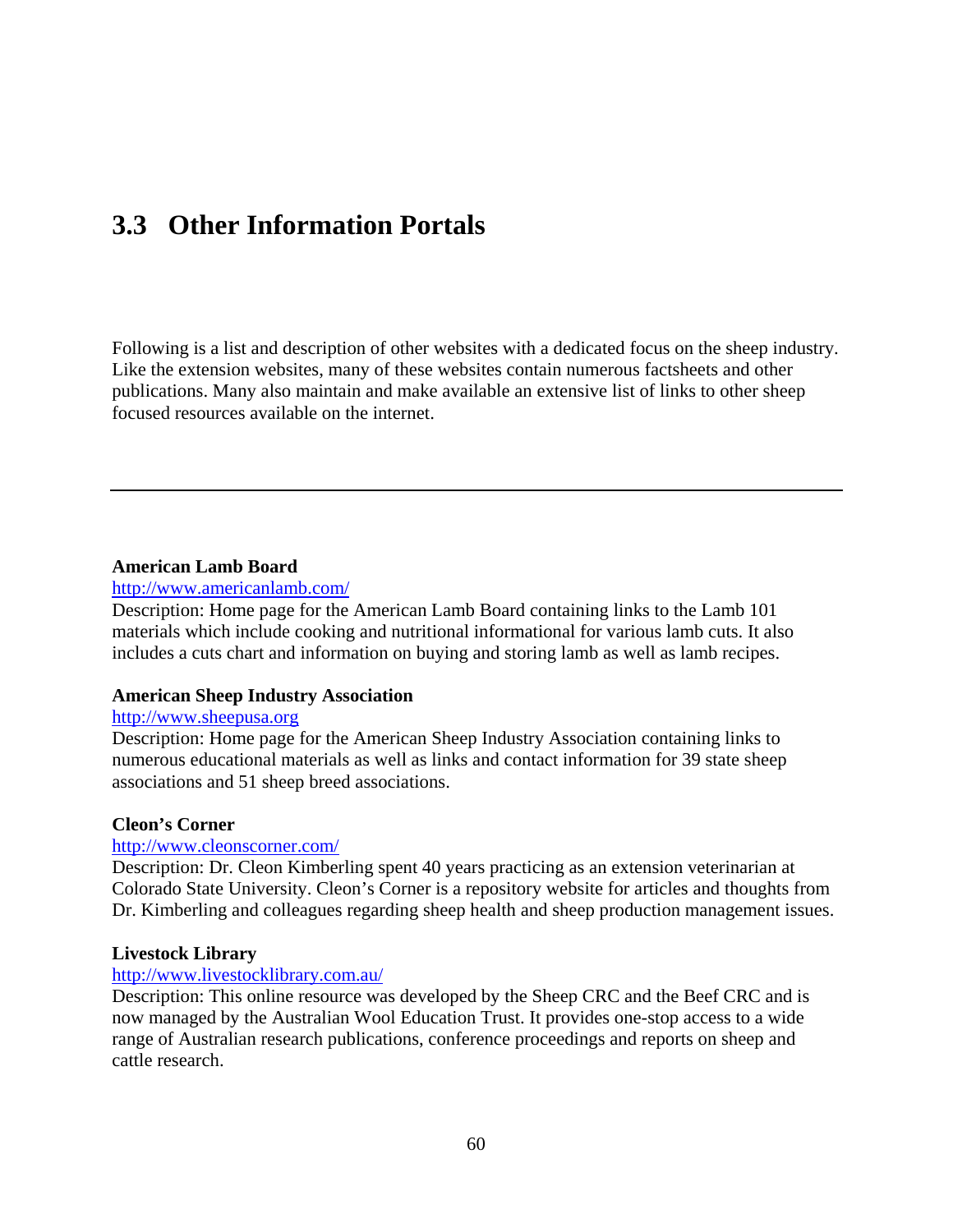# **Manitoba Agriculture, Food and Rural Initiatives – Sheep**

http://www.gov.mb.ca/agriculture/livestock/sheep/bsa01s00.htm

Description: Sheep home page for the Manitoba, Canada government. It contains links to numerous articles, presentations, and factsheets pertaining to sheep production.

#### **National Lamb Feeders Association**

#### http://nlfa-sheep.org/

Description: Home page for the National Lamb Feeders Association containing links to industry and association news as well as the annual Howard Wyman Sheep Industry Leadership School.

#### **OPP Concerned Sheep Breeders Society**

#### http://www.oppsociety.org/

Description: Home page for the OPP Concerned Sheep Breeders Society. OPP is Ovine Progressive Pneumonia which, according to research, is prevalent in about 26% of sheep in the United States. This website represents an organized effort to combat this disease and contains an abundance of information on the disease and on-going research and efforts to manage it.

#### **Ranching with Sheep**

#### http://www.ranching-with-sheep.com/

Description: Explore our site and learn about flock management via a low input, sustainable grass based manner. From our experience it is a very workable arrangement.

- On this site we discuss the elements that make sheep management on pasture work
- We discuss how to start a flock of sheep and some pros and cons to pasture lambing
- We share the basic facts about sheep farming
- And when ranching with sheep, herding dogs and livestock guardian dogs become an essential part of the operation
- Need to learn about sheep breeds suited to grass or what to do about sheep wool? We cover that to.

#### **sheep!**

#### http://www.sheepmagazine.com/index.html

Description: sheep! Magazine, The Voice of the Independent Flockmaster, explores a wide range of sheep-related topics of interest to sheep growers and sheep product marketers at all levels of experience. The sheep! magazine website library contains a number of articles on various topics.

#### **SheepBooks.com**

#### http://www.sheepbooks.com/

Description: Are you sheep farming, raising or breeding sheep, showing sheep or considering starting in sheep? Our sheep books will answer your questions. Sheep Care Books by Laura Lawson use a unique system of Diagnostic Check Sheets, Symptom Flow Charts, and Treatment Text so you can easily and quickly diagnose and solve sheep problems or find solutions for your sheep farming operation.

### **Sheep and Goat Research Journal**

http://www.sheepusa.org/Sheep\_and\_Goat\_Research\_Journal

Description: The seminal journal for sheep and goat research with articles dating back to 1994.